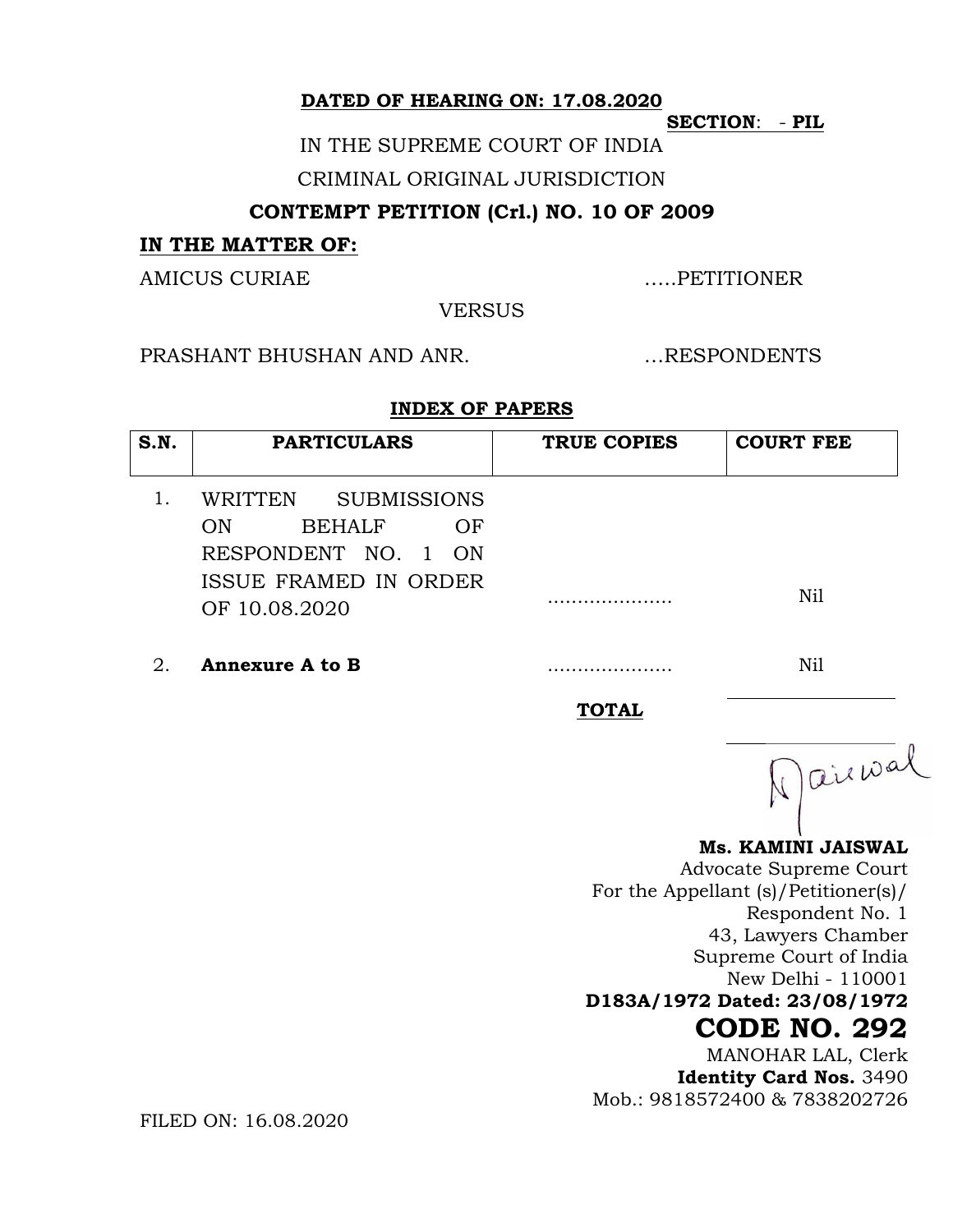#### IN THE SUPREME COURT OF INDIA

#### CRIMINAL ORIGINAL JURISDICTION

### **CONTEMPT PETITION (Crl.) NO. 10 OF 2009**

#### **IN THE MATTER OF:**

AMICUS CURIAE NEWSLET AND MUNICUS CURIAE

VERSUS

PRASHANT BHUSHAN AND ANR. …RESPONDENTS

### **PAPER – BOOK**

#### **INDEX**

| S.N. | <b>PARTICULARS</b>                                                                                             | <b>PAGES</b> |
|------|----------------------------------------------------------------------------------------------------------------|--------------|
| 1.   | WRITTEN SUBMISSIONS ON BEHALF<br>OF RESPONDENT NO. 1 ON ISSUE<br><b>FRAMED IN ORDER OF 10.08.2020</b>          | 1 - 34       |
| 2.   | <b>ANNEXURE - A</b><br>Copy of interview of Justice<br>A<br>Sathasivam published in The Hindu on<br>30.06.2013 | $35 - 39$    |
| 3.   | <b>ANNEXURE - B</b><br>A copy of article by Justice Katju<br>published in Outlook Magazine<br>on<br>17.10.2015 | $40 - 45$    |

### **Ms. KAMINI JAISWAL ADVOCATE FOR THE RESPONDENT NO. 1**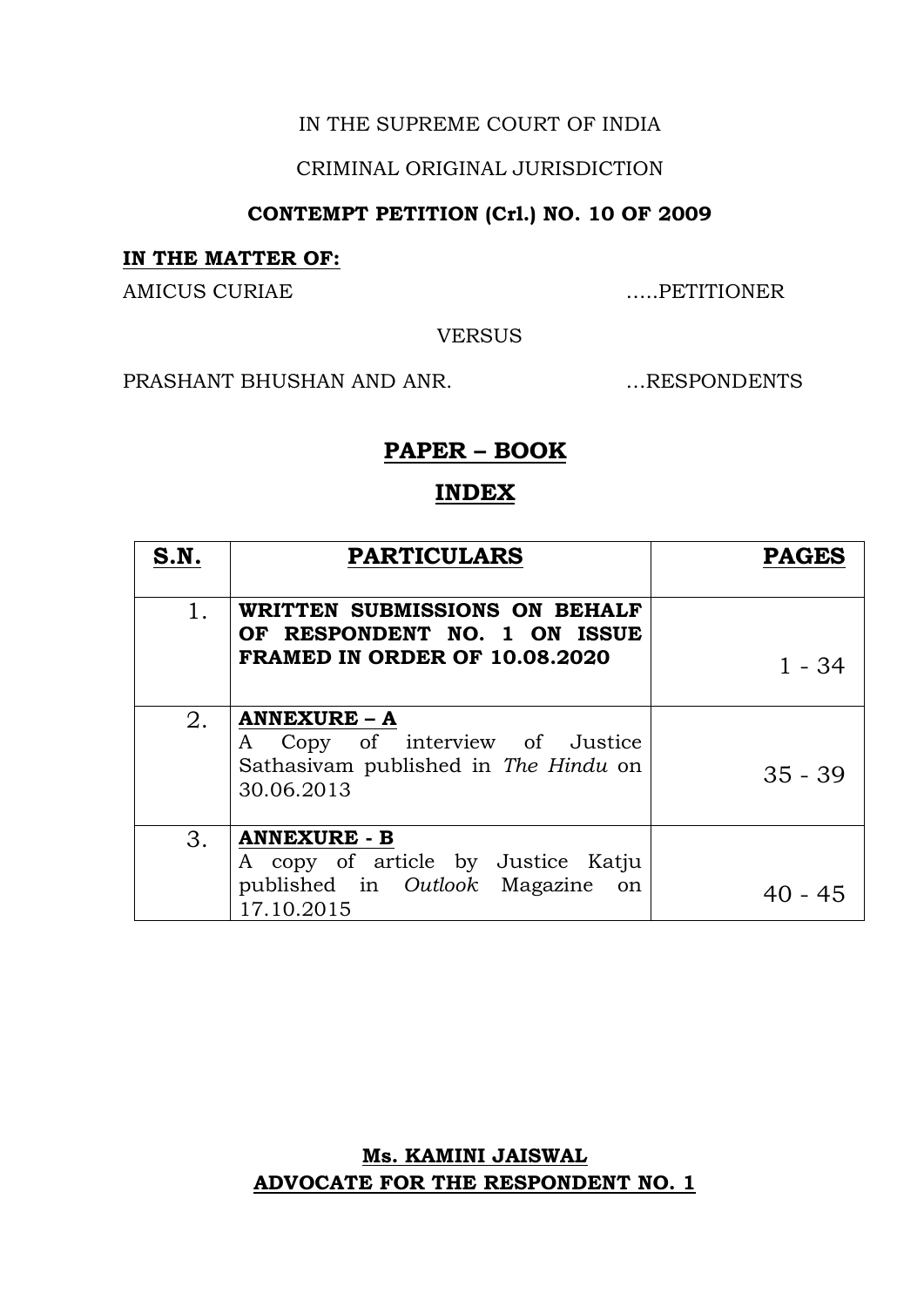#### IN THE SUPREME COURT OF INDIA

#### CRIMINAL ORIGINAL JURISDICTION

#### **CONTEMPT PETITION (Crl.) NO. 10 OF 2009**

#### **IN THE MATTER OF:**

AMICUS CURIAE …..PETITIONER

**VERSUS** 

PRASHANT BHUSHAN AND ANR. …RESPONDENTS

# **WRITTEN SUBMISSIONS ON BEHALF OF RESPONDENT NO. 1 ON ISSUE FRAMED IN ORDER OF 10.08.2020**

1. This Hon'ble Court, vide order dated, 10.08.2020 has stated as under:

> *"Before reaching to any finding whether the statement made as to 'Corruption' would per se amount to Contempt of Court, the matter is required to be heard."*

*2. Firstly*, The respondent has stated in his affidavits as well in the explanation given to the court on 4.08.2020 that he had used the word corruption in a wide sense to include any act of impropriety other than merely financial corruption. Therefore, to examine whether imputing corruption to a judge would amount to per se contempt, one would first need to examine as to what the word corruption has been normally understood to include. The word corruption has been defined, discussed and elaborated in several critical documents such as the Prevention of Corruption Act, 1988, the UN Convention Against Corruption, in various judgments of this Hon'ble Court as well as British and American courts, Law Commission reports, etc. *Secondly*, it needs to be understood that discussion of corruption in the judiciary or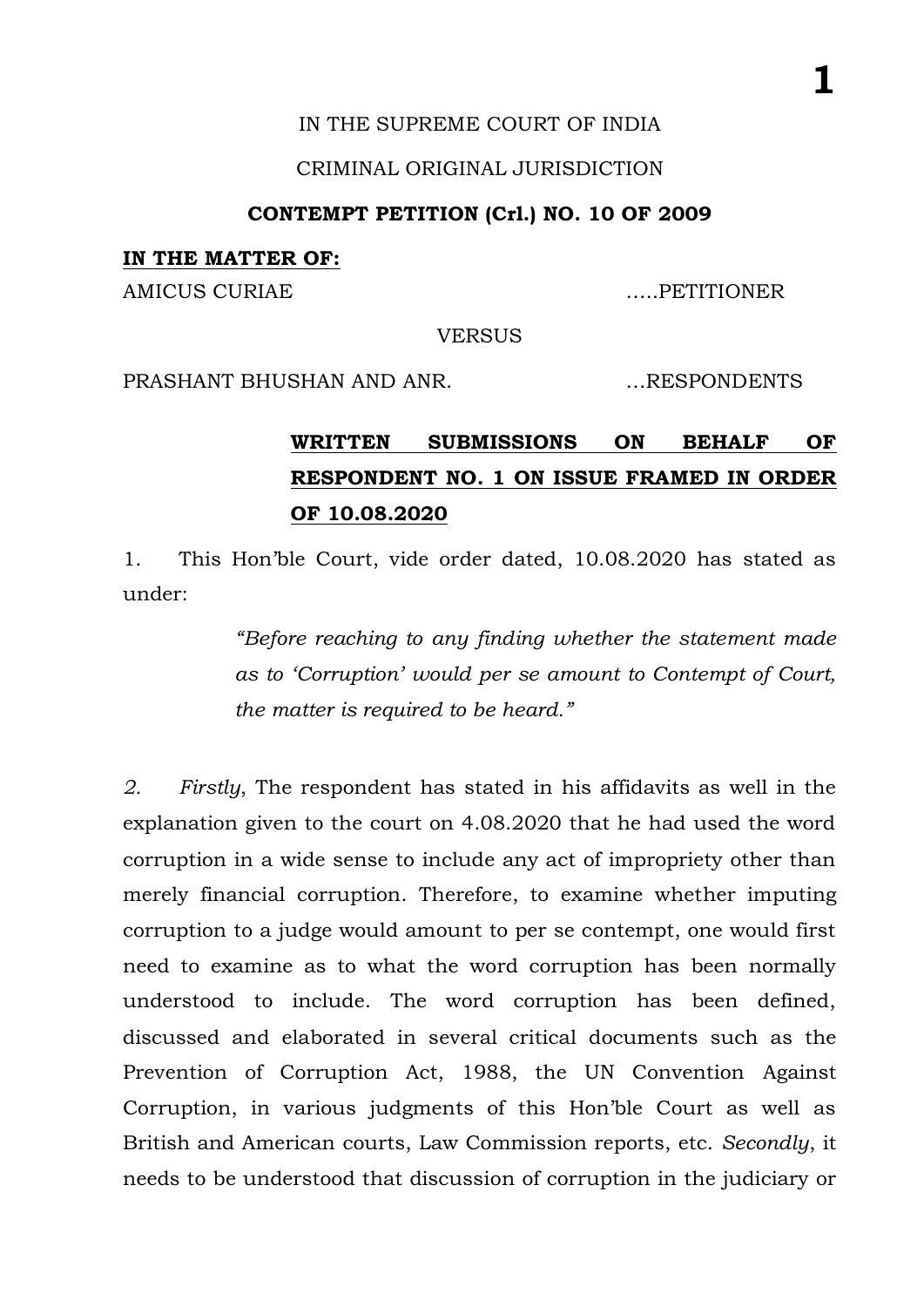vis a vis a particular judge (as a facet of 'misbehavior') is necessary for the process of impeachment and removal of judges, this being a constitutional remedy. *Third*, allegations of corruption cannot be per se contempt because truth is a defense to contempt proceedings under S. 13 (b) of the Contempt of Courts Act, 1971. Various judgments, reports, and statement of judges have also discussed corruption in the judiciary. In this note, the respondent makes submissions on the issues mentioned above.

#### **(I) What does corruption mean and include**

### **Corruption under Prevention of Corruption Act, 1988**

2. The Scheme of Prevention of Corruption Act, 1988, particularly Sections 2(d), 7, 8, 9, 11, & 13, makes it clear that an expansive definition is to be attributed to the meaning of corruption in public life.

3. **S. 2 (c) (iv)** of the Act defines **"public servant"** to include a judge. The section reads as follows:

> *"(iv) any Judge, including any person empowered by law to discharge, whether by himself or as a member of any body of persons, any adjudicatory functions;"*

4. That **Section 7 (b)** defining gratification and **Section 7(d)** explaining the meaning of "*a motive or reward for doing*" make the parliamentary scheme extremely clear in so far as that corruption is not restricted to 'pecuniary gratifications' alone. Section 7 is reproduced as under:

> *7. Public servant taking gratification other than legal remuneration in respect of an official act.—Whoever, being, or expecting to be a public servant, accepts or obtains or agrees to accept or attempts to obtain from any person, for*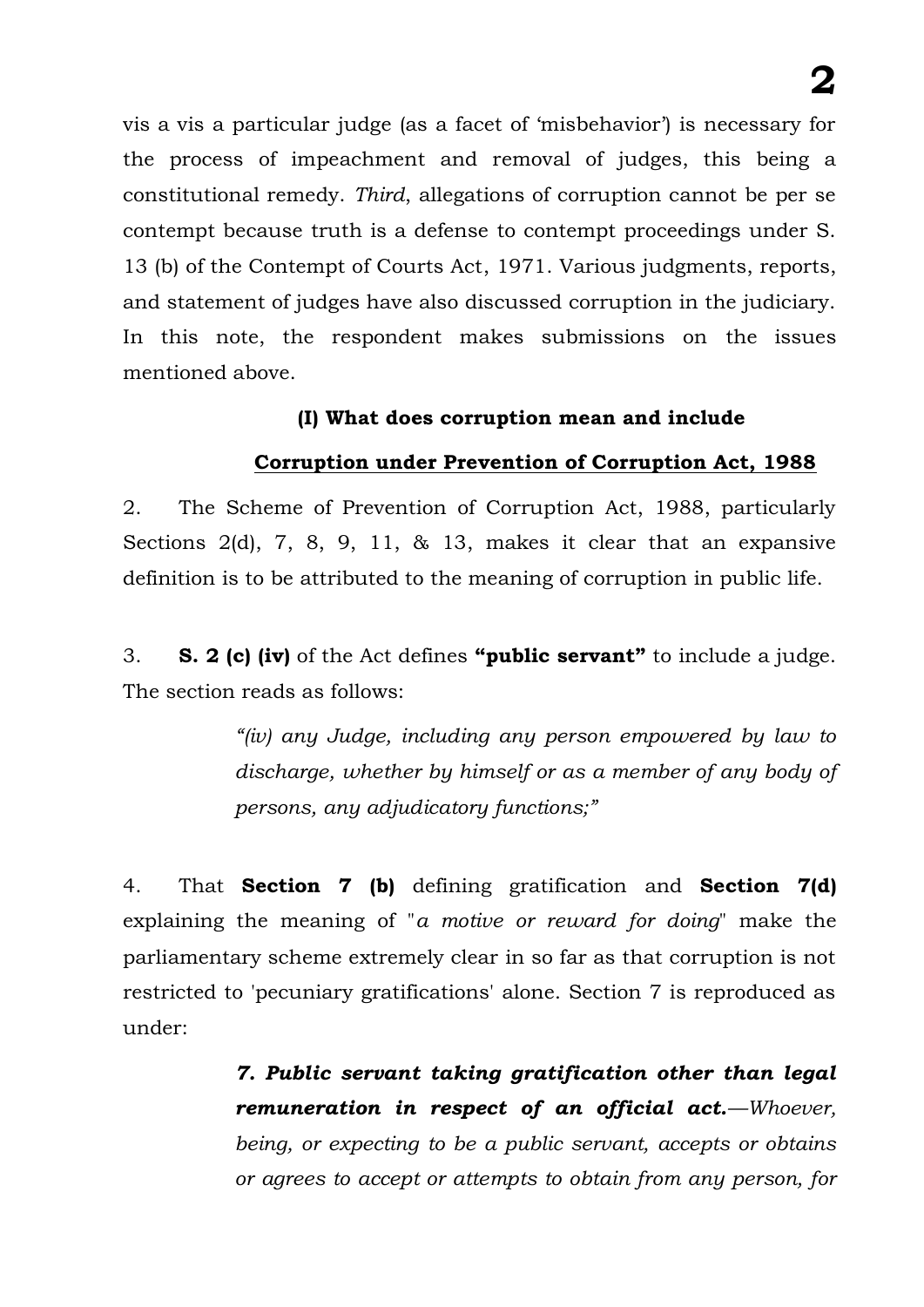*himself or for any other person, any gratification whatever, other than legal remuneration, as a motive or reward for doing or forbearing to do any official act or for showing or forbearing to show, in the exercise of his official functions, favour or disfavour to any person or for rendering or attempting to render any service or disservice to any person, with the Central Government or any State Government or Parliament or the Legislature of any State or with any local authority, corporation or Government company referred to in clause (c) of section 2, or with any public servant, whether named or otherwise, shall be punishable with imprisonment which shall be not less than 1[three years] but which may extend to 2[seven years] and shall also be liable to fine.*

5. **Section 11** further provides that if any Public Servant accepts or obtains or attempts to obtain any 'undue advantage' for improper consideration that also falls within the ambit of a corrupt act. Further, **Section 2(d)** defining Undue Advantage again clearly specifies that it is not restricted to pecuniary gain alone. The relevant Sections are reproduced as under:

> **Section 2(d):** *"undue advantage" means any gratification whatever, other than legal remuneration.*

> *a. Explanation.—For the purposes of this clause,— (a) the word "gratification" is not limited to pecuniary gratifications or to gratifications estimable in money (b) the expression "legal remuneration" is not restricted to remuneration paid to a public servant, but includes all remuneration which he is permitted by the*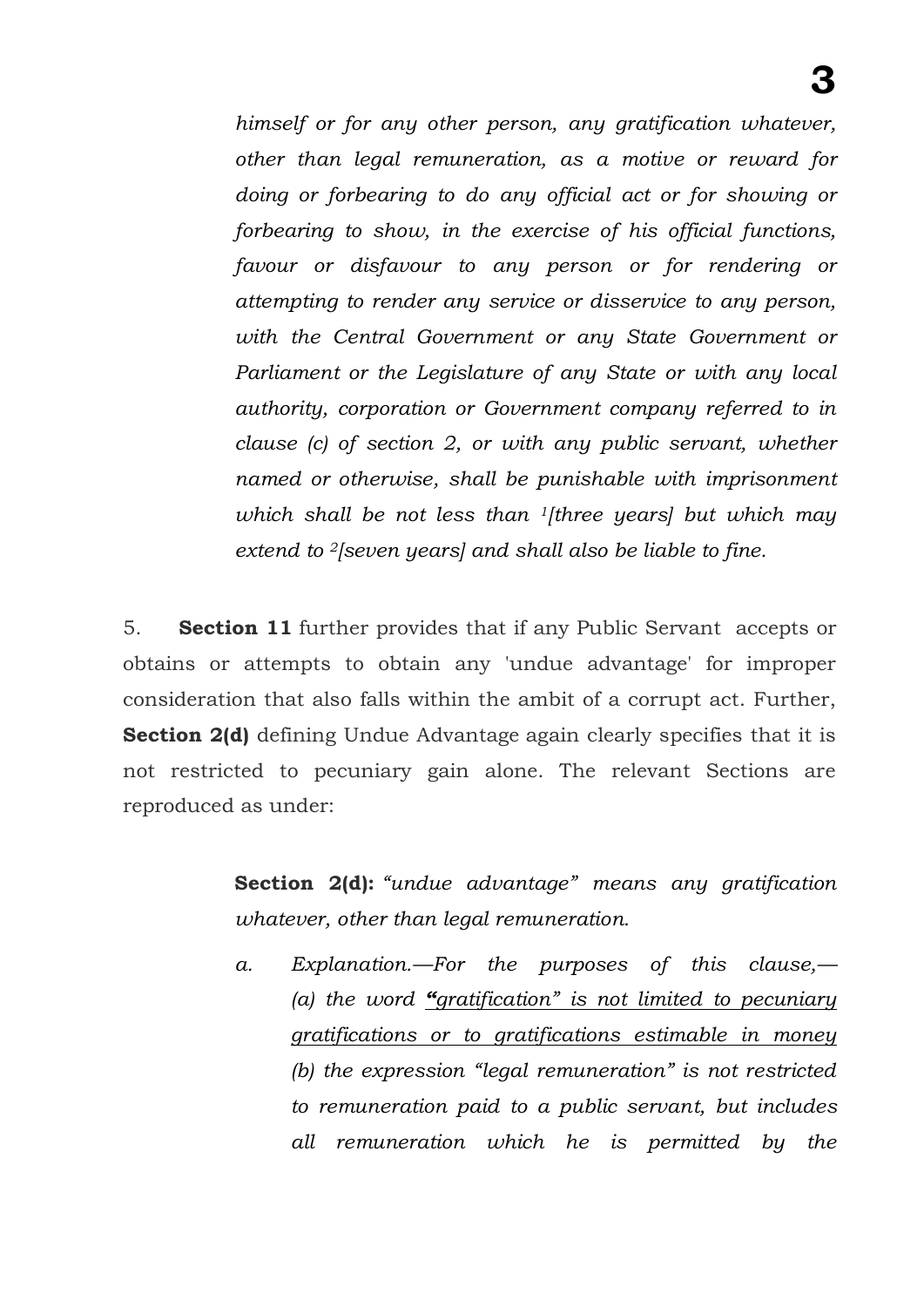*Government or the organisation, which he serves, to receive.]* 

*11. Public servant obtaining [undue advantage], without consideration from person concerned in proceeding or business transacted by such public servant.—Whoever, being a public servant, accepts or obtains or attempts to obtain for himself, or for any other person, any 13[undue advantage] without consideration, or for a consideration which he knows to be inadequate, from any person whom he knows to have been, or to be, or to be likely to be concerned in any proceeding or business transacted or about to be transacted by such public servant, or having any connection with the 14[official functions or public duty] of himself or of any public servant to whom he is subordinate, or from any person whom he knows to be interested in or related to the person so concerned, shall be punishable with imprisonment for a term which shall be not less than six months but which may extend to five years and shall also be liable to fine.*

6. That corruption has been broadly defined under Prevention of Corruption Act. It includes more than just giving or receiving of pecuniary benefit. This has been so held in the case of **Parkash Singh Badal v. State of Punjab, (2007) 1 SCC 1 : (2007) 1 SCC (Cri) 193**  wherein this Hon'ble Court observed that the ambit of Sections 8 and 9 is wider than that of Section 13 and not restricted to pecuniary gratification or gratifications estimable in money as under:

> *56. .....The offences under Section 13(1)(d) and the offences under Sections 8 and 9 of the Act are different and separate.*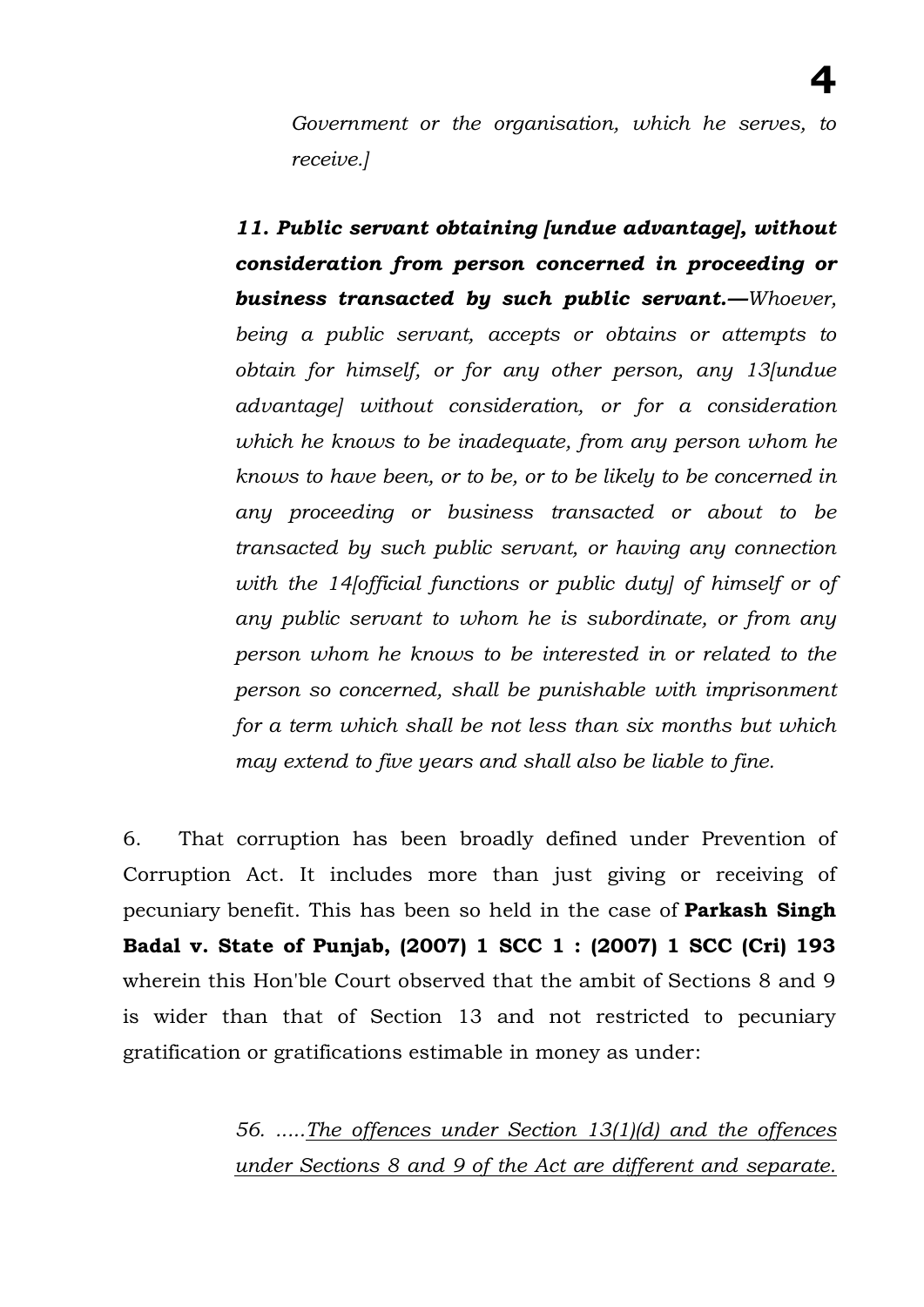*Assuming, Section 13(1)(d)(i) covers public servants who obtain for "himself or for any other person" any valuable thing or pecuniary advantage by corrupt or illegal means, that would not mean that he would not fall within the scope of Sections 8 and 9. The ingredients are different. If a public servant accepts gratification for inducing any public servant to do or to forbear to do any official act, etc. then he would fall in the net of Sections 8 and 9. In Section 13(1)(d) it is not necessary to prove that any valuable thing or pecuniary advantage has been obtained for inducing any public servant.*

*57. Another difference is that Section 13(1)(d) envisages obtaining of any valuable thing or pecuniary advantage. On the other hand Sections 8 and 9 are much wider and envisage taking of "any gratification whatever". Explanation (b) of Section 7 is also relevant.*

*58. The word "gratification" is not restricted to pecuniary gratifications or to gratifications estimable in money. Thus, Sections 8 and 9 are wider than Section 13(1)(d) and clearly constitute different offences.*

7. Sections 8, 9, & 13 are reproduced as under for reference:

# *8. Taking gratification, in order, by corrupt or illegal means, to influence public servant.—*

*Whoever accepts or obtains, or agrees to accept, or attempts to obtain, from any person, for himself or for any other person, any gratification whatever as a motive or reward for inducing, by corrupt or illegal means, any public servant, whether named or otherwise, to do or to forbear to do any official act,*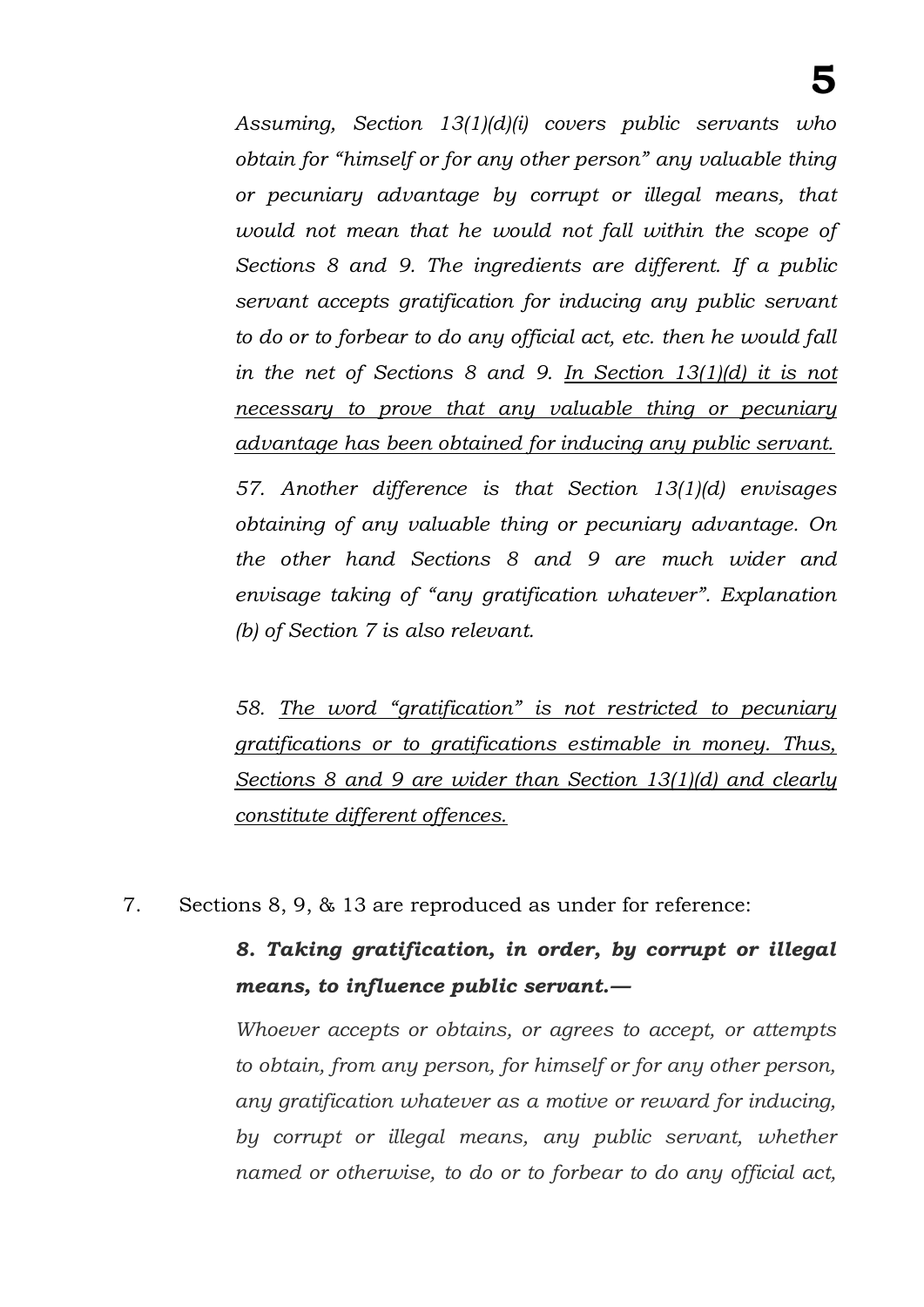*or in the exercise of the official functions of such public servant to show favour or disfavour to any person, or to render or attempt to render any service or disservice to any person with the Central Government or any State Government or Parliament or the Legislature of any State or with any local authority, corporation or Government company referred to in clause (c) of section 2, or with any public servant, whether named or otherwise, shall be punishable with imprisonment for a term which shall be not less than 1[three years] but which may extend to 2[seven years] and shall also be liable to fine.* 

*9. Taking gratification, for exercise of personal influence with public servant.—Whoever accepts or obtains or agrees to accept or attempts to obtain, from any person, for himself or for any other person, any gratification whatever, as a motive or reward for inducing, by the exercise of personal influence, any public servant whether named or otherwise to do or to forbear to do any official act, or in the exercise of the official functions of such public servant to show favour or disfavour to any person, or to render or attempt to render any service or disservice to any person with the Central Government or any State Government or Parliament or the Legislature of any State or with any local authority, corporation or Government company referred to in clause (c) of section 2, or with any public servant, whether named or otherwise, shall be punishable with imprisonment for a term which shall be not less than 1[three years] but which may extend to 2[seven years] and shall also be liable to fine.*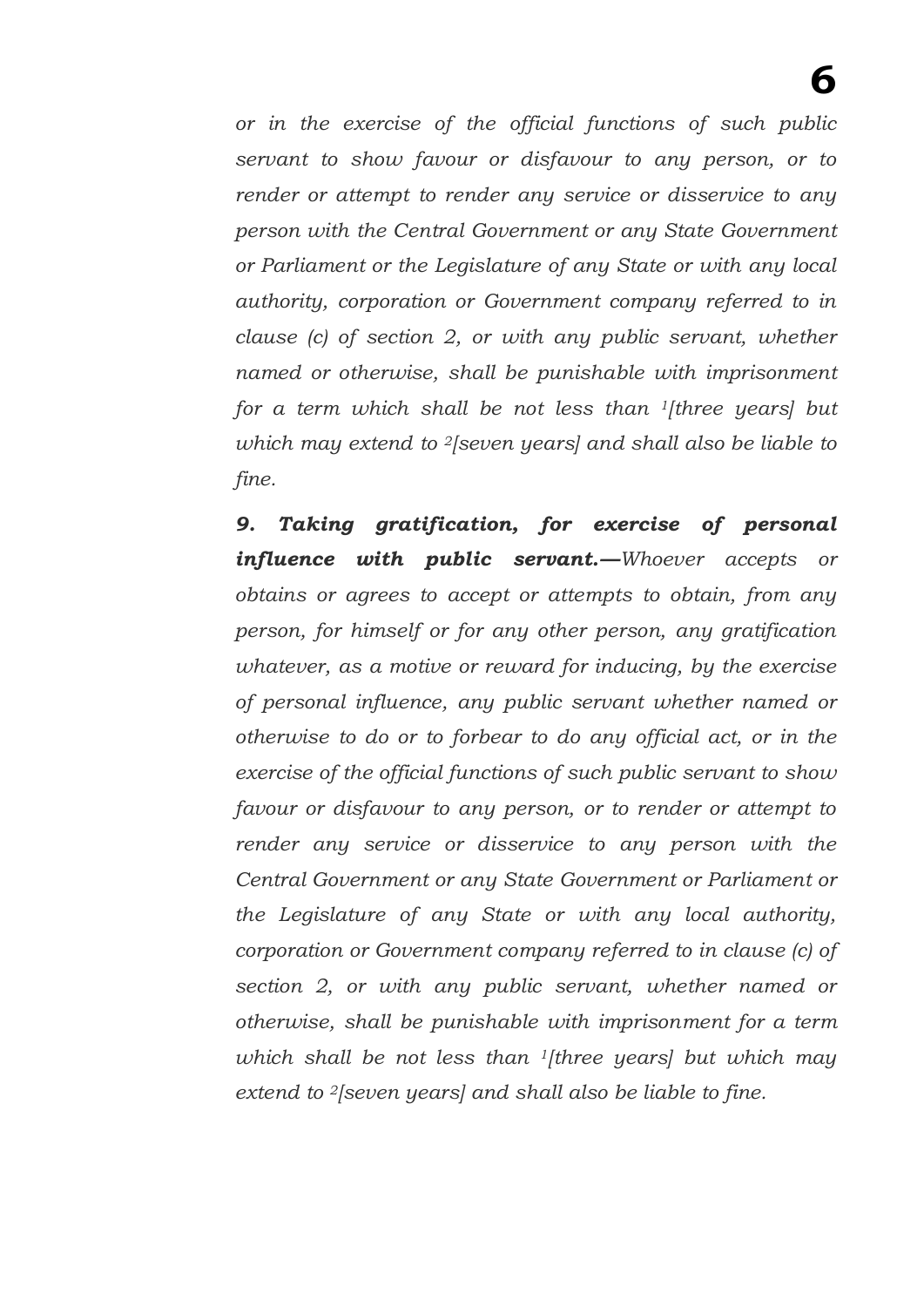*13. Criminal misconduct by a public servant.—(1) A public servant is said to commit the offence of criminal misconduct,—*

*(a) if he habitually accepts or obtains or agrees to accept or attempts to obtain from any person for himself or for any other person any gratification other than legal remuneration as a motive or reward such as is mentioned in section 7; or* 

*(b) if he habitually accepts or obtains or agrees to accept or attempts to obtain for himself or for any other person, any valuable thing without consideration or for a consideration which he knows to be inadequate from any person whom he knows to have been, or to be, or to be likely to be concerned in any proceeding or business transacted or about to be transacted by him, or having any connection with the official functions of himself or of any public servant to whom he is subordinate, or from any person whom he knows to be interested in or related to the person so concerned; or* 

*(c) if he dishonestly or fraudulently misappropriates or otherwise converts for his own use any property entrusted to him or under his control as a public servant or allows any other person so to do; or* 

*(d)ifhe,—*

*(i) by corrupt or illegal means, obtains for himself or for any other person any valuable thing* 

*or pecuniary advantage; or* 

*(ii) by abusing his position as a public servant, obtains for himself or for any other person any valuable thing or pecuniary advantage; or*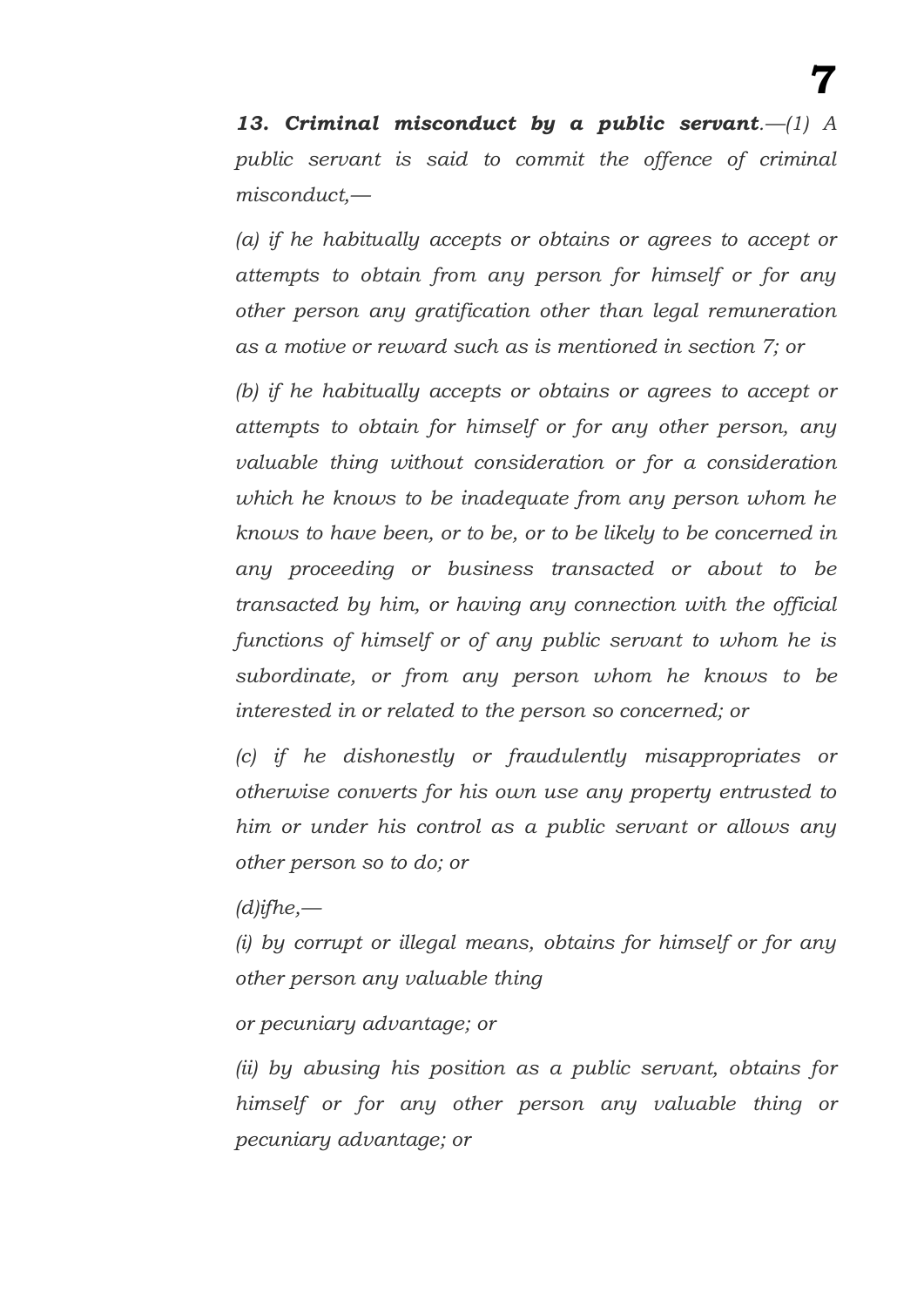*(iii) while holding office as a public servant, obtains for any person any valuable thing or pecuniary advantage without any public interest; or* 

*(e) if he or any person on his behalf, is in possession or has, at any time during the period of his office, been in possession for which the public servant cannot satisfactorily account, of pecuniary resources or property disproportionate to his known sources of income.* 

*Explanation.—For the purposes of this section, "known sources of income" means income received from any lawful source and such receipt has been intimated in accordance with the provisions of any law, rules or orders for the time being applicable to a public servant.* 

### **United Nations Convention on Corruption**

8. That in May, 2011, India ratified the United Nations Convention on Corruption which recognizes corruption in Judicial Systems, defines corruption as inclusive but not exhaustive of merely pecuniary corruption, obligates states to protect individuals, NGOs and Civil Society who exercise their freedom of speech (subject to reasonable restrictions) to tackle corruption, and does not provide contempt as a reasonable restriction in exercise of such freedom of speech to tackle corruption. This Hon'ble Court has in many cases (*Gramaphone Company of India Ltd. Vs Birendra Bahadur Pandey & Ors (1984 SCC (2) 534), Vishaka & Ors. Vs. State of Rajasthan (1997 6 SCC 241)* held, that international conventions and norms may be accommodated in domestic law provided they do not run into conflict with Acts of Parliament. India is thus under an obligation to interpret domestic law in the light of its obligations under these conventions.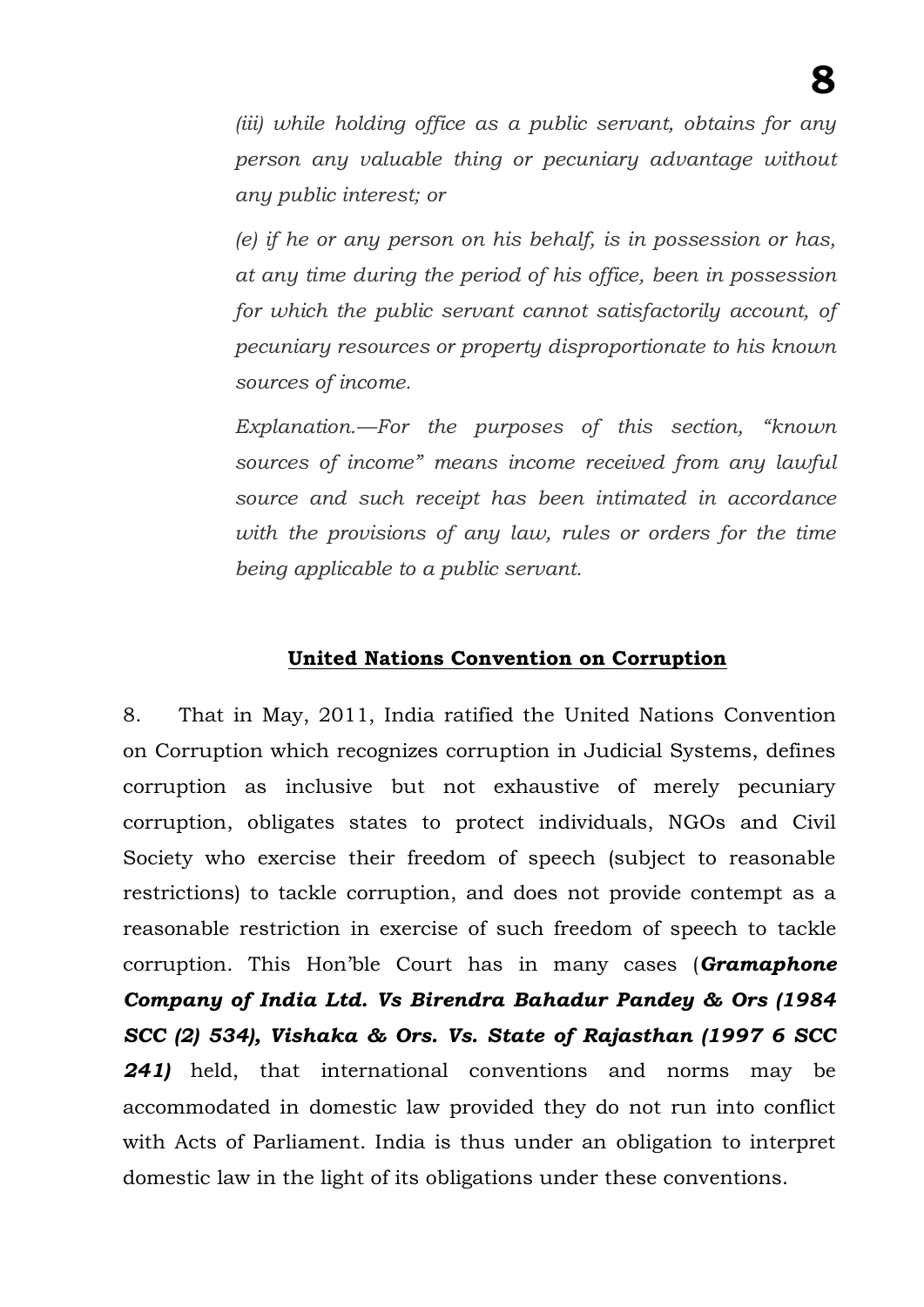9. Clause 1 of Article 11 recognizes need to combat judicial corruption:

## *Article 11. Measures relating to the judiciary and prosecution services*

*1. Bearing in mind the independence of the judiciary and its crucial role in combating corruption, each State Party shall, in accordance with the funda- mental principles of its legal system and without prejudice to judicial independ- ence, take measures to strengthen integrity and to prevent opportunities for corruption among members of the judiciary. Such measures may include rules with respect to the conduct of members of the judiciary.*

10. Importantly, Article 13 casts a duty on the States to ensure effective public participation of individuals, NGOs, Civil Society in the fight against corruption and provides for their protection of freedom of speech as under:

### *Article 13. Participation of society*

*1. Each State Party shall take appropriate measures, within its means and in accordance with fundamental principles of its domestic law, to promote the active participation of individuals and groups outside the public sector, such as civil society, non-governmental organizations and communitybased organiza- tions, in the prevention of and the fight against corruption and to raise public awareness regarding the existence, causes and gravity of and the threat posed by corruption. This participation should be strengthened by such measures as:*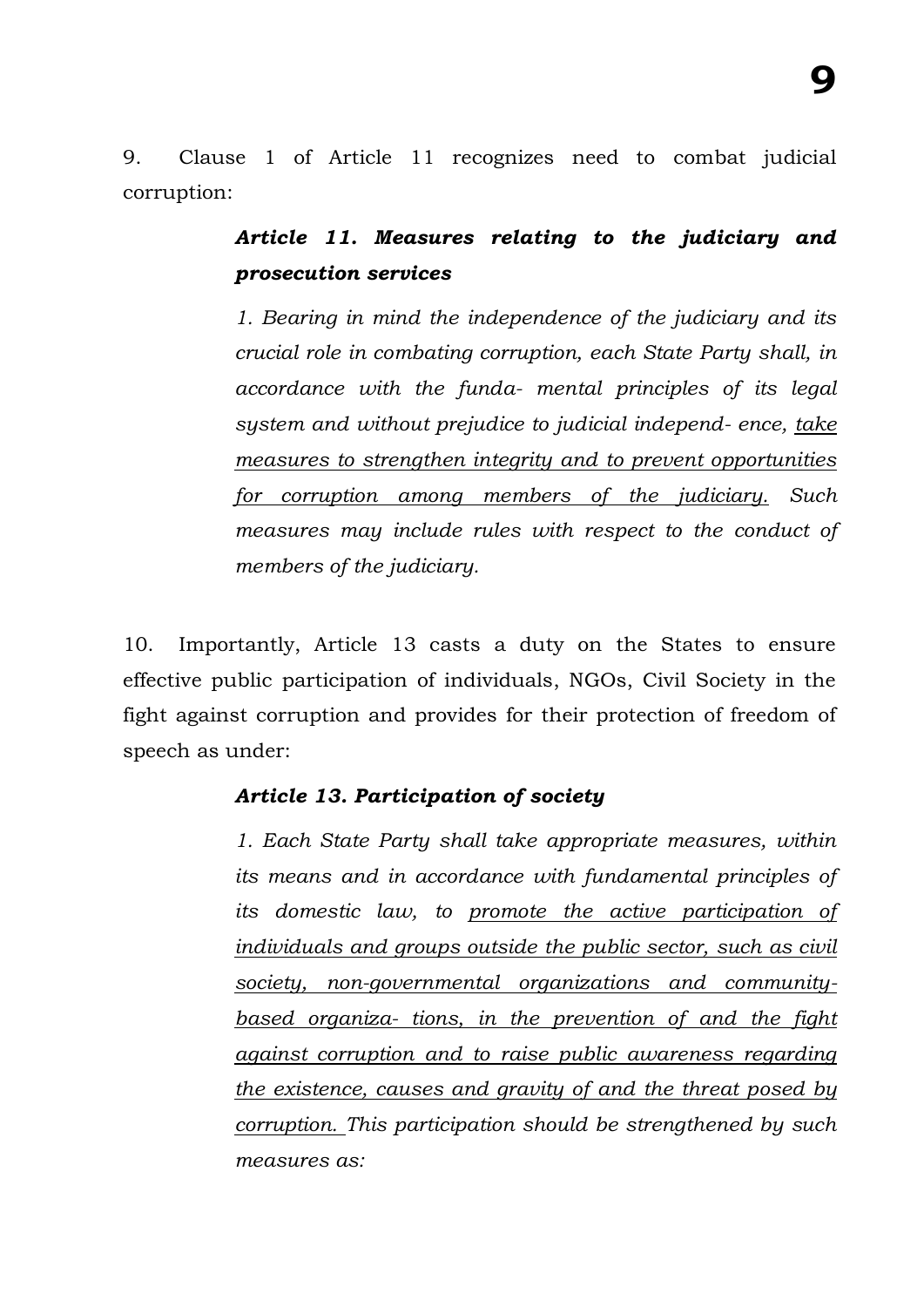*(a) Enhancing the transparency of and promoting the contribution of the public to decision-making processes;*

*(b) Ensuring that the public has effective access to information;*

*(c) Undertaking public information activities that contribute to non- tolerance of corruption, as well as public education programmes, including school and university curricula;*

*(d) Respecting, promoting and protecting the freedom to seek, receive, publish and disseminate information concerning corruption. That freedom may be subject to certain restrictions, but these shall only be such as are provided for by law and are necessary:*

*(i) For respect of the rights or reputations of others; (ii) For the protection of national security or ordre public or of public health or morals.*

*2. Each State Party shall take appropriate measures to ensure that the relevant anti-corruption bodies referred to in this Convention are known to the public and shall provide access to such bodies, where appropriate, for the re- porting, including anonymously, of any incidents that may be considered to constitute an offence established in accordance with this Convention.*

11. Further, Chapter III on Criminalization and Law Enforcement provides for check on corruption over and above simply receiving pecuniary benefits i.e. a wide meaning is ascribed to definition of corruption and corrupt acts as under: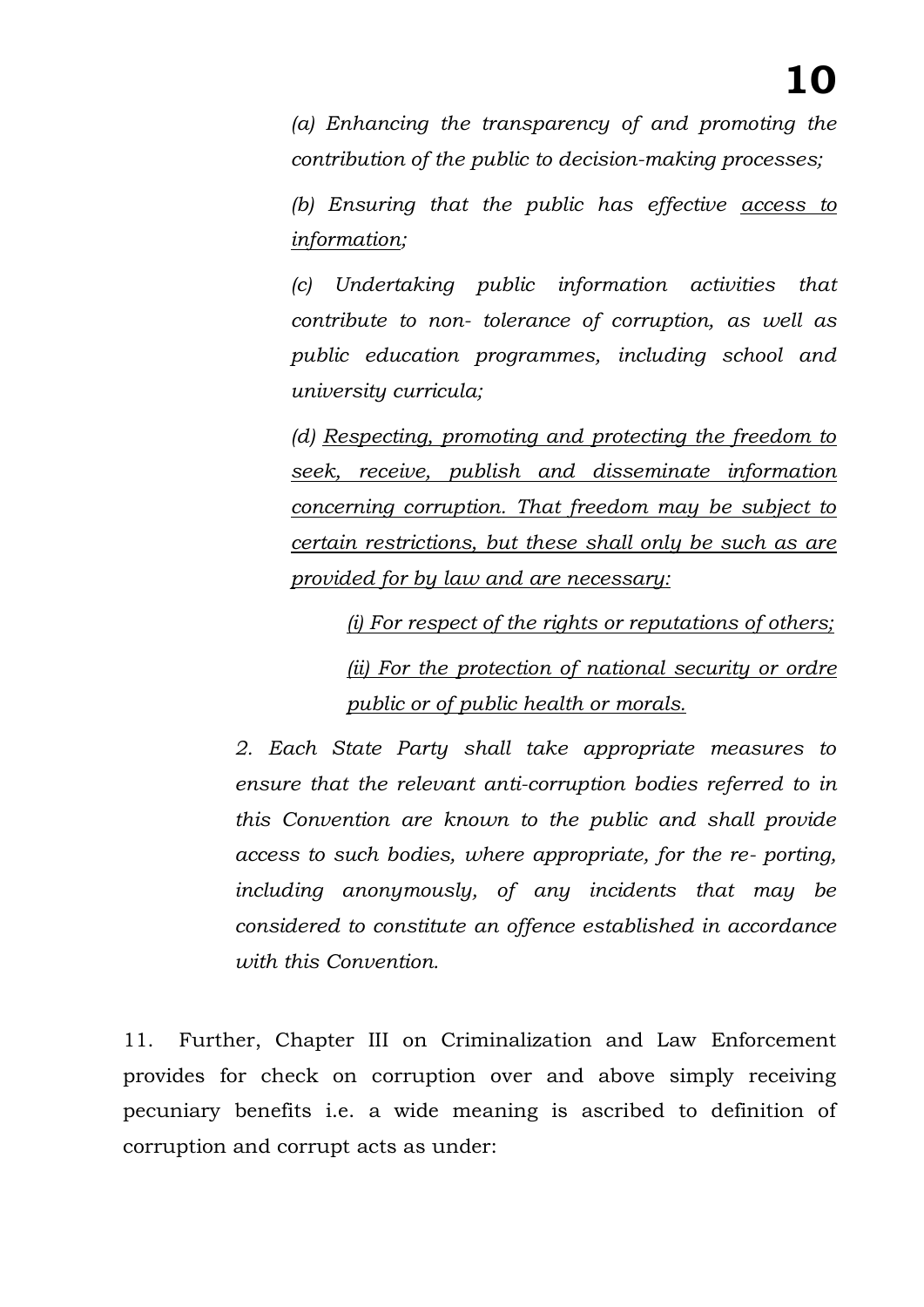### *Article 18. Trading in influence*

*Each State Party shall consider adopting such legislative and other meas- ures as may be necessary to establish as criminal offences, when committed intentionally:*

*(a) The promise, offering or giving to a public official or any other person, directly or indirectly, of an undue advantage in order that the public official or the person abuse his or her real or supposed influence with a view to obtaining from an administration or public authority of the State Party an undue advantage for the original instigator of the act or for any other person;*

*(b) The solicitation or acceptance by a public official or any other person, directly or indirectly, of an undue advantage for himself or herself or for another person in order that the public official or the person abuse his or her real or supposed influence with a view to obtaining from an administration or public authority of the State Party an undue advantage.*

### *Article 19. Abuse of functions*

*Each State Party shall consider adopting such legislative and other meas- ures as may be necessary to establish as a criminal offence, when committed intentionally, the abuse of functions or position, that is, the performance of or failure to perform an act, in violation of laws, by a public official in the discharge of his or her functions, for the purpose of obtaining an undue advantage for himself or herself or for another person or entity.*

### **Other definitions of corruption**

*12. Blacks Law Dictionary* defines corruption as follows: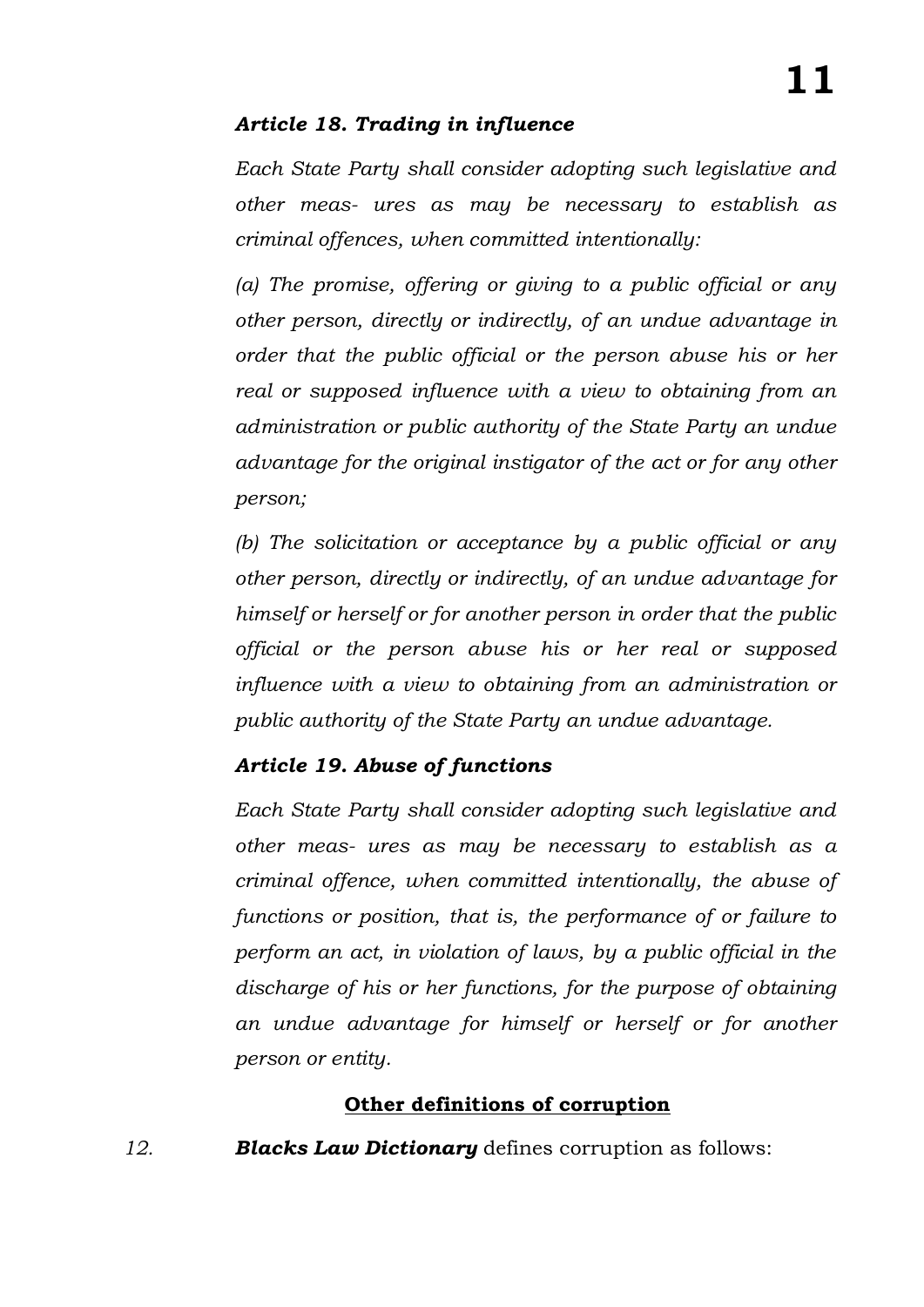*CORRUPTION. Illegality; a vicious and fraudulent intention to evade the prohibitions of the law; something against or forbidden by law; moral turpitude or exactly opposite of honesty involving intentional disregard of law from improper motives. State v. Barnett, 60 Okl.Cr. 355, 69 P.2d 77, 87.* 

*An act done with an intent to give some advantage inconsistent with official duty and the rights of others. Johnson v. U. S., C.C.A.Alaska, 260 F. 783, 786.* 

*The act of an official or fiduciary person who unlawfully and wrongfully uses his station or character to procure some benefit for himself or for another person, contrary to duty and the rights of others. U. S. v. Johnson, [C.C.Ga.](http://c.c.ga/), 26 F. 682; Worsham v. Murchison, 66 Ga. 719; U. S. v. Edwards, C.C.Ala., 43 F. 67.*

13. **Webster's Third New International Dictionary (1961)** defines 'corruption' as:

> *'inducement by means of improper considerations to commit a violation of duty'.*

14. **Law Commission of India (Report No. 230)** dated 05.08.2009 on Reforms in the Judiciary, at page 20, states,

*"Anti-corruption* 

*1.33 Corruption in reference to public office has been defined as the abuse of power for purposes of private gain."*

15. **Civil Law Convention on Corruption**[,](https://www.coe.int/en/web/conventions/full-list/-/conventions/treaty/174) European Treaty Series - No. 174, Article 2, defines corruption as under: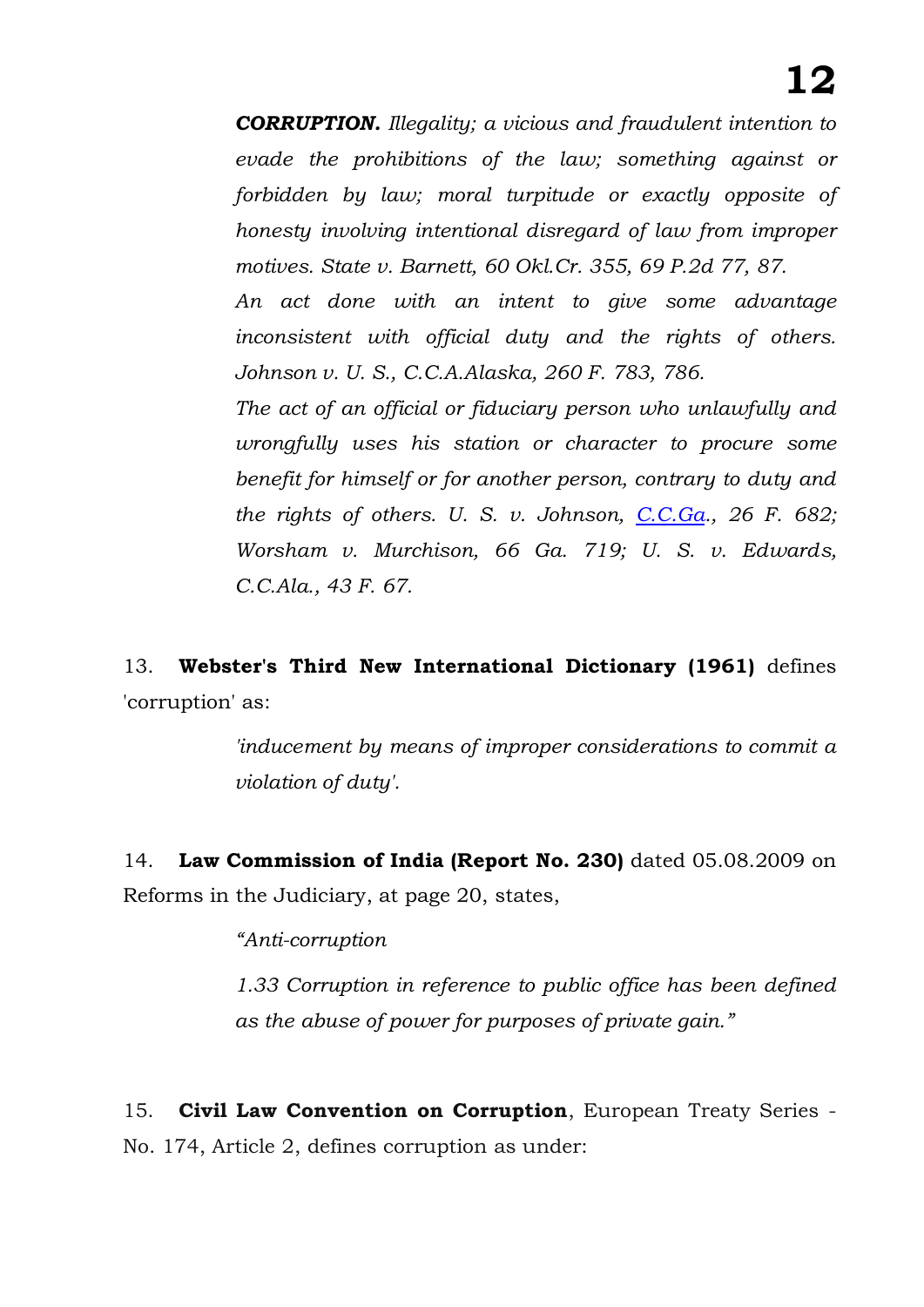#### *Article 2 – Definition of corruption*

*For the purpose of this Convention, "corruption" means requesting, offering, giving or accepting, directly or indirectly, a bribe or any other undue advantage or prospect thereof, which distorts the proper performance of any duty or behaviour required of the recipient of the bribe, the undue advantage or the prospect thereof. [https://www.coe.int/en/web/conventions/full-list/-](https://www.coe.int/en/web/conventions/full-list/-/conventions/treaty/174) [/conventions/treaty/174](https://www.coe.int/en/web/conventions/full-list/-/conventions/treaty/174)*

#### **Factum of corruption in Judiciary**

16. The **Parliamentary report of Committee on Prevention of Corruption**, as early as in 1964 observed as under on the factum of corruption in Judiciary,

> *"we were informed by responsible persons including Vigilance and Special Police Establishment Officers that corruption exists in the lower ranks of the judiciary all over India and in some places it has spread to the higher ranks also. We were deeply distressed at this information. We, therefore, suggest that the Chief Justice of India in consultation with the Chief Justices of the High Courts should arrange for a thorough inquiry into the incidence of corruption among the judiciary, and evolve, in consultation with the Central and State Governments, proper measures to prevent and eliminate it. Perhaps the setting up of vigilance organisation under the direct control of the Chief Justice of every High Court coordinated by a Central Vigilance Officer under the Chief Justice of India may prove to be an appropriate method."*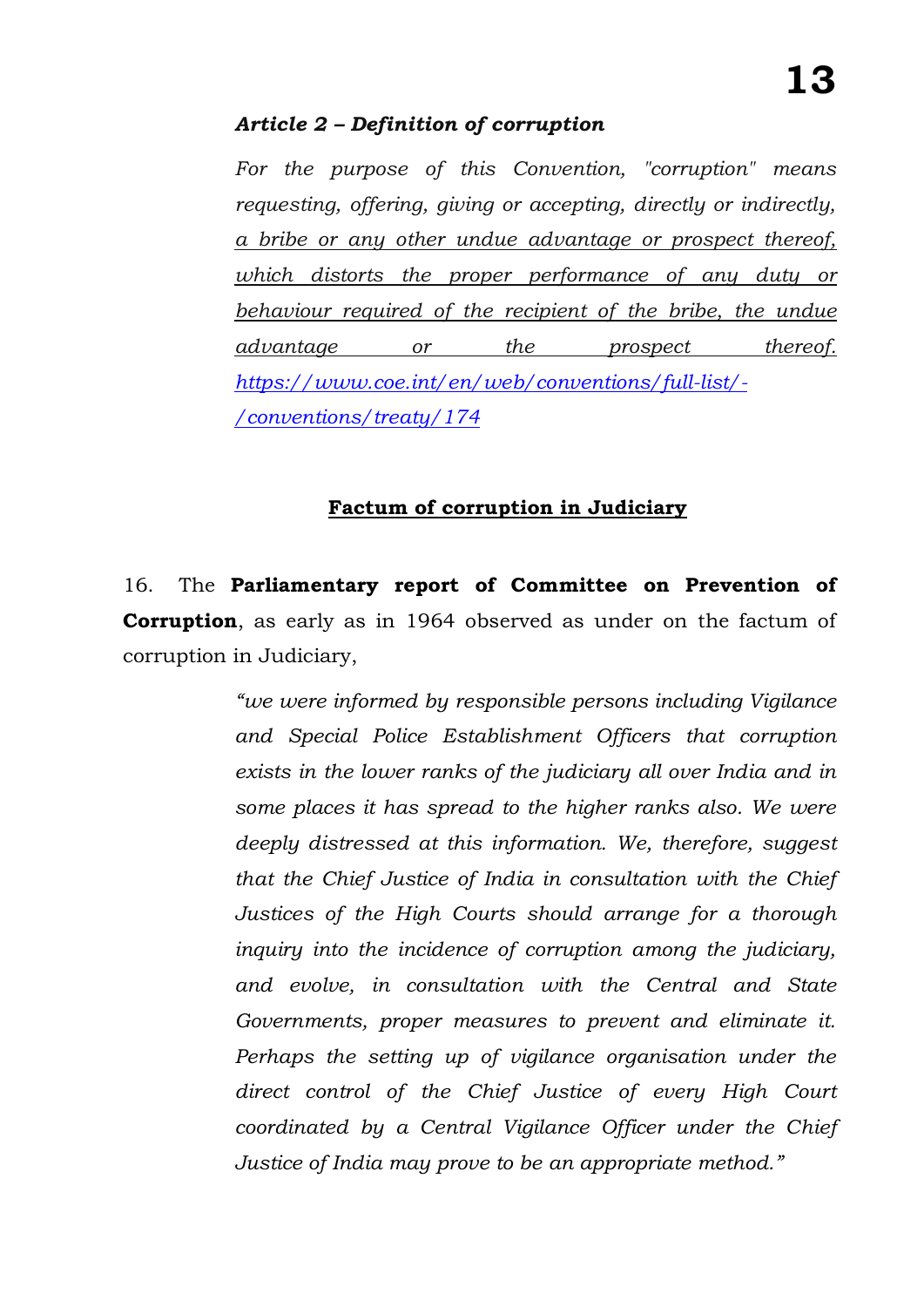17. This position has remained unchanged. In June, 2013, then Chief Justice of India, **Justice P. Sathasivam** observed as follows on corruption in the Judiciary in an interview to *The Hindu:*

> *Q. During your tenure did you ever feel that corruption is a major issue in the judiciary? If so, do you have any solution and how would you deal with it?*

> *A. I should fairly admit that the judiciary is not untouched by corruption. When we take the oath as judge, we swear to be fair and impartial in all our judicial functions. However, on some occasions in the past, few judges have wilfully dishonoured the oath by adopting to corrupt practices. The solution for eliminating this disorder lies in the hands of the litigants. The litigants must take the responsibility for bringing into light such occurrence by making a grievance petition before the Chief Justice of respective High Courts and also to the Chief Justice of India. If a prima facie case is made out through the preliminary enquiry, then the judge should not feel hesitant to adopt the prescribed procedure under the mandate of Constitution.* A Copy of interview of Justice Sathasivam published in *The Hindu* on 30.06.2013 is annexed herewith and marked as **ANNEXURE-A (Pages No. 35 to 39) (https:// www.thehindu.com/ opinion/ interview/ judiciary-not-untouched-by-corruption/ article4866406.ece)**

18. Former **CJI Justice Bahrucha** is reported to have remarked that 20% of the Judges were corrupt. When a lawyer filed a petition in the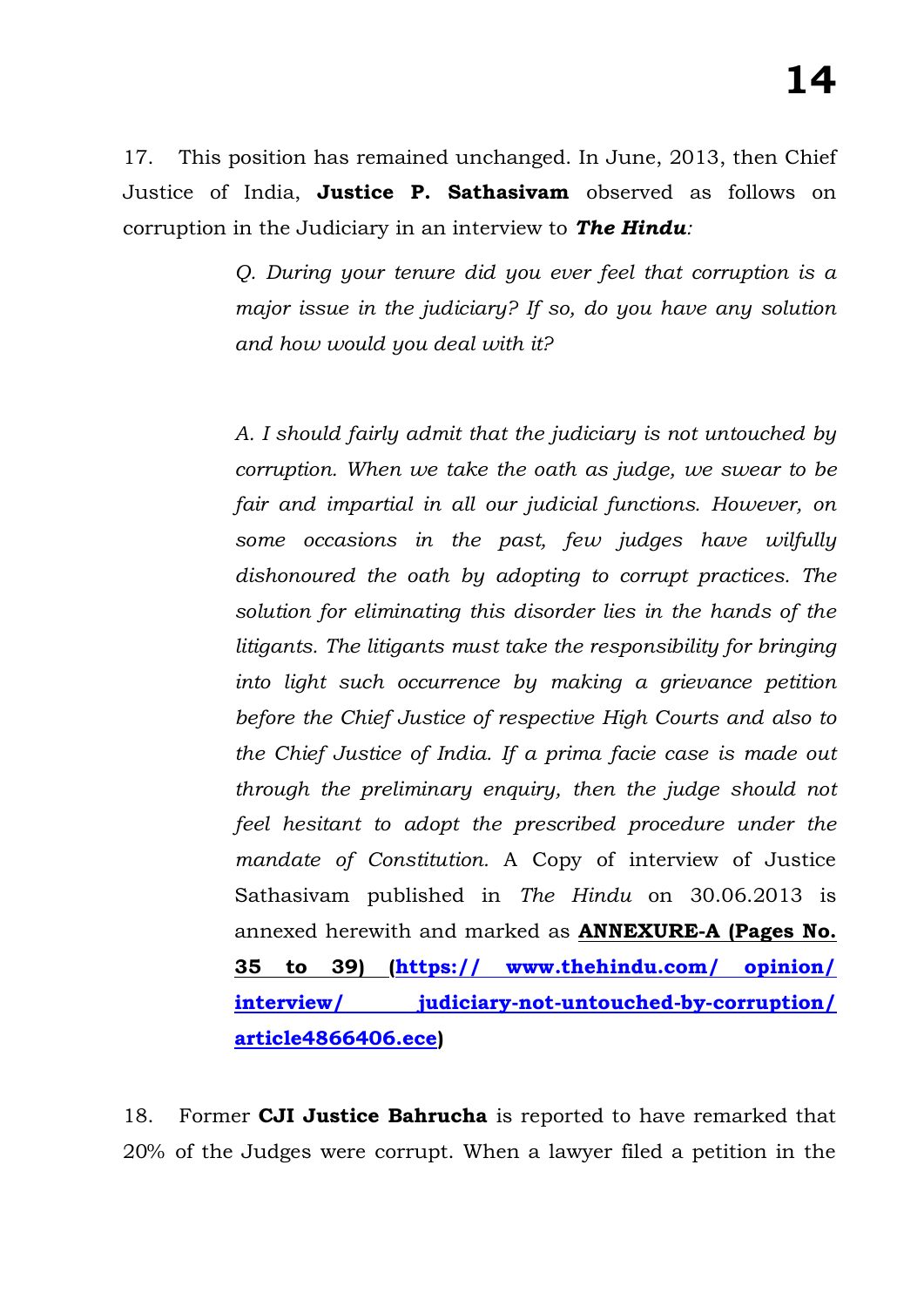Rajasthan high court praying that either Justice Baharucha be asked to give names of corrupt judges or contempt action be inititaited against him, the High Court reportedly dismissed the case observing as regards prayer for contempt that,

> "*courts were not supposed to be too sensitive to stretch the law of contempt too far*." https:// www.indiatoday.in/magazine/indiascope/story/20020325 rajasthan-hc-dismisses-petition-relating-to-cji-bharucha-795646-2002-03-25 Indian Express: https:// www.financialexpress.com/archive/judge-forthyself/38086/

19. In an article published in *Outlook* **Magazine** on 17.10.2015, **Justice M. Katju** stated,

> "*Today my estimate is that about 50% or more of the higher judiciary (High Court and Supreme Court) has become corrupt.*"

> A copy of article by Justice Katju published in *Outlook* Magazine on 17.10.2015 is annexed herewith and marked as **ANNEXURE – B (Pages 40 to 45)** http:// www.outlookindia.com/website/story/a-judiciary-beyondredemption/295629s

## **LAW ON MEANING OF CORRUPTION AND CORRUPTION IN THE JUDICIARY**

20. The malaise of corruption having inflicted the judiciary has been taken note of by the Supreme Court in the case of *High Court of*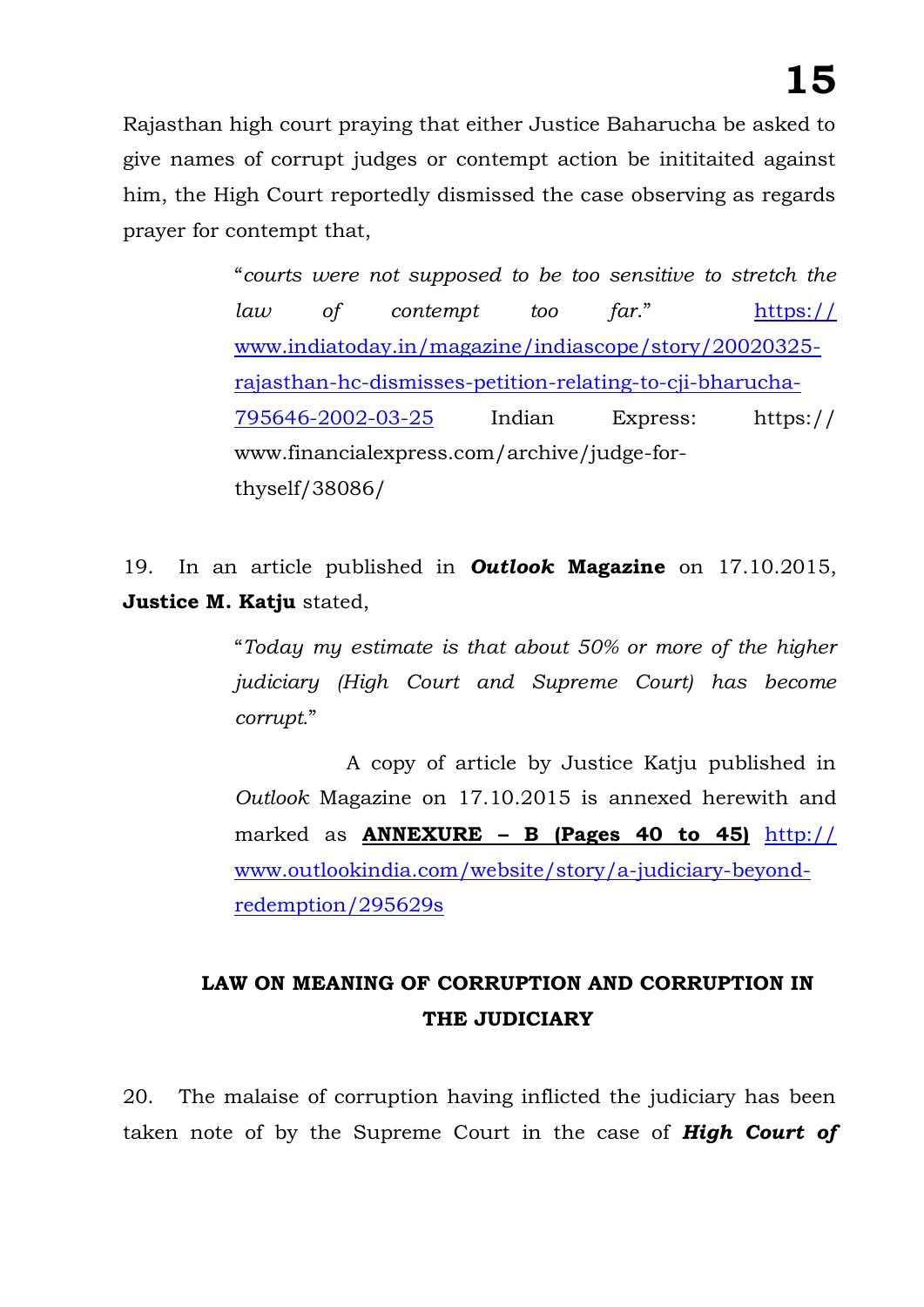*Judicature of Bombay v. ShirishkumarRangrao Patil, (1997) 6 SCC 339*, wherein Justice K Ramaswamy observedas follows:

> *"16. Corruption, appears to have spread everywhere. No facet of public function has been left unaffected by the putrefied stink of corruption. Corruption, thy name is depraved and degraded conduct. Dishonesty is thine true colour; thine corroding effect is deep and pervasive; spreads like lymph nodes, cancerous cells in the human body spreading as wild fire eating away the vital veins in the efficacy of public functions. It is a sad fact that corruption has its roots and ramifications in the society as a whole. In the widest connotation, corruption includes improper or selfish exercise of power and influence attached to a public office. The root of corruption is nepotism and apathy in control on narrow considerations which often extend passive protection to the corrupt officers. The source and succour for acceptability of the judgment to be correct, is upright conduct, character, absolute integrity and dispassionate adjudication as hallmarks. Corruption in judiciary cannot be committed without some members of the Bar becoming privy to the corrupt. The vigilant watch by the High Court, and many a time by the members of the Bar, is the sustaining stream to catch the corrupt and to deal with the situation appropriately. At the same time the High Court is the protector of the subordinate judiciary. Often some members of the Bar, in particular, in Muffasil Courts, attempt to take undue advantage of The conduct displayed on and off the Bench becomes centre stage of*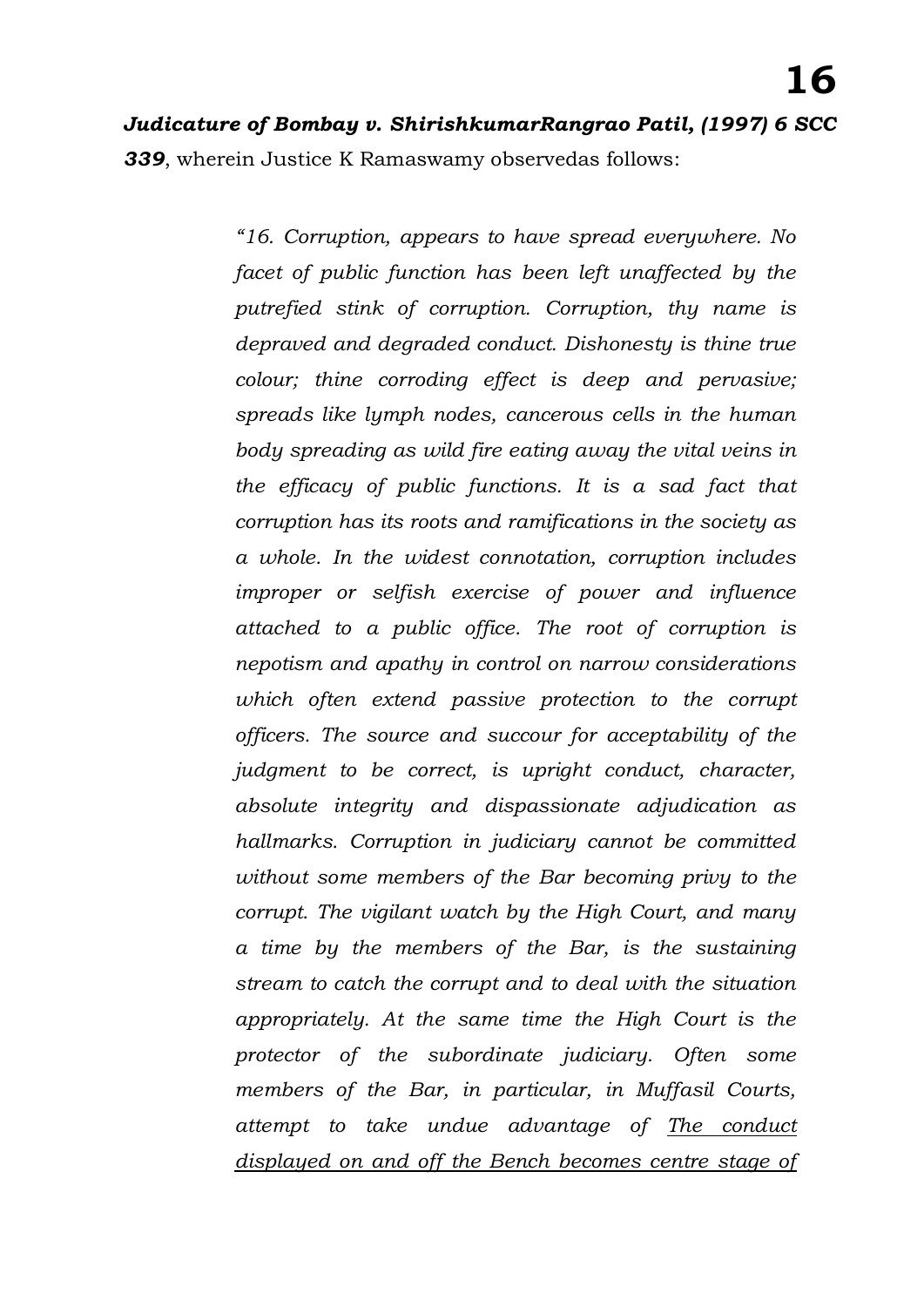*the judicial officer. Fallen standard of rectitude is the bane for lost faith of the people, tending to defeat the constitutional scheme of conferment of the powers of judicial review or decision according to law unless checks and corrective measures are applied and enforced. The conferment of exclusive power of judicial review on the judiciary may become a means to personal gain or advantage. The lymph nodes (cancerous cells) of corruption constantly keep creeping into the vital veins of the judiciary and the need to stem it out by judicial surgery lies on the judiciary itself by its self-imposed or corrective measures or disciplinary action under the doctrine of control enshrined in Articles 235, 124(6) of the Constitution. It would, therefore, be necessary that there should be constant vigil by the High Court concerned on its subordinate judiciary and self-introspection. What is most necessary is to root out the proclivity of the corrupt conduct rather than catch when the corrupt demands made and acceptance of illegal gratification.their long standing at the Bar and attempt to abuse their standing by bringing or attempting to bring about diverse forms of pressures and pinpricks on junior judicial officers or stubborn and stern and unbendable officers. If they remain unsuccessful, to achieve their nefarious purpose, some members of the Bar indulge in mud-slinging without any base, by sending repeated anonymous letters against the judicial officers questioning their performance/capacity/integrity. The High Court should, therefore, take care of the judicial officers and protect them from such unseeming attempts or pressures so as to*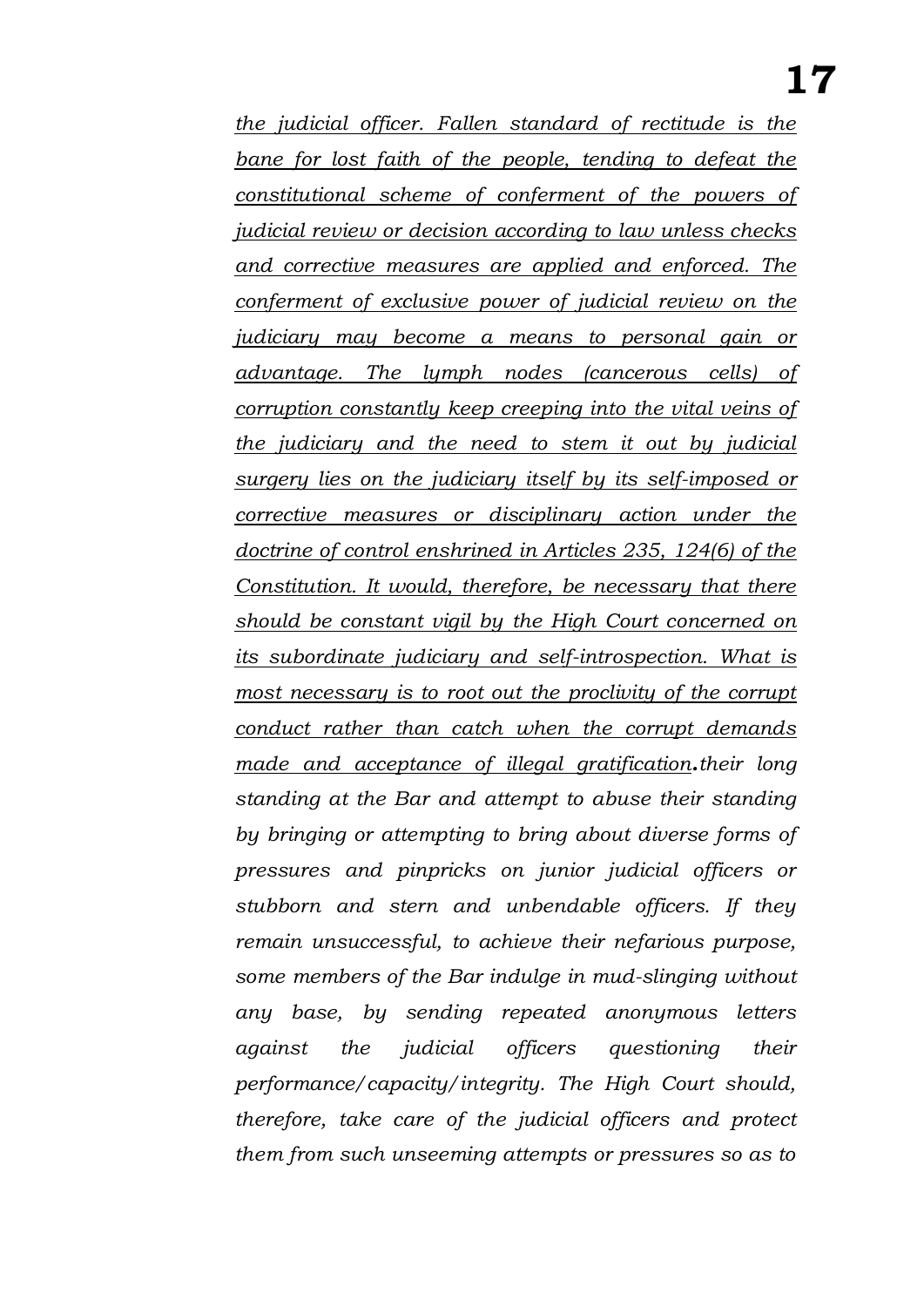*maintain their morale and independence and support the honest and upright officers.*"

21. *H.M Seervai in Constitutional Law of India (At page 737)* opines that given the cumbersome process of impeachment, interest of justice requires that there should public criticism of the conduct of the judge, if such conduct throws in the doubt is impartiality while adjudicating matters.

> "*"10.71 ….Scurrilous or abusive attacks on a judge would shake the public confidence, and would interfere with the administration of justice. But a judge who makes public pronouncements which throw a grave doubt on his impartiality, himself becomes an offender against the administration of justice. And since there is no way of setting such a judge right except by impeachment, a cumbrous procedure seldom resorted to, the interest of justice itself requires that there should be public criticism of the impropriety of marking such public pronouncement. A judge who makes extra judicial pronouncements which show that he lacks impartiality, departs from the line of conducted dictated by his office.*" (emphasis supplied)

22. In this vein, allegation of corruption per se cannot be contempt because the same pertains to criticism of a judge for a biased dispensation of justice and would in all cases require further investigation before such allegations are brushed aside at the threshold. In this context, it is pertinent to refer to the decision of the Supreme Court in the case of *Hari Singh Nagra v Kapil Sibal (2010) 7 SCC 502* wherein the Court was considering whether a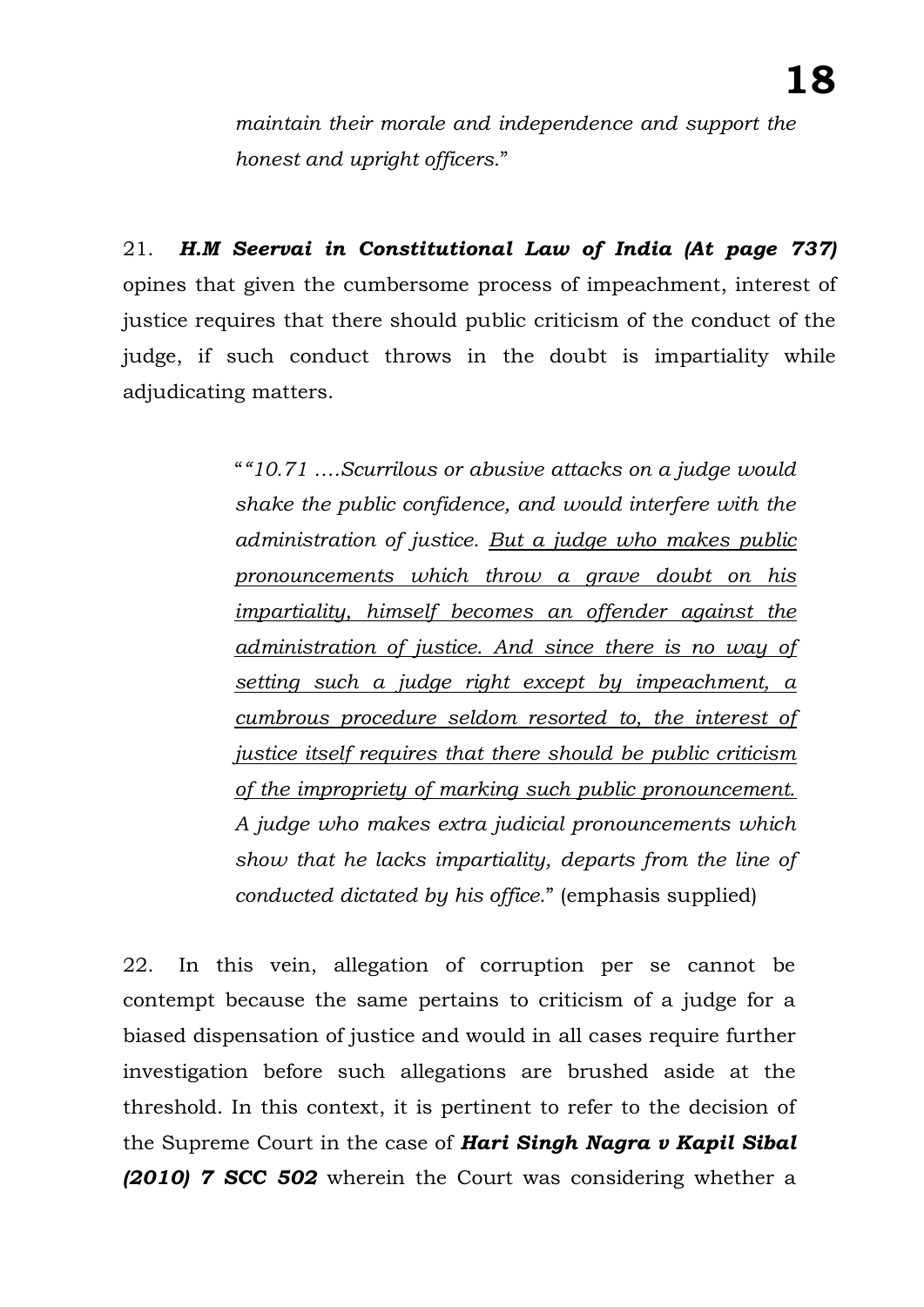speech given by Mr Kapil Sibal, lamenting about the corruption in judiciary and failure of the Court to deal with it, would be contempt of Court. The Supreme Court, having regard to the fact that the said statement was made in the context of improvement of the legal field, found no contempt.

> "*12. A fair analysis of the message sent by Mr Sibal makes it clear that he was concerned with the public image of the legal community which according to him was at its nadir. He was of the view that influx of large numbers into the profession, deterioration of moral standards of the legal community, questionable integrity of some of those who were in the judiciary and the sheer economic cost of starting as a professional and sustaining oneself had contributed to these falling standards. He expressed his firm opinion that the judiciary despite the above, provided a glimmer of hope for the common man and though there were tainted Judges, the institution had not yet lost all credibility. He called upon all concerned to unite together to refurbish the image of the legal fraternity.*

> *15. He was of the opinion that lawyers must refrain from shouting at each other, speaking in anger, threatening Judges, threatening colleagues and the like and expressed his strong feeling by stating that procedures must be devised to ensure adherence to these norms. He was of the further opinion that entry into the profession should be limited to those who passed an examination which should be conducted by the Bar Council of India.*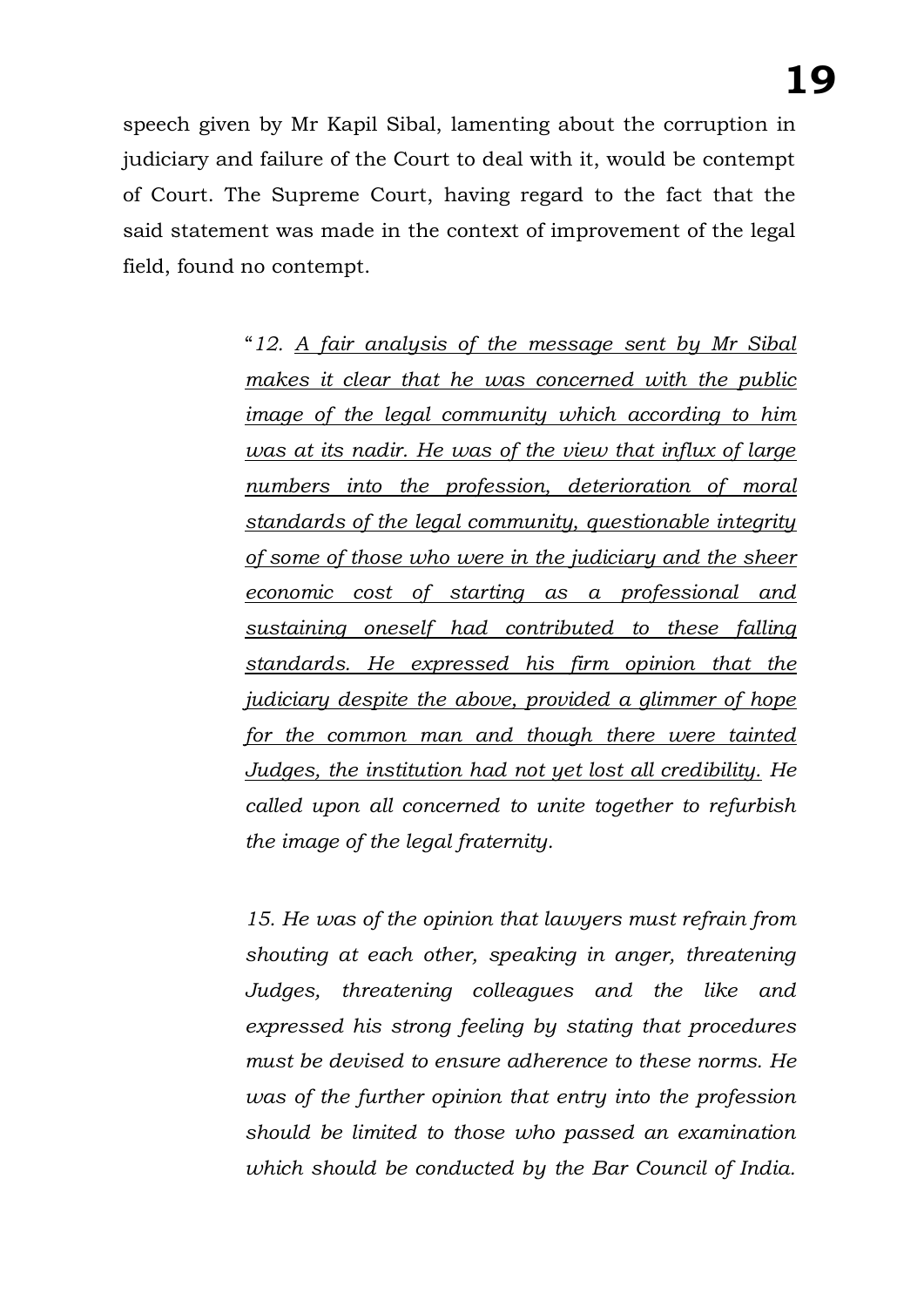*Having addressed the drawbacks then prevailing in the legal profession, he proceeded to discuss the malaise affecting the judiciary. Having practised in the Supreme Court for a pretty long time, he perceived that Judges had started disciplining lawyers. He, therefore, mentioned that Judges themselves needed to be disciplined. In his message, he noted with pain that the judiciary had failed in its efforts to eradicate the phenomenon of corruption which included receiving monetary benefits for judicial pronouncements, rendering blatantly dishonest judgments, kowtowing with political personalities and favouring the Government and thereby losing sense of objectivity.*

13. In order to make out his point Mr Sibal first of all *concentrated on the plight of junior members of the Bar. After emphasising that senior colleagues owe it to the profession to bring up the Junior Bar and that the junior members of the Bar must have access to the chambers of the senior lawyers, he appealed to the members of the Bar to devise a voluntary access scheme in terms of which the Supreme Court Bar Association would rotate junior members of the Bar amongst the chambers of senior lawyers who voluntarily want to participate in the scheme*

*14. Mr Sibal was of the view that access should be provided to at least one if not two junior members of the Bar to each senior on the basis of rotation for at least six months which according to him was likely to give the*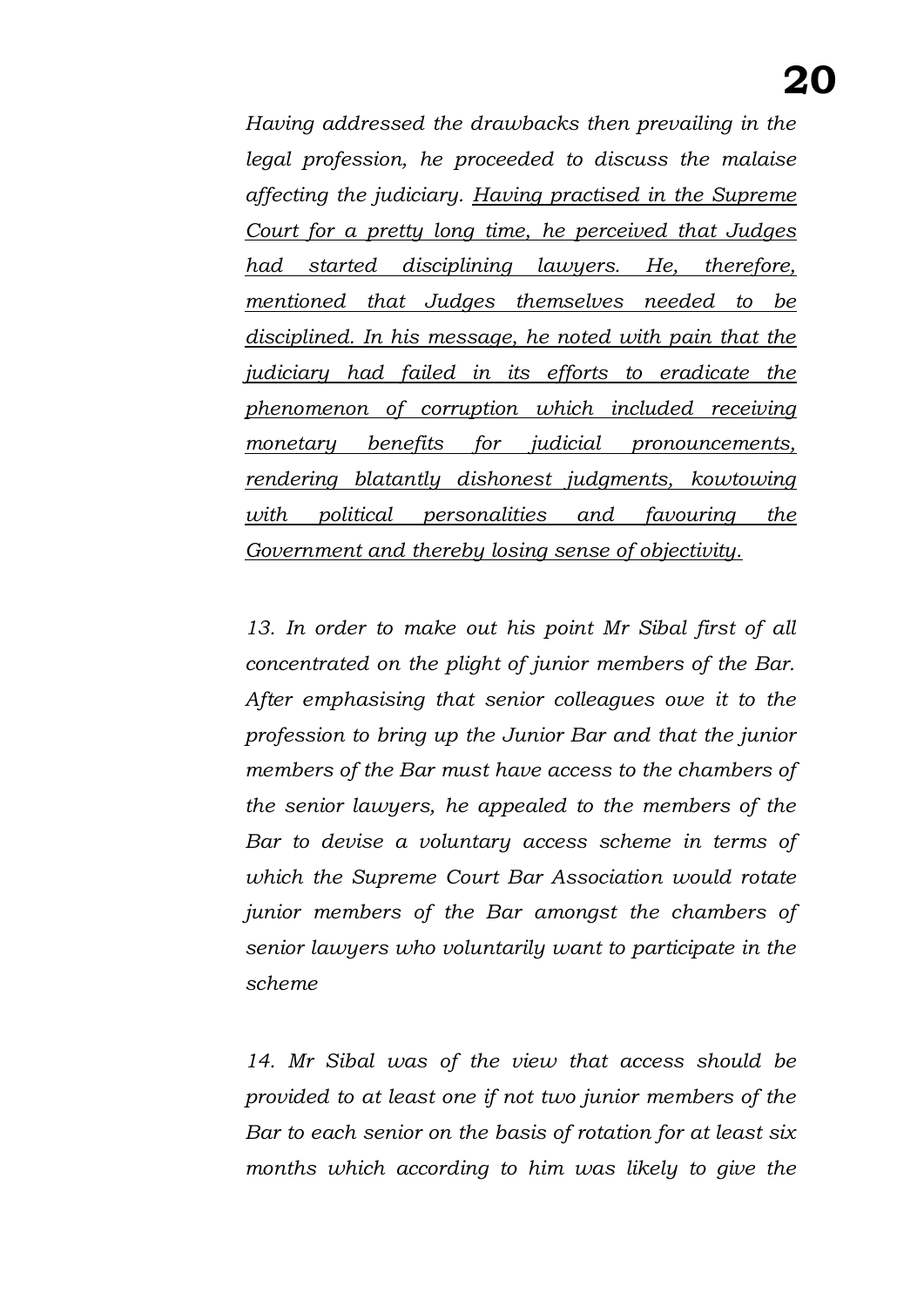*junior members the advantage of having worked with a variety of seniors. He also emphasised that a minimum payment schedule to the junior members of the Bar must be part of this scheme. He called upon those concerned to draw up a code of conduct applicable to the members of the Bar which would lay down norms not only in relation to their conduct with each other but also with reference to their conduct qua the Bench.*

*16. Mr Sibal had noticed that the legal community was assailing and belittling the judicial system publicly, which was harmful. He, therefore, urged the legal community to desist from criticising the judicial system publicly and asked them to come forward with proposed legislation to deal with this issue and advised a committee to be set up by the Supreme Court Bar Association to look into the modalities of bringing about such legislation in the context of the then prevalent constitutional framework which according to him provided complete protection to the judiciary.*

*17. He also emphasised in his message the necessity of legal education by the legal fraternity in cooperation with institutions providing legal education in India and expressed a point of view that funding should be provided for studies to be conducted in such aspects of the law as required urgent attention. Mr Sibal further stressed on the necessity of having greater interaction between the various Bar Associations in the country to exchange information which in turn would enable all*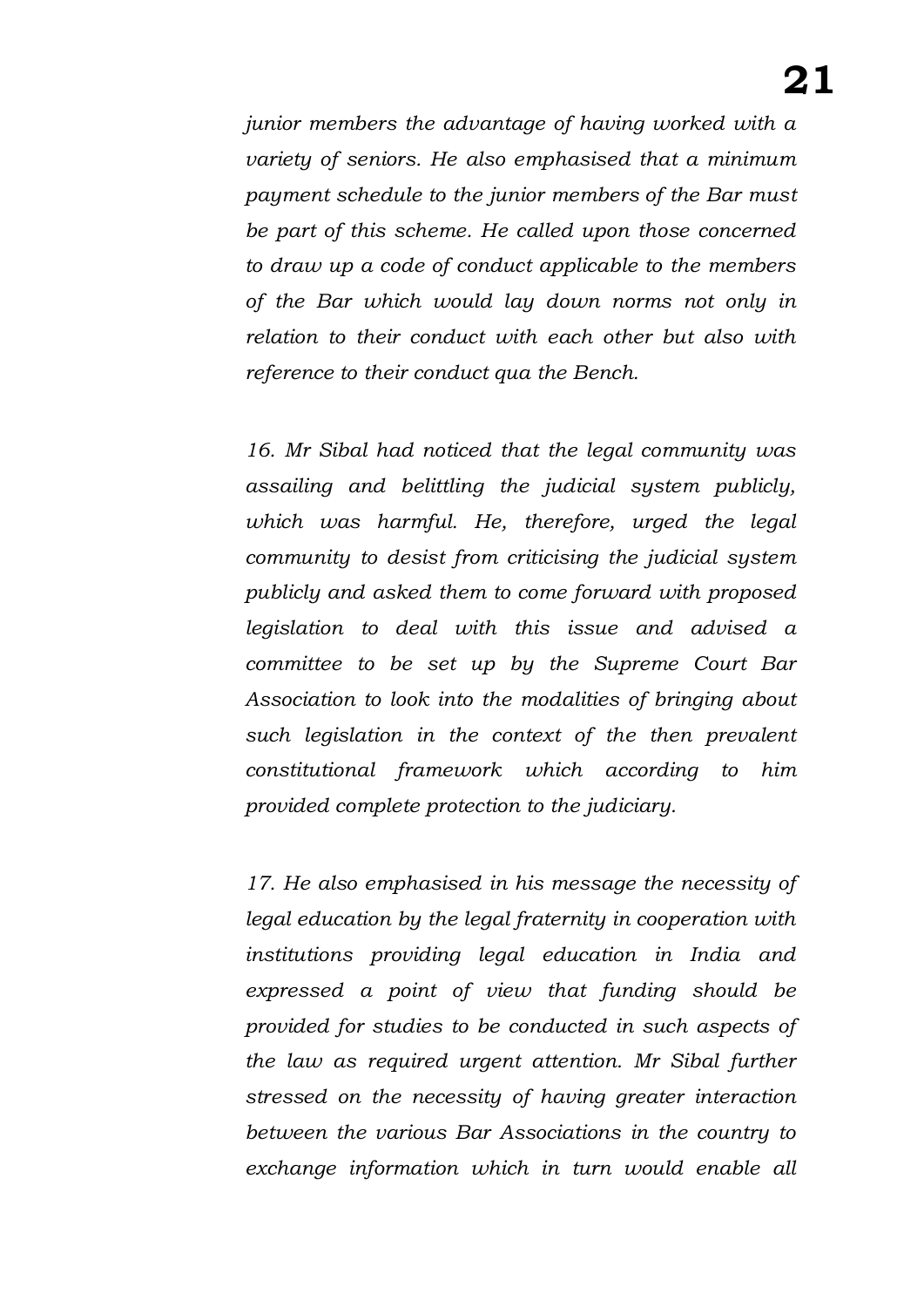*concerned to attend urgently to the needs of the members of the legal profession.*

*18. As mentioned earlier, only a part of the message was published in the newspaper wherein sentences were torn out of context and an impression was given that Mr Sibal had made a frontal attack on the judiciary. A fair reading of the message quoted above makes it explicit that the sending and/or publication of the message in Mehfil did not scandalise or tend to scandalise, or lower or tend to lower the authority of any court nor prejudiced, or interfered or tended to interfere with the due course of any judicial proceedings; or interfered or tended to interfere with or obstructed or tended to obstruct, the administration of justice in any other manner, within the meaning of "criminal contempt" as defined in Section 2(c) of the Contempt of Courts Act, 1971.*" (emphasis supplied)

*23. In Re: Publication made in the "Times of India" and "The Hindu", 2012 SCC Online Cal 12796*, a speech by the Chief Minister where she stated that corruption has made inroads into the judiciary and democracy as a whole, was held to not amount to contempt of court. The court held:

> "*22. We must therefore test the imputations in question in the backdrop of the entire speech to satisfy ourselves as to whether contempt proceedings ought to be initiated. The speech essentially deals with the impact of corruption on the role of the various institutions including judiciary. It does not*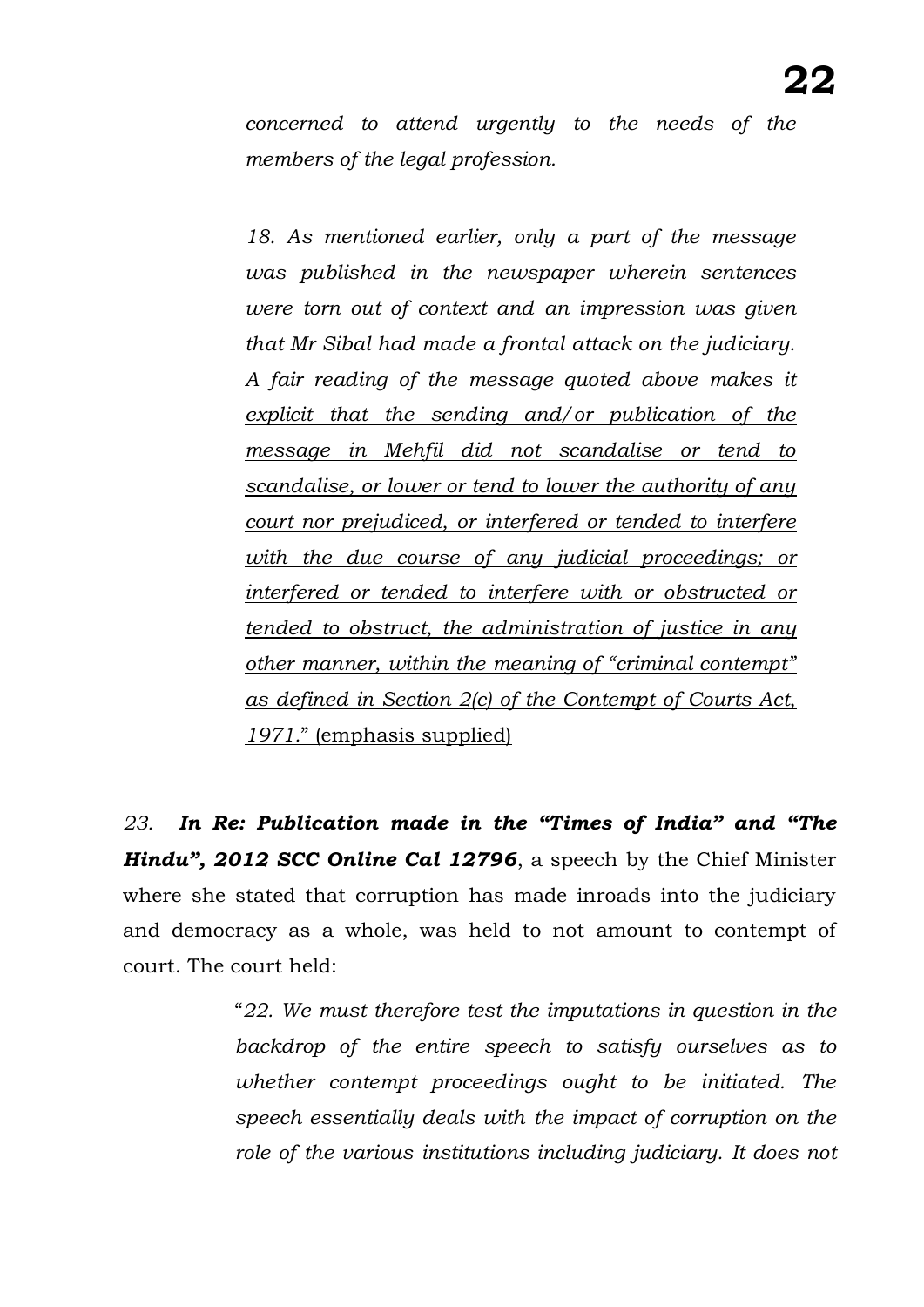*appear to be promoted by the desire to denigrate the institution in the eyes of society. It is the nature of an exasperated lament of the speaker to her perceived erosion of morals in every public institution before an august gathering of legislators and other dignitaries in a seminar organized by West Bengal Legislative Assembly. Under such circumstances, to call upon the speaker to explain as to whether she had any malafide intention of denigrating the judiciary, when no such intention ex facie appears from a plan reading of the transcript of her entire speech, would amount to fishing and roving enquiry which we are unwilling to embark upon."* 

24. This extract is taken from *United States v. Aguilar 515 U.S. 593 (1995)* [\(https://www.law.cornell.edu/supct/html/94-270.ZS.html\)](https://www.law.cornell.edu/supct/html/94-270.ZS.html)

#### Justice Scalia:

*"Finally, respondent posits that the phrase " `corruptly . . . endeavors to influence, obstruct, or impede' " "may be unconstitutionally vague," in that it fails to provide sufficient notice that lying to potential grand jury witnesses in an effort to thwart a grand jury investigation is proscribed. Brief for Respondent 22, n. 13. Statutory language need not be colloquial, however, and the term "corruptly" in criminal laws has a long standing and well accepted meaning. It denotes "[a]n act done with an intent to give some advantage inconsistent with official duty and the rights of others. . . . It includes bribery but is more comprehensive; because an act may be corruptly done though the advantage to be derived from it be not offered by another."* United States *v.* Ogle*, 613 F. 2d 233, 238 (CA10) (internal quotation marks omitted), cert.*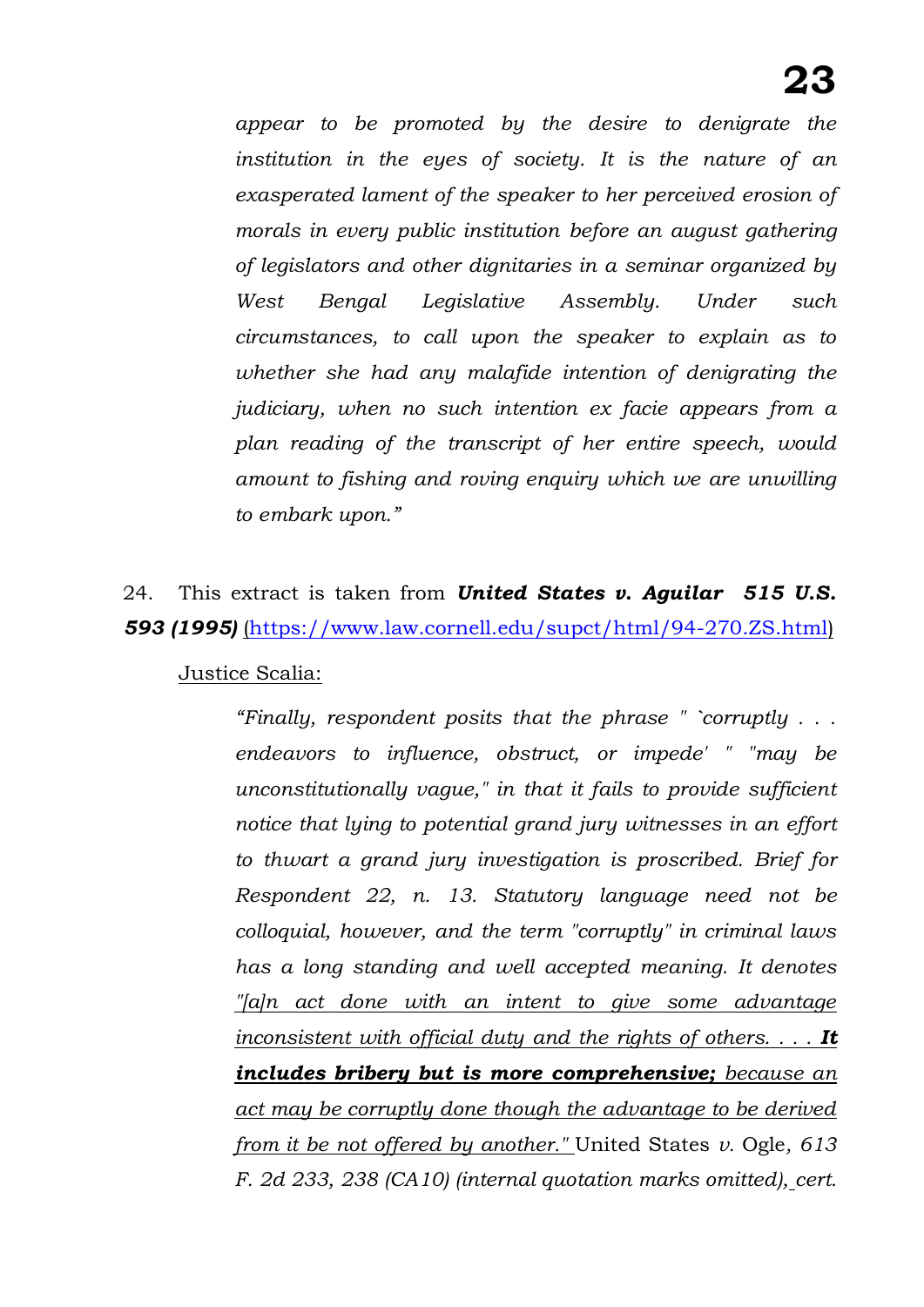*denied, [449 U.S. 825](https://www.law.cornell.edu/supremecourt/text/449/825) (1980). See also Ballentine's Law Dictionary 276 (3d ed. 1969); Black's Law Dictionary 345 (6th ed. 1990). As the District Court here instructed the jury:*

*"An act is done corruptly if it's done voluntarily and intentionally to bring about either an unlawful result or a lawful result by some unlawful method, with a hope or expectation of either financial gain or other benefit to oneself or a benefit of another person."*

*Moreover, in the context of obstructing jury proceedings, any claim of ignorance of wrongdoing is incredible. Acts specifically intended to "influence, obstruct, or impede, the due administration of justice" are obviously wrongful, just as they are necessarily "corrupt." See* Ogle*,* supra*, at 239;*  United States *v.* North*, 910 F. 2d 843, 941 (Silberman, J., concurring in part and dissenting in part), modified, 920 F. 2d 940 (CADC 1990);* United States *v.* Reeves*, 752 F. 2d 995, 999 (CA5), cert. denied, [474 U.S. 834](https://www.law.cornell.edu/supremecourt/text/474/834) (1985).*

## 25. This extract is taken from **State of A.P. v. V. Vasudeva Rao, (2004) 9 SCC 319 : 2004 SCC (Cri) 968**

#### **at page 323**

*"3. Corruption as such has reached dangerous heights and dangerous potentialities. The word "corruption" has a wide connotation and embraces almost all the spheres of our dayto-day life the world over. In a limited sense it connotes allowing decisions and actions of a person to be influenced not by rights or wrongs of a cause, but by the prospects of monetary gains or other selfish considerations. Avarice is a common frailty of mankind, and while Robert Walpole's*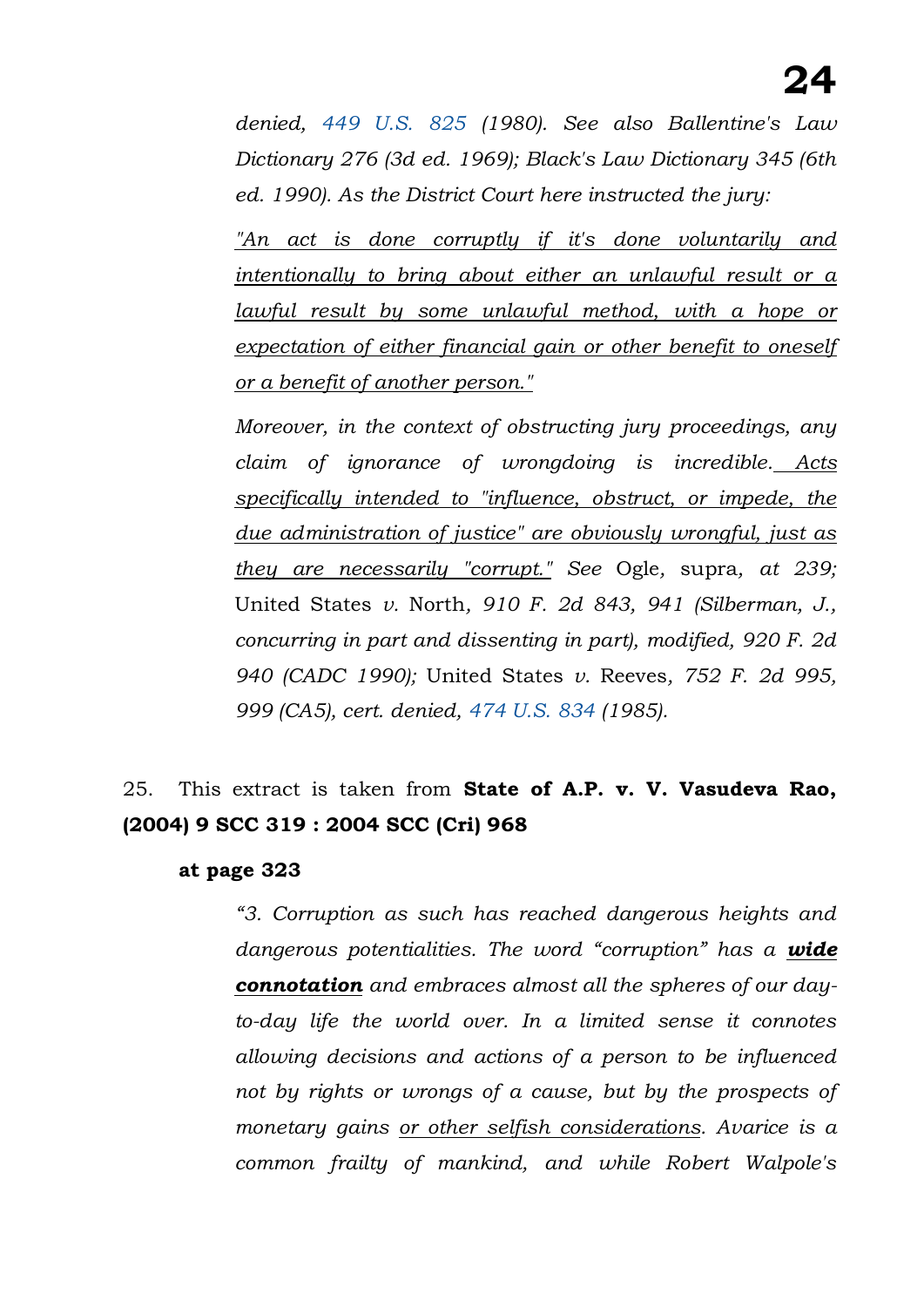*observation that every man has a price, may be a little generalized, yet it cannot be gainsaid that it is not far from the truth. Burke cautioned "Among a people generally corrupt, liberty cannot last long."*

# **(II) ALLEGATIONS OF CORRUPTION IN IMPEACHMENT PROCEEDINGS UNDER THE CONSTITUTION AND THE JUDGES INQUIRY ACT**

26. H.M Seervai in Constitutional Law of India (At page 780) has analyzed the defense of truth and opined that such a defense has to be made available in order for operation of Articles 124(4) and 125(5) of the Constitution of India (relating to removal of judges), otherwise the said provisions would be rendered unworkable. He further opines that if this is the proposition, then the sequitur is that allegation of corruption per se cannot be contempt.

> *"10.166 (l) This raises the question whether truth is a defense to an alleged contempt of Court if a person, or Press allege and publish proofs of the misbehavior of a judge. The Judgment of the Supreme Court are not in a tidy state. But a careful analysis of our Supreme Court judgments, and judgments of English and Australian Courts, shows that truth is, must be a complete defense to allegation of bribery, corruption, bias and other misbehavior of judge. To hold otherwise would nullify the provisions of Article 124(4) and (5) in a practical sense, for few people would expose themselves to being committed for contempt in order to bring a corrupt judge to book. Secondly, as to hold is to put the judges above*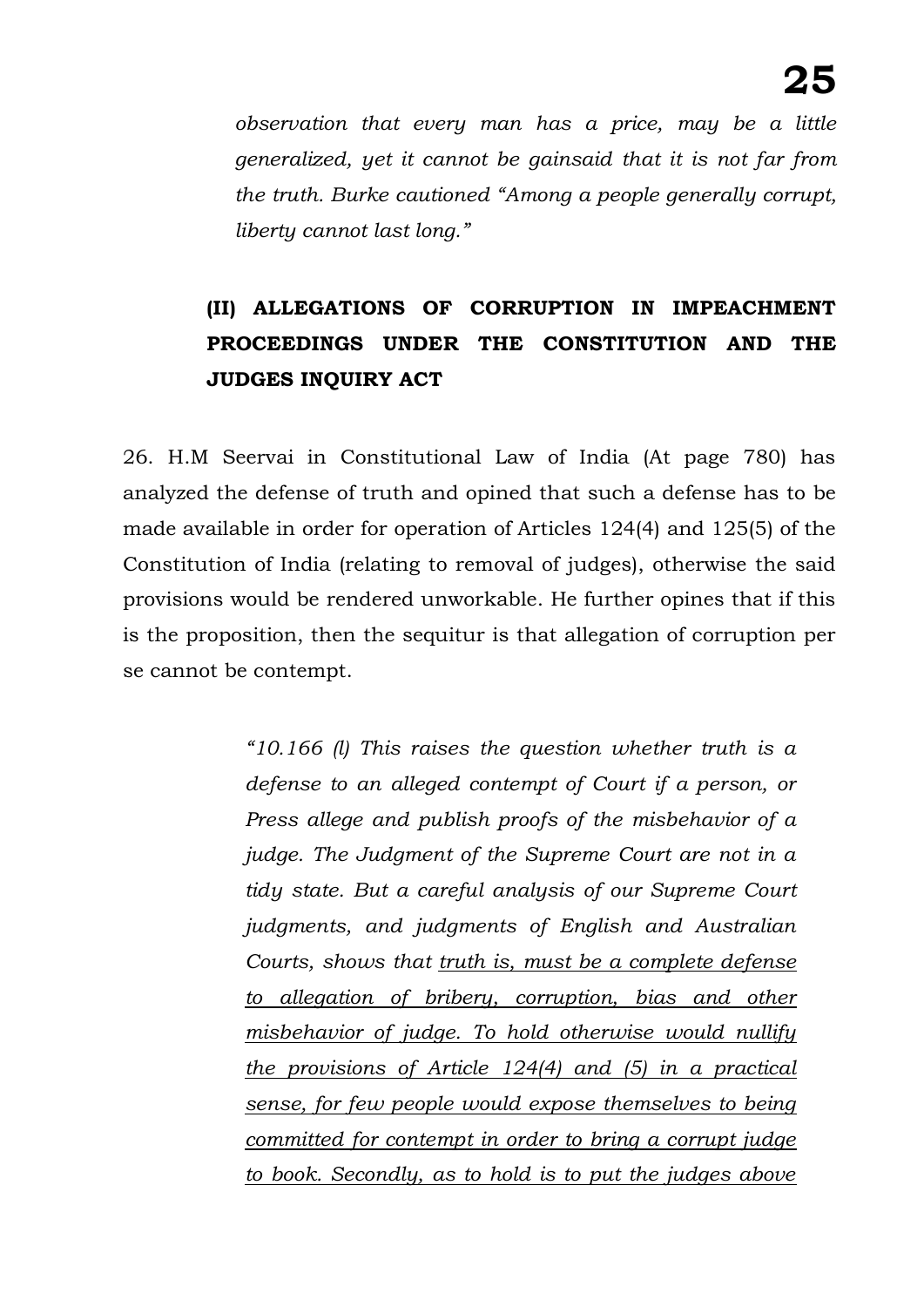*the Constitution which expressly provides for the removal of judge for proved misbehavior."*

*"10.83 Biographies of eminent lawyers and judges contain comments on judicial misbehavior or shocking bias of judges in the discharge of their judicial duties; and history has branded a number of judges as infamous. But no one has thought of hauling up those authors for contempt. That some judges will be biased at times, that some judges may be corrupt or may misbehave does not shake the confidence of the public in respect of judge generally. The provision in our constitution for the removal of a judge for proved misbehavior shows that the framers were aware that in a few cases human infirmity will lead judges to be corrupt or to misbehave.*

27. **Article 124(4)** states that a judge can be removed by order of President passed after an address by each House of Parliament, for removal of the judge on the ground of proved misbehavior or incapacity.

**124(5)** provides that Parliament may by law regulate the procedure for presentation of an address and for "an investigation and proof of misbehavior or incapacity of a judge".

28. Without the allegations (of corruption) against a judge being documented and investigated in the manner further provided under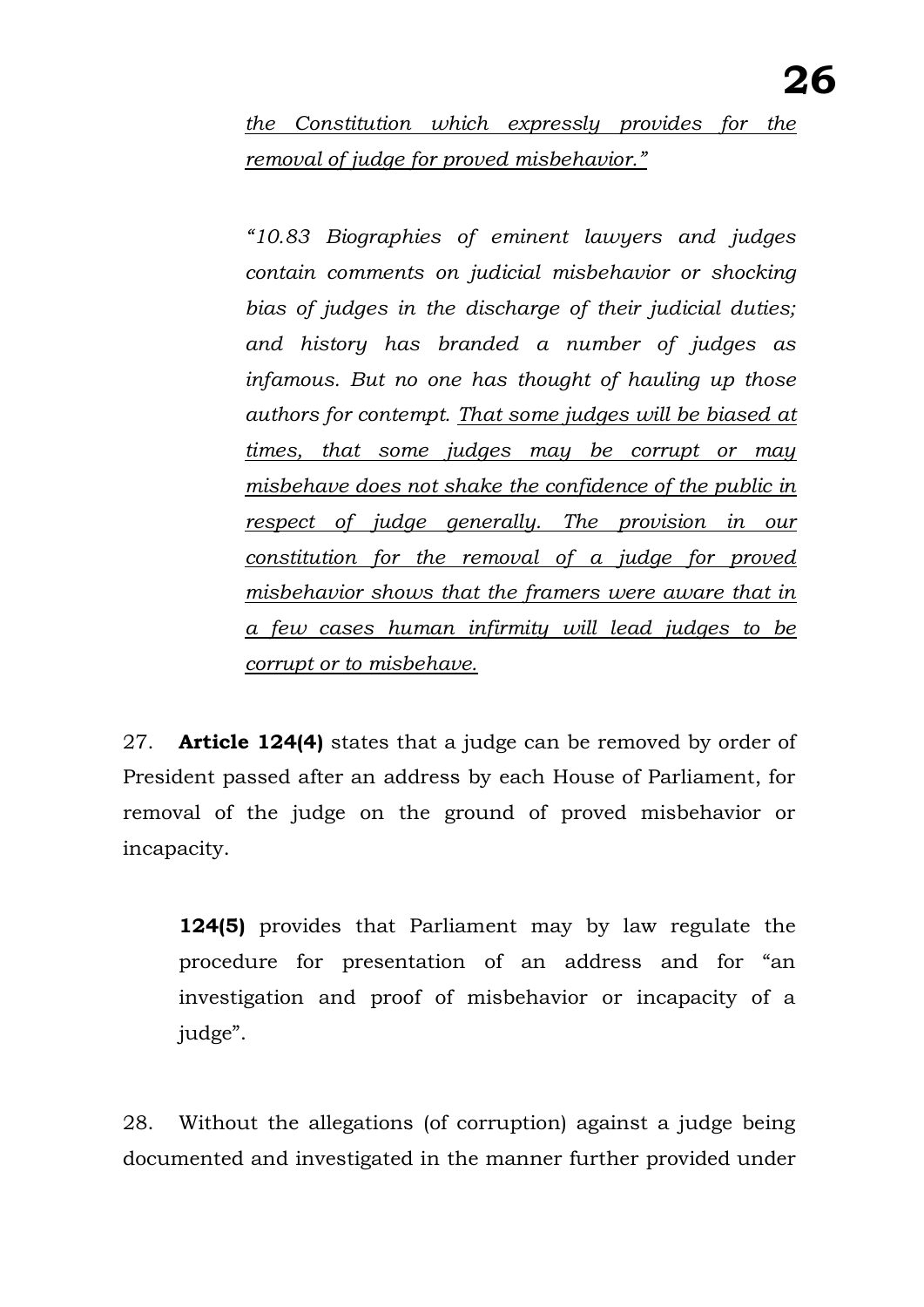the Judges Inquiry Act, to establish the veracity, the allegation per se cannot amount to contempt in so far as it would nullify the constitutional provisions and statutory procedures for impeachment of a judge on grounds of misbehavior including corruption.

> **Section 3 of the Judges Inquiry Act** provides as under:

*Investigation into misbehaviour or incapacity of Judge by Committee.*

*(2) If the motion referred to in sub-section (1) is admitted, the Speaker or, as the case maybe, the Chairman shall keep the motion pending and constitute, as soon as may be, for the purpose of making an investigation into the grounds on which the removal of a Judge is prayed for, a Committee consisting of three members of whom—*

*(a) one shall be chosen from among the Chief Justice and other Judges of the Supreme Court;*

*(b) one shall be chosen from among the Chief Justices of the High Courts, and*

*(c) one shall be a person who is, in the opinion of, the Speaker or, as the case may be, the Chairman, a distinguished jurist:*

*(3) The Committee shall frame definite charges against the Judge on the basis of which the investigation is proposed to be held.*

*(4) Such charges together with a statement of the grounds on which each such charge is based shall be*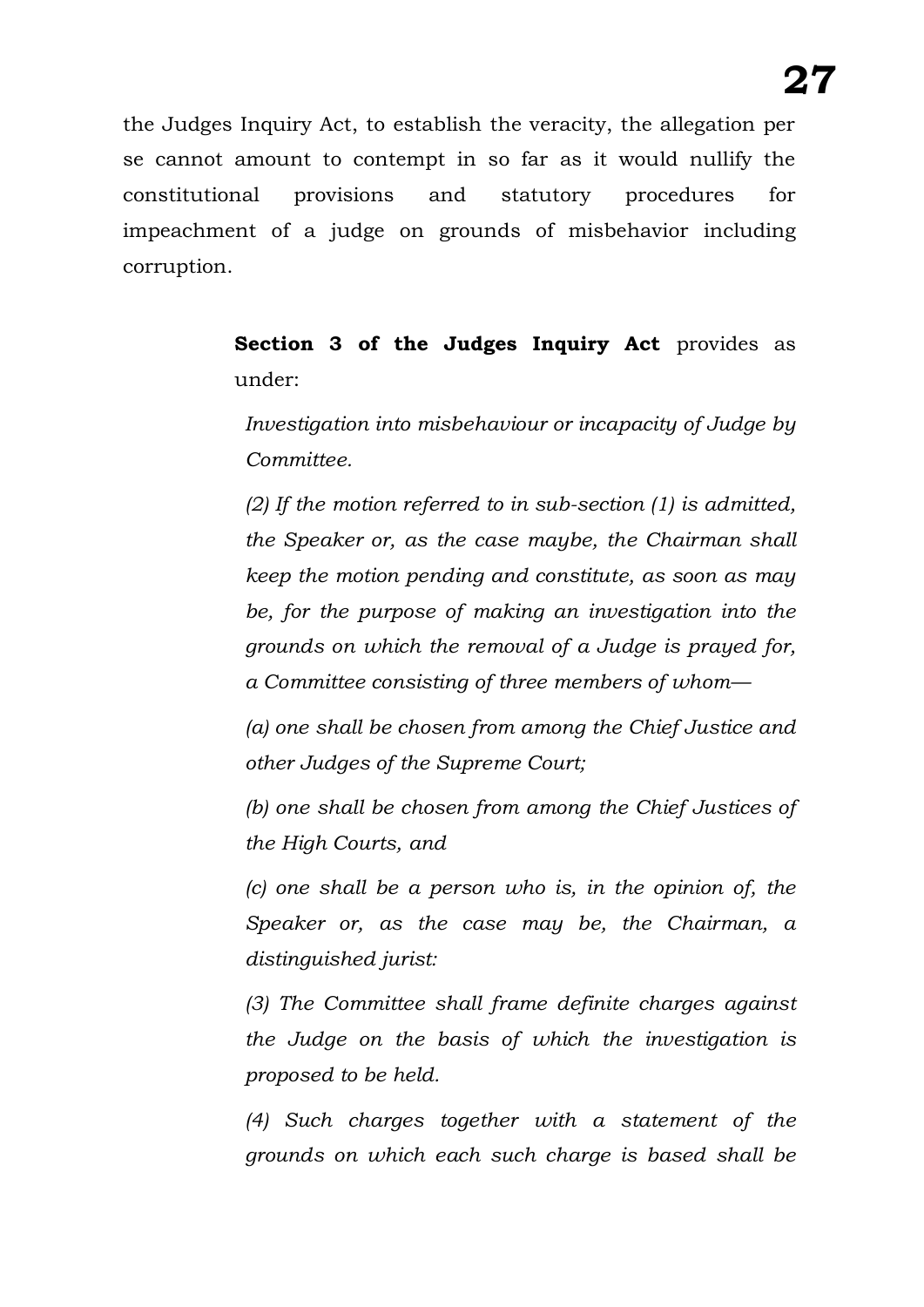*communicated to the Judge and he shall be given a reasonable opportunity of presenting a written statement of defence within such time as may be specified in this behalf by the Committee.*"

29. The cases of Justice Dinakaran and Justice Soumitra Sen are illustrations of how allegations of corruption made against them, were investigated under the constitutional machinery and their removal recommended, following which however, they both resigned from office.

30. In the case of Justice Dinakaran, who was the Chief Justice of the Karnataka High Court at the relevant time, senior members of the Bar such as Mr. Fali Nariman, Mr. Jethmalanai and Mr. Shanti Bhushan had made representations to the collegiums against his elevation to the Supreme Court which included details of serious acts of corruption and land grab by him. A motion for his removal was admitted by the Rajya Sabha Chairman who constituted a committee to examine the allegations. The motion seeking his removal became infructuous on Justice Dinakaran's resignation.

31. Similarly, Justice Soumitra Sen of the Calcutta High Court was accused of corruption in the misappropriation of several lakhs when he was appointed as receiver by the Court. Chief Justice Balakrishnan acting upon the report of in-house inquiry panel, wrote to the Prime Minister seeking his removal. The in-house inquiry committee constituted by the Chairperson of the Rajya Sabha, found his guilty of misbehaviour on the charges of corruption. Following the motion being presented in the Lok Sabha, Justice Sen tendered his resignation.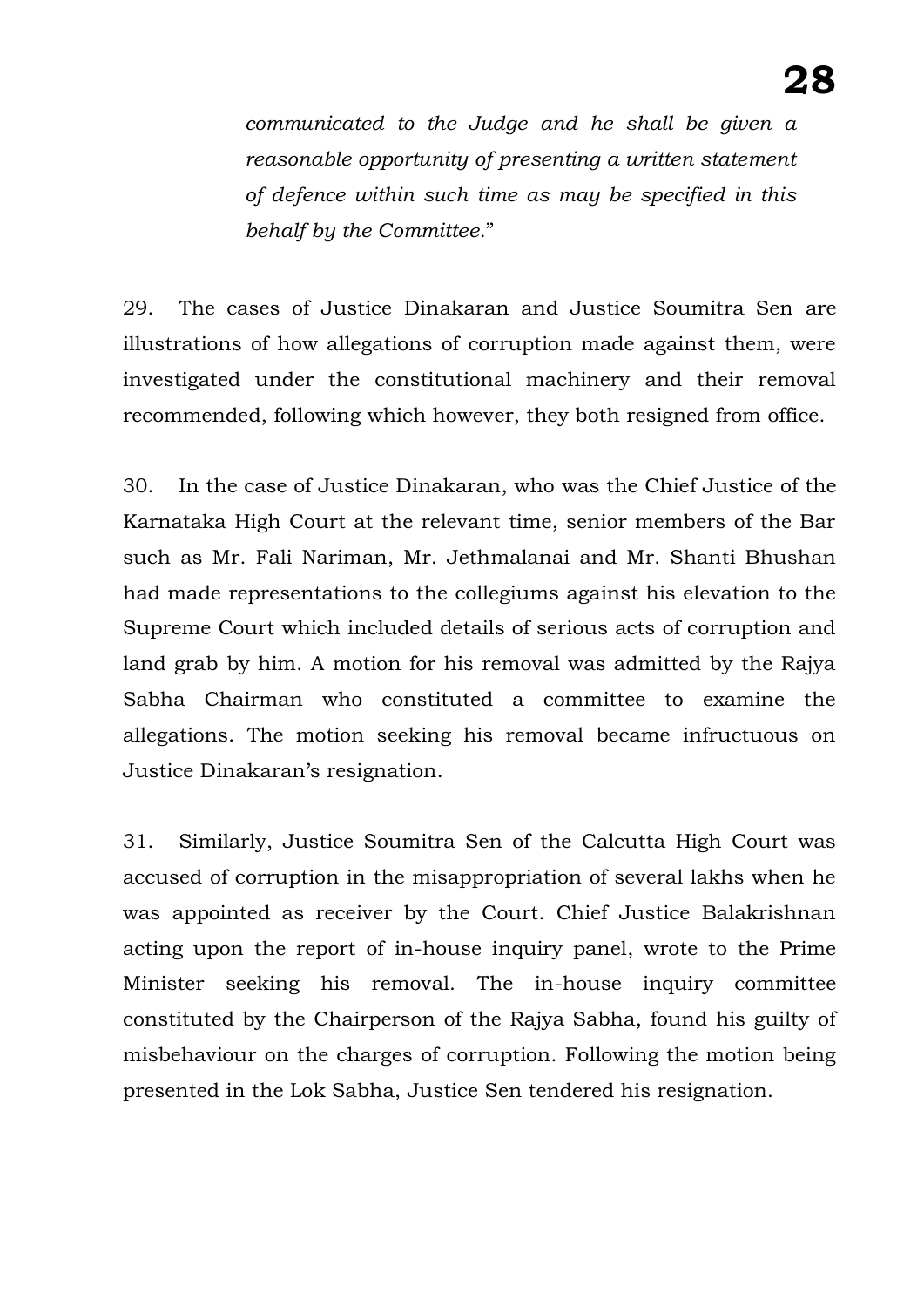32. In the case of *C. Ravichandran Iyer vs Justice A.M. Bhattacharjee & Ors, 1995 SCC (5) 457*, this Hon'ble Court had indicated that members of the bar and others should not speak in public but use only the inhouse procedure which has been devised for receiving complaints against judges . It is however now clear that the internal procedure is inadequate and ineffective; and the impeachment procedure is too complex and political. Therefore, at present there is no effective procedure to deal with corruption in the judiciary other than the public and particularly through lawyers who know from experience the extent of corruption in the judiciary or vis a vis a particular judge. Any exercise of alleging corruption in the public interest must therefore squarely lie within the domain of freedom of speech under Article 19 (1) (a) and the duty of lawyers in particular to the institution of the judiciary.

*33. H.M Seervai in Constitutional Law of India (At page 742)* also discusses why, in any case, there cannot be any contempt of court with respect to comments made regarding a retired judge.

> *10.82 As to para 10.77 the proposition that there could be contempt of court of a retired judge could be supportedon the special facts of Gupta Casse( C.KDaphtary v. O.P Gupta). But the general proposition that there can be contempt of court by scandalizing a retired judge because it would shake the confidence of people in the administration of justice is too wide. Scurrilous or abusive language falsely attributing dishonesty, bias, or corruption to a sitting judge shakes the confidence of people, because no one would feel safe in appearing before him. And punishing the contemnor is a mode of establishing to the public that the allegations made are false and/or insulting. None of these considerations applies to*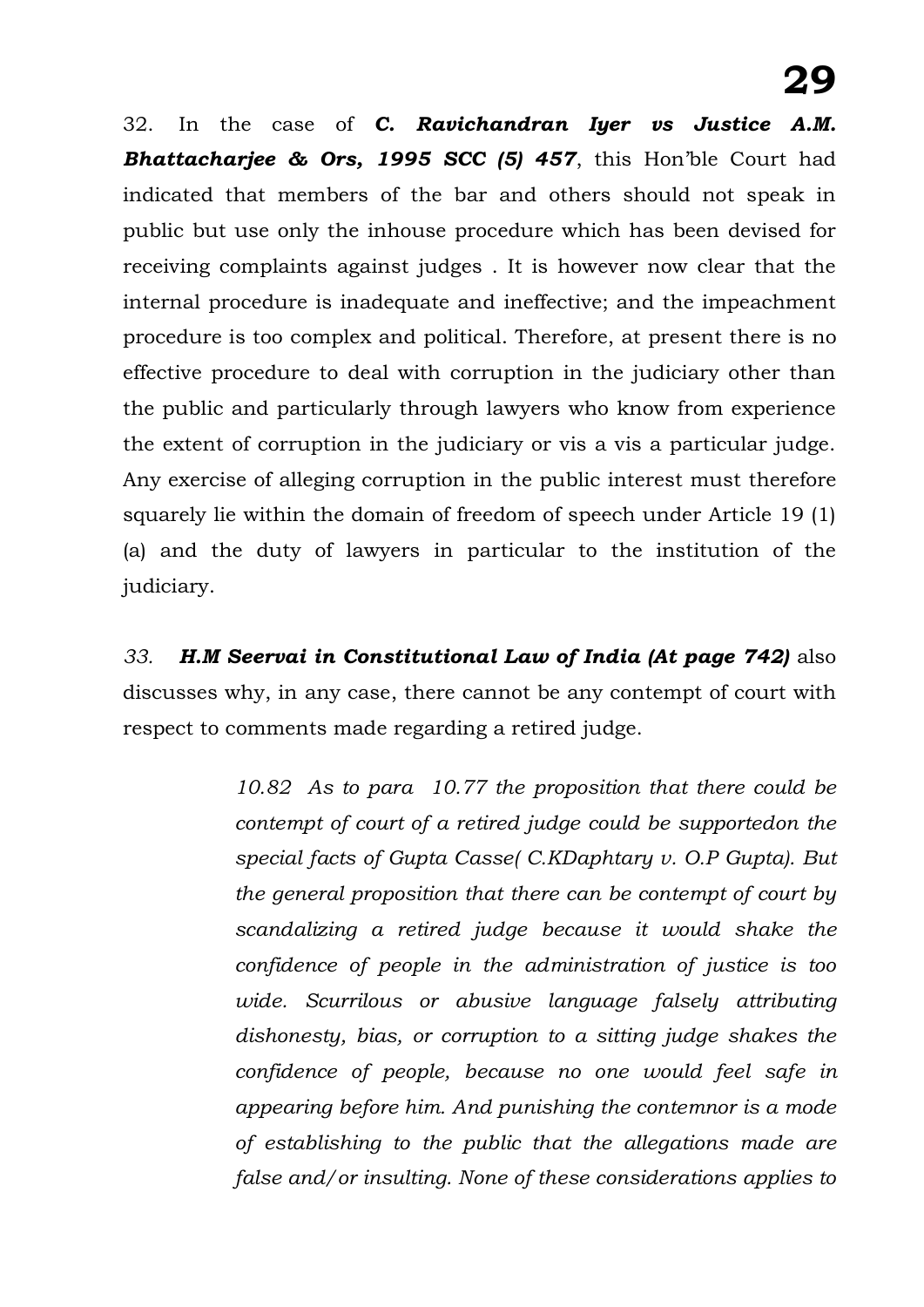*a retired judge, because he has ceased to be a part of the administration of justice. Further, the retired judge is not without a remedy. A civil action or a criminal prosecutionfor libel is available to him*.

#### **(III) TRUTH AS A DEFENCE IN CONTEMPT**

34. For another reason, allegations of corruption cannot be per se contempt. It is because truth is a defense to contempt proceedings. Given that the defense/ justification of truth is a statutory right (approved by the Supreme Court) available to an alleged contemnor, the Court cannot hold the alleged contemnor guilty of contempt 'per se' in case the contemnor invokes the said defense/truth. When such truth/defense is invoked, the Court, to Court to hold the alleged contemnor guilty of contempt, the Court will have to necessarily return a finding that (a) such defence is not in public interest; and (b) the request for invoking such defence is not bona-fide.

35. **In** *Subramanian Swamy v. Arun Shourie***, (2014) 12 SCC 344**  a Constitution Bench of the Supreme Court recognised the availability of defence of truth in contempt proceedings. The relevant portion of the judgment is as follows:

## *"10.2. Whether truth can be pleaded as defence in contempt proceedings?*

*11. We shall take up the second question first. Some of the common law countries provide that truth could be a defence if the comment was also for the public benefit. Long back the Privy Council in Ambard held that reasoned or legitimate*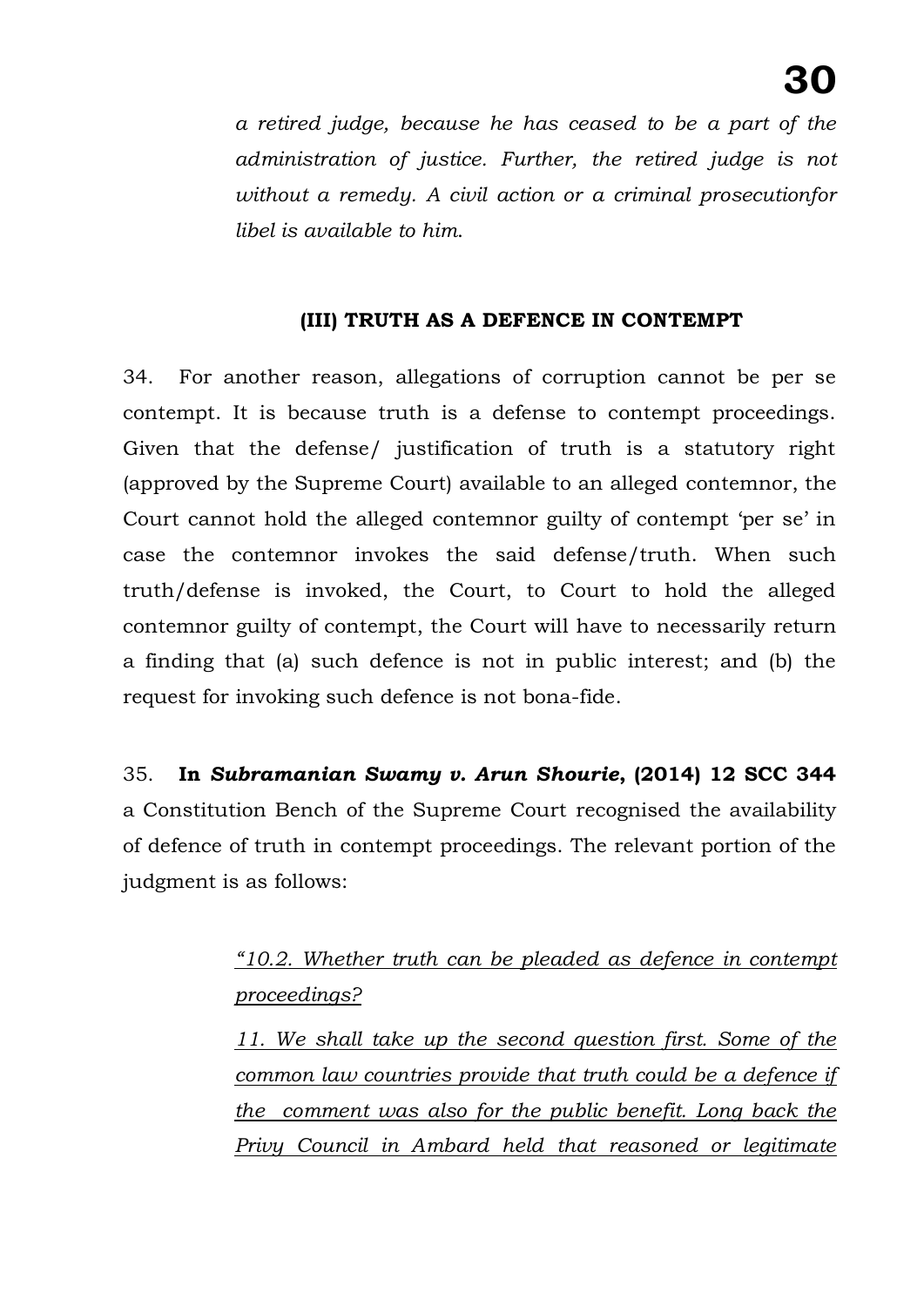*criticism of judges or courts is not contempt of court. The Privy Council held: (AC P.335)*

*"The path of criticism is a public way; the wrong headed are permitted to err therein: provided that members of the public abstain from imputing improper motives to those taking part in the administration of justice, and are genuinely exercising a right of criticism, and not acting in malice or attempting to impair the administration of justice, they are immune. Justice is not a cloistered virtue: she must be allowed to suffer the scrutiny and respectful, even though outspoken, comments of ordinary men."*

*12. In Wills the High Court of Australia suggested that truth could be a defence if the comment was also for the public benefit. It said,* 

*"...The revelation of truth - at all events when its revelation is for the public benefit - and the making of a fair criticism based on fact do not amount to a contempt of court though the truth revealed or the criticism made is such as to deprive the court or judge of public confidence...".*

*14. Section 13(b), now expressly provides that truth can be valid defense in contempt proceedings. Section 13, which has two clauses (a) and (b), now reads as follows:* 

*"13. Contempts not punishable in certain cases-Notwithstanding anything contained in any law for the time being in force,--*

*(a) no court shall impose a sentence under this Act for a contempt of court unless it is satisfied that the contempt is of such a nature that it substantially interferes, or tends 9 substantially to interfere with the due course of justice;*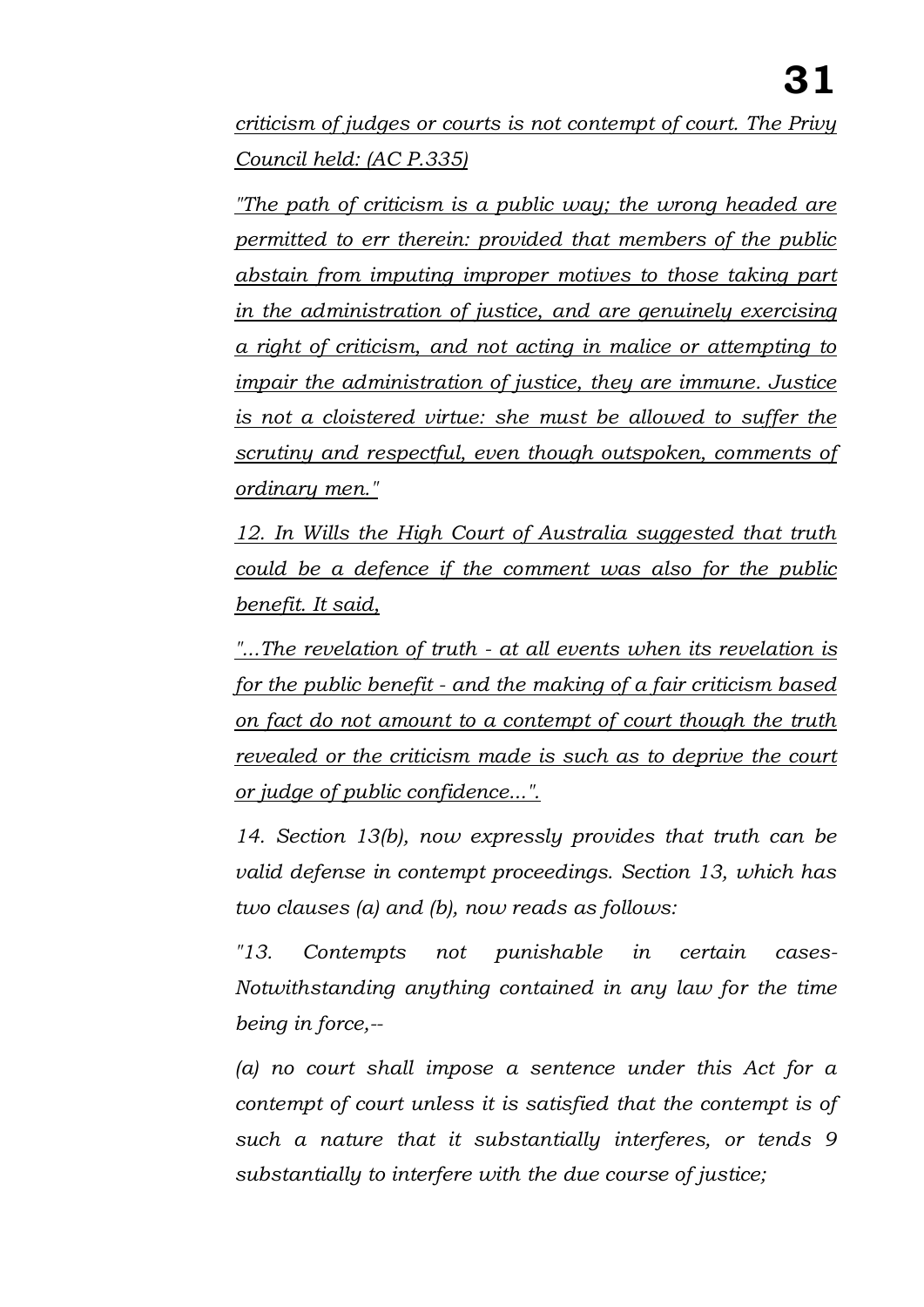*(b) the court may permit, in any proceeding for contempt of court, justification by truth as a valid defence if it is satisfied that it is in public interest and the request for invoking the said defence is bona fide."*

*The Court may now permit truth as a defence if two things are satisfied, viz., (i) it is in public interest and (ii) the request for invoking said defence is bona fide.*

*15. A two Judge Bench of this Court in R.K. Jain had an occasion to consider Section 13 of the 1971 Act, as substituted by Act 6 of 2006. In para 39 (page 311 of the report), the Court said (SCC P.311)*

*"........The substituted Section 13 represents an important legislative recognition of one of the fundamentals of our value system i.e. truth. The amended section enables the court to permit justification by truth as a valid defence in any contempt proceeding if it is satisfied that such defence is in public interest and the request for invoking the defence is bona fide. In our view, if a speech or article, editorial, etc. contains something which appears to be contemptuous and this Court or the High Court is called upon to initiate proceedings under the Act and Articles 129 and 215 of the Constitution, the truth should ordinarily be allowed as a defence unless the Court finds that it is only a camouflage to escape the consequences of deliberate or malicious attempt to scandalise the court or is an interference with the administration of justice. Since, the petitioner has not even suggested that what has been mentioned in the editorial is incorrect or that the respondent has presented a distorted version of the facts, there is no warrant for discarding the respondent's assertion that whatever he has written is based*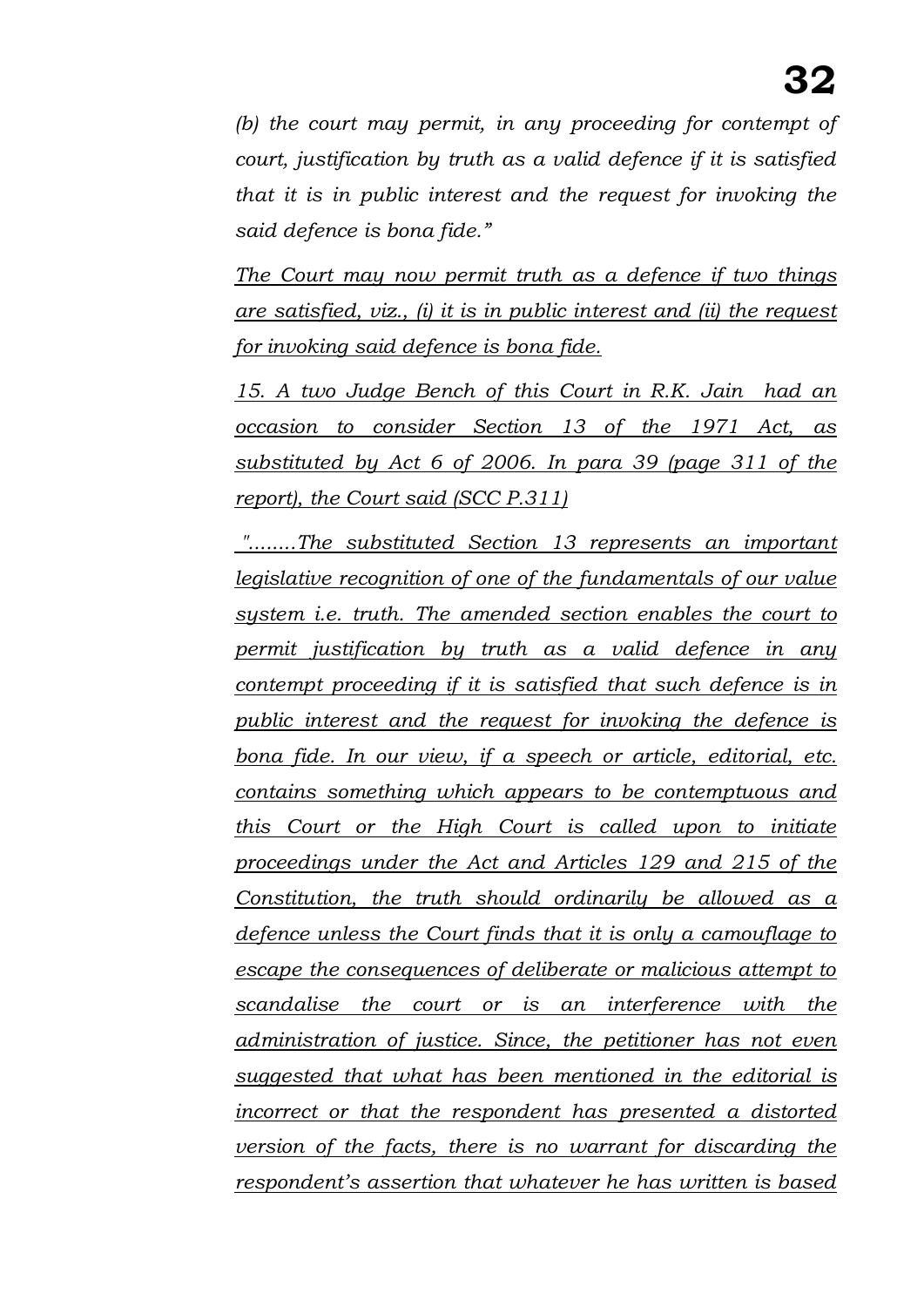*on true facts and the sole object of writing the editorial was to enable the authorities concerned to take corrective/remedial measures."*

*Thus, the two Judge Bench has held that the amended section enables the Court to permit justification by truth as a valid defence in any contempt proceedings if it is satisfied that such defence is in public interest and the request for invoking the defence is bona fide. We approve the view of the two Judge Bench in R.K. Jain. Nothing further needs to be considered with regard to second question since the amendment in contempt law has effectively rendered this question redundant."*

36. In summary, the respondent had made the following propositions:

a. **Corruption in public life has a wide and expansive**  definition. Corruption is not restricted to pecuniary gratification alone but various instruments identify its particular forms such as bribery, embezzlement, theft, fraud, extortion, abuse of discretion, favoritism, nepotism, clientelism, conduct creating or exploiting conflicting interests. The instruments include the Prevention of Corruption Act, 1988 which defines a public servant to include judges, the United National Convention against Corruption which recognizes corruption in Judicial Systems and obligates states to protect individuals, NGOs and Civil Society who exercise their freedom of speech (subject to reasonable restrictions) to tackle corruption and does not provide contempt as a reasonable restriction in exercise of such freedom of speech to tackle corruption.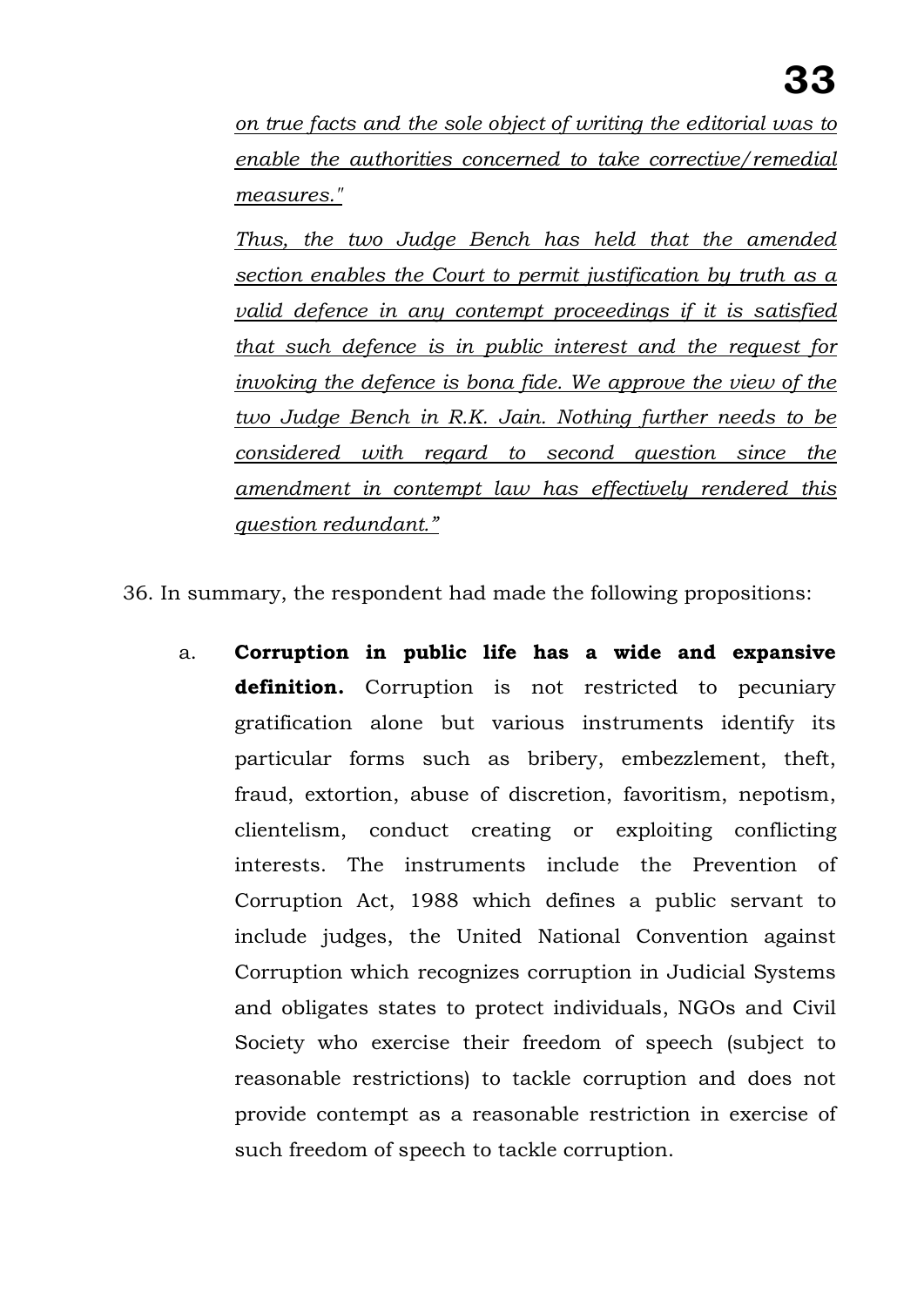- b. **The factum of corruption** in the judiciary has been stated in Parliamentary Committee reports on Prevention of Corruption, has been commented upon by former judges of this Hon'ble Court, has been taken note of in various judgements of this Hon'ble court and High Courts in the country and courts in foreign jurisdictions and commented upon by Constitutional experts.
- c. Allegations of corruption and their investigation become essential in impeachment proceedings under the Constitution and the Judges Inquiry Act. Therefore the **allegation of corruption per se cannot be contempt.**
- d. Allegations of corruption cannot be per se contempt because **truth is a defense to contempt proceedings**. Given that the defense/ justification of truth is a statutory right (approved by the Supreme Court) available to an alleged contemnor, the Court cannot hold the alleged contemnor guilty of contempt 'per se' in case the contemnor invokes the said defense/truth.

Submitted by

Marival

**Ms. KAMINI JAISWAL**  ADVOCATE FOR THE RESPONDENT NO. 1

Filed On: 16.08.2020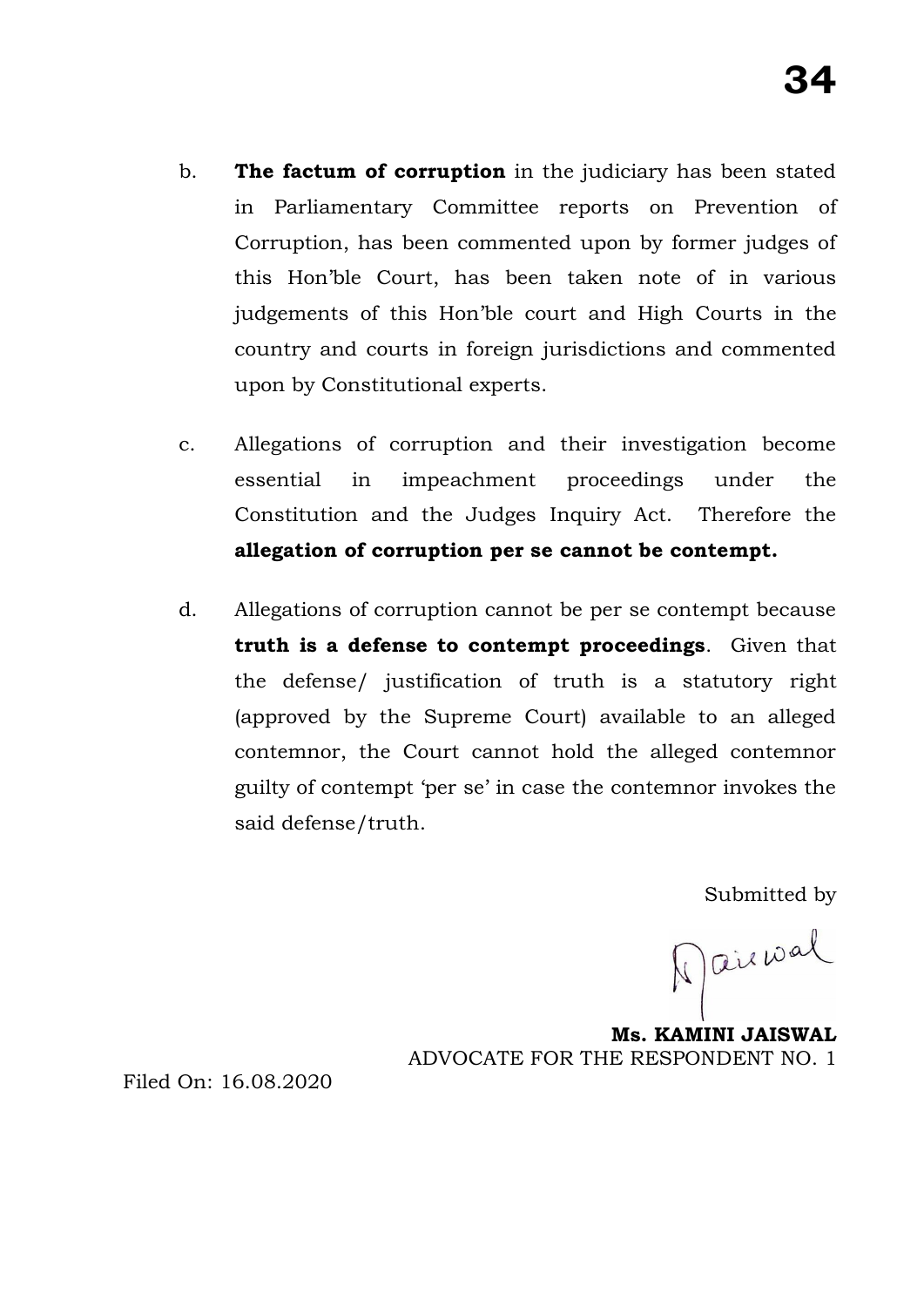#### **[INTERVIEW](https://www.thehindu.com/opinion/interview/)**

# 'Judiciary not untouched by corruption'

Justice P. Sathasivam, who takes over as the next Chief Justice of India on July 19, told *The Hindu* on June 28 that a few members of the judiciary have dishonoured their oath of office but that the solution lies in the hands of litigants.

**Sir, you are going to take over as the Chief Justice of India shortly. From humble beginnings you have risen to the top post in the judiciary. You will be the first Judge from Tamil Nadu to adorn this highest office after Justice Patanjali Sastri, who represented the entire Madras Presidency. Are you satisfied with your overall performance?**

I am very satisfied and in fact proud [of reaching] this position. [I am] from a farmer's family. As a practising lawyer, I was mediocre but I worked hard as a Law Officer of the State government and on the private side. After becoming a Judge, I maintained a low profile in other activities and concentrated only on judicial work. I am happy that I am the first person from Tamil Nadu in this high office. Though my period is short, I hope that I will fulfil the expectations of our countrymen and the people of Tamil Nadu, in particular.

#### **What will your priorities be?**

[With] more awareness among our citizens, various fresh legislation like Domestic Violence Act, Dowry Prohibition Act, Juvenile Justice Act, Right of Children to Free and Compulsory Education Act, 2009, Section 138 cases (under the Negotiable Instruments Act), more cases are being filed and more litigations are bound to come before Courts. We can bring down the arrears by creation of separate courts for offences against women and children; special Magistrate Courts exclusively for Section 138 of the Negotiable Instruments Act cases —

the courts have been created, the numbers to be increased — and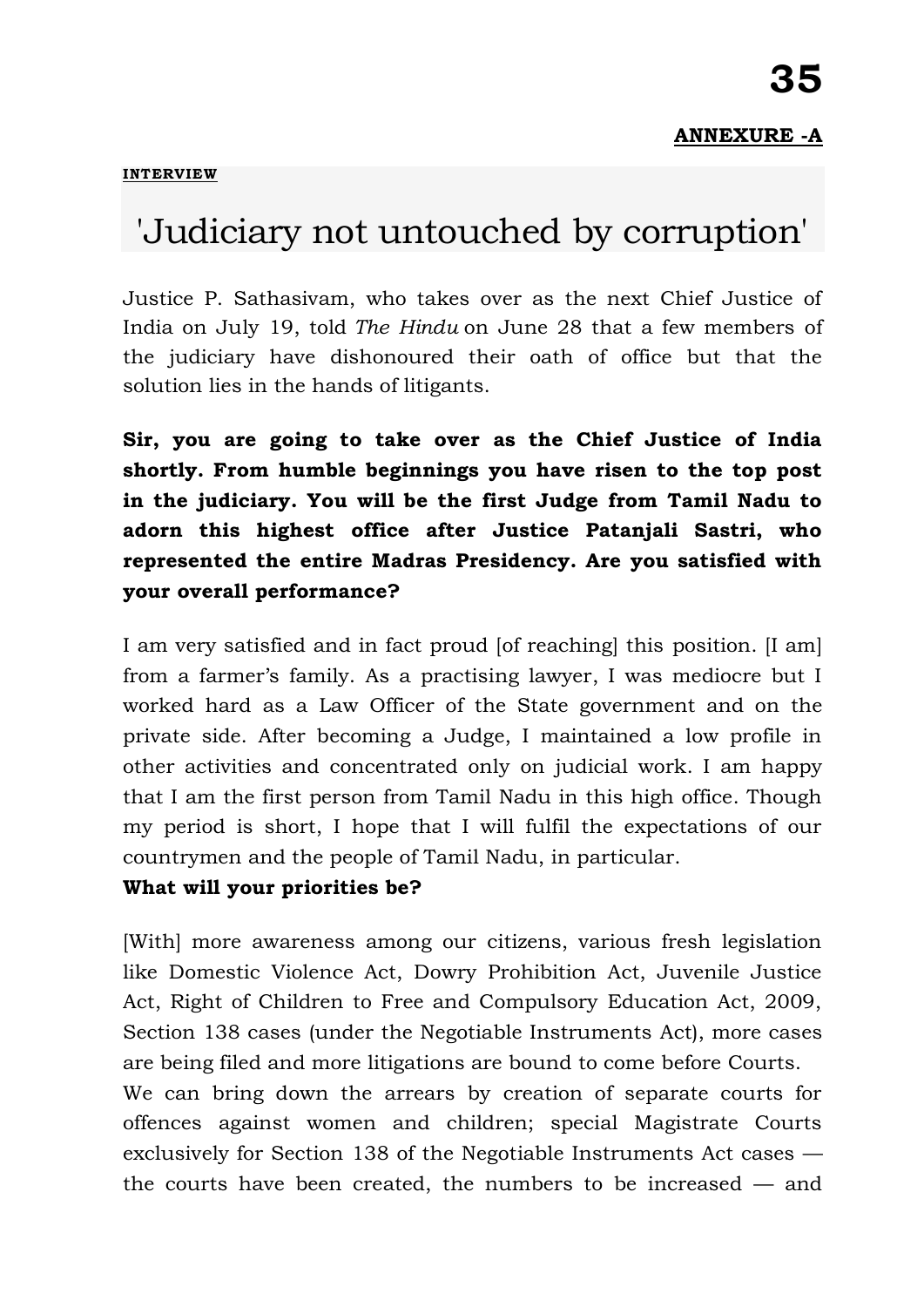creation of Evening Courts and Holiday Courts for certain types of cases particularly for matrimonial matters; five or 10-year-old cases [will] be identified and entrusted to one court exclusively; fix[ed] time frame for completion of pleadings, argument by counsel: filling up all posts of Judicial Officers and supporting staff then and there and better utilisation of Alternate Dispute Resolution methods. At the subordinate court level, at the High Court and Supreme Court levels, filling up of vacancies are to be done in a time bound manner.

### **You have a short tenure of nine months. Are you confident that you can do something concrete for the judiciary?**

All Judicial Officers from junior division to the level of Supreme Court must adhere to punctuality. All must utilise the full court timings for disposal of cases.

In the Supreme Court, more referred matters are pending. After identifying those matters, appropriate Benches will be constituted. By this, more cases from the Supreme Court and High Court would be cleared. Selection of judges must be on merit. At the same time, it must be ensured that all sections of people (OBC, SC, ST and minority communities) are duly represented if they satisfy the required norms.

**There is much criticism about the procedure for appointment of judges. There is no transparency in the collegium system. The Union Law & Justice Minister, Kapil Sibal, recently said this procedure should be changed to give more say to the Executive. Do you subscribe to this view? Will the setting up of a National Judicial Commission solve the problem?**

According to me, the present collegium system works well. The current Judicial Appointment mechanism, [being followed] since 1993, is based on two Constitutional rulings of the Supreme Court, viz. 1993 and 1998.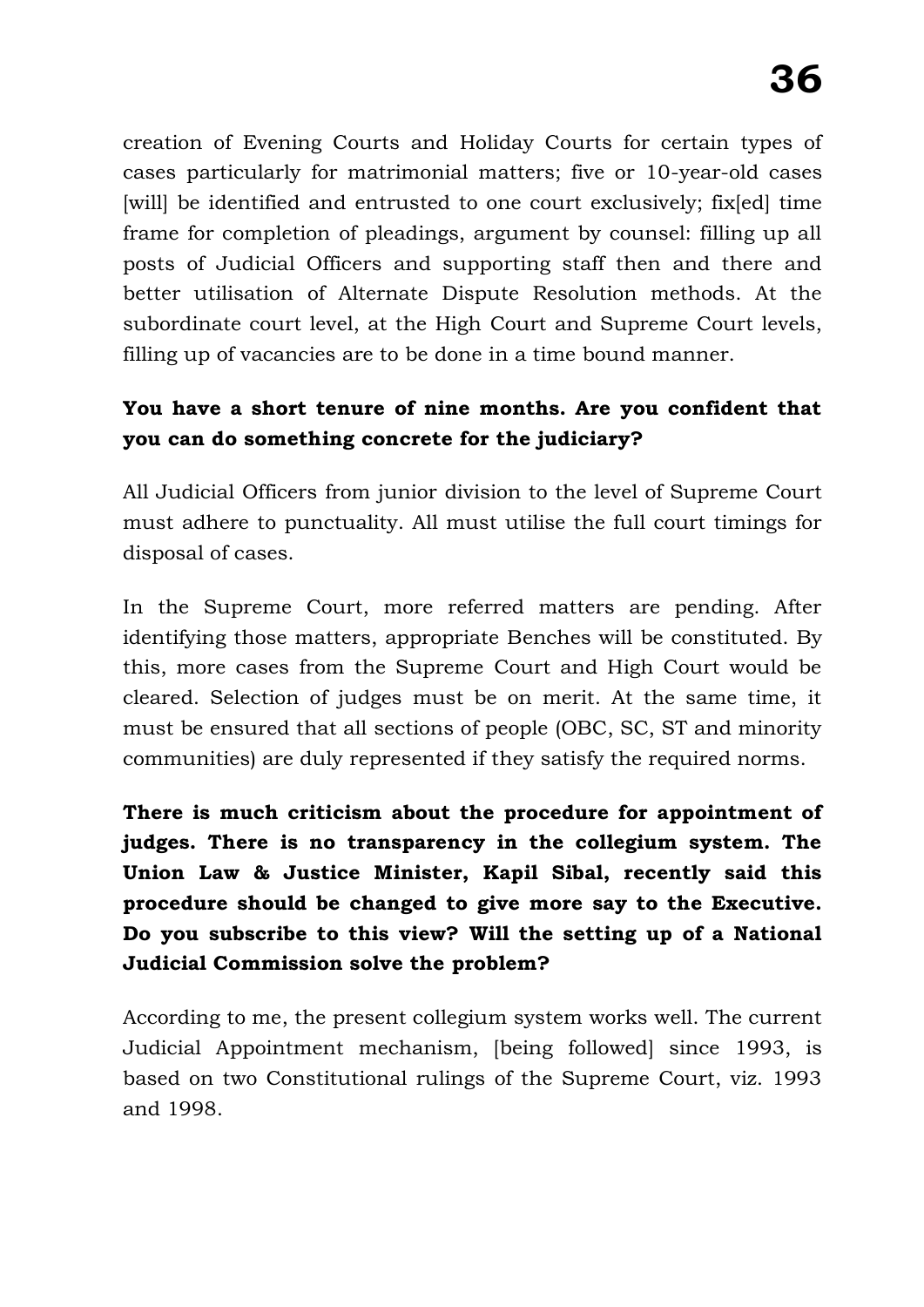The appointment of Judges to the Supreme Court and the High Courts is made by the President and is, therefore, ultimately an executive act. The judiciary's role is limited to making recommendations. The power to make recommendations is not absolute. It is always open to the Government to seek reconsideration of the recommendation made by the Collegium, for strong reasons or adverse material in their possession. In fact, in the recent past, the Government has exercised its power to keep a check and prevent the appointment of persons considered to be unsuitable.

In view of [this], it cannot be claimed that the government (State and Central) has no role in the appointment of judges and the setting up of a National Judicial Commission will not solve the problem. On the other hand, if the time schedule is strictly followed by all the authorities, according to me, the present system will solve the problem.

### **Is there any move to appoint a senior lawyer as Supreme Court Judge. Till now only three lawyers have been elevated to the Supreme Court bench.**

We may consider appointing one from the Bar to the Supreme Court. The Supreme Court Bar Association President M.N. Krishnamani has requested that some senior lawyers may be considered for appointment as High Court Judges. We may consider this request also.

### **Do you feel there is a need for creating Supreme Court Benches in four regions and a Constitutional Court in the capital?**

This issue came up before the Full Court on seven occasions. It was also discussed twice in the All India Chief Justices Conference. On all these occasions, the Full Court of the Supreme Court and Chief Justices Conference did not favour the creation of regional Benches. Further, because of the development of Information Technology, computers, e-filing, online facilities, there is no difficulty in reaching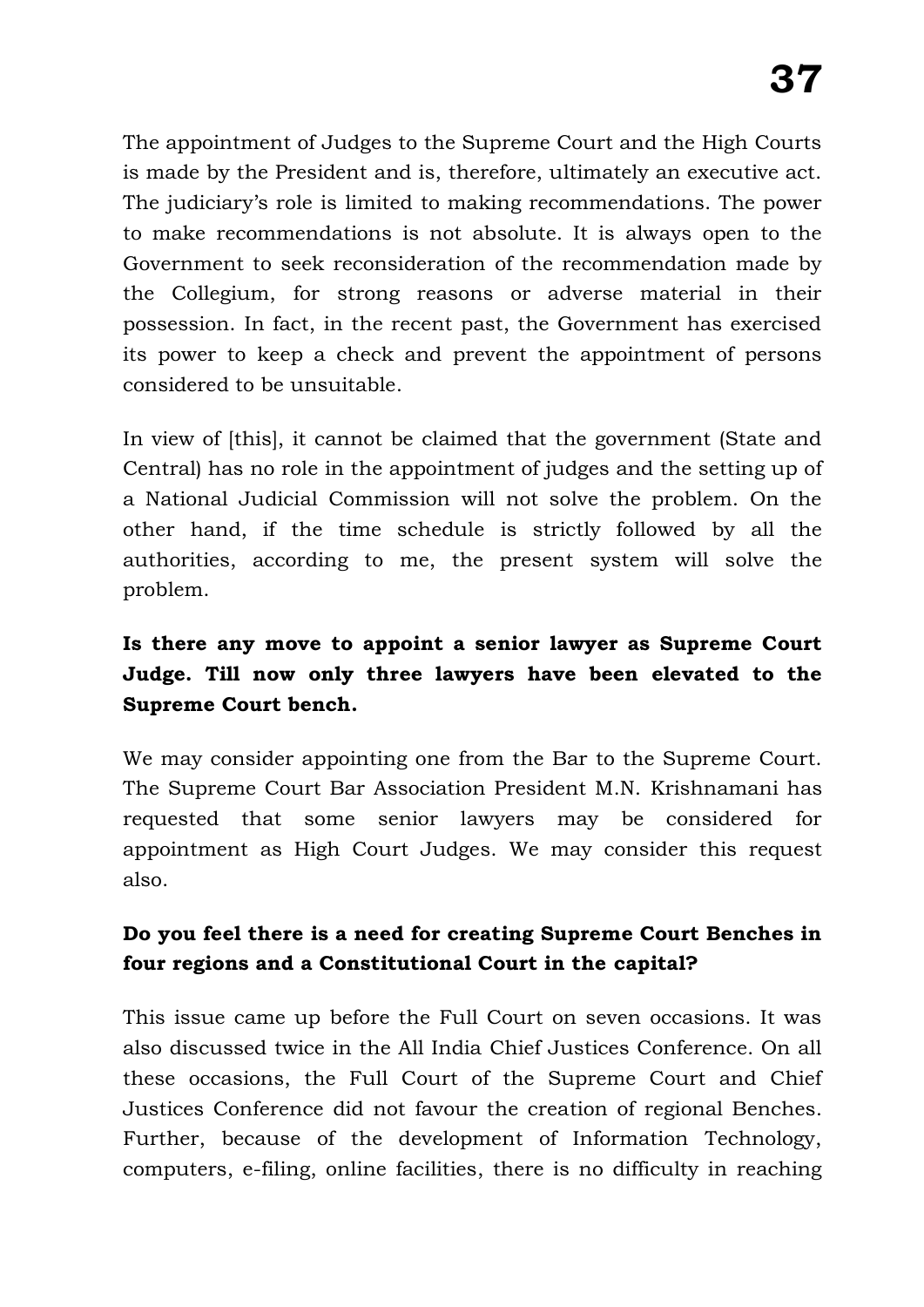the Supreme Court through these methods. Even among the regions, there may not be any acceptable place/State capital for location of the regional Benches.

## **Sir, Honour killings are taking place in many parts of the country. Do you feel that a separate law is necessary to deal with such crimes?**

The spate of honour killings is a glaring illustration of culture crimes, which has outraged the country over many decades. The root cause of the crime is the thriving caste system in India. It is unfortunate that women are most frequently the victims in this feudal practice. It is time to stamp out this barbaric, uncivilized behaviour, which is a disgrace on our nation.

A special legislation in this regard will certainly be a welcome effort, as it will help in generating additional protection to these victims. I say this because; though the prevailing penal law punishes the act of homicide it does not directly punishes the members gathering for such purpose.

## **During your tenure did you ever feel that corruption is a major issue in the judiciary? If so, do you have any solution and how would you deal with it?**

I should fairly admit that the judiciary is not untouched by corruption. When we take the oath as judge, we swear to be fair and impartial in all our judicial functions. However, on some occasions in the past, few judges have wilfully dishonoured the oath by adopting to corrupt practices. The solution for eliminating this disorder lies in the hands of the litigants. The litigants must take the responsibility for bringing into light such occurrence by making a grievance petition before the Chief Justice of respective High Courts and also to the Chief Justice of India. If a prima facie case is made out through the preliminary enquiry, then the judge should not feel hesitant to adopt the prescribed procedure under the mandate of Constitution.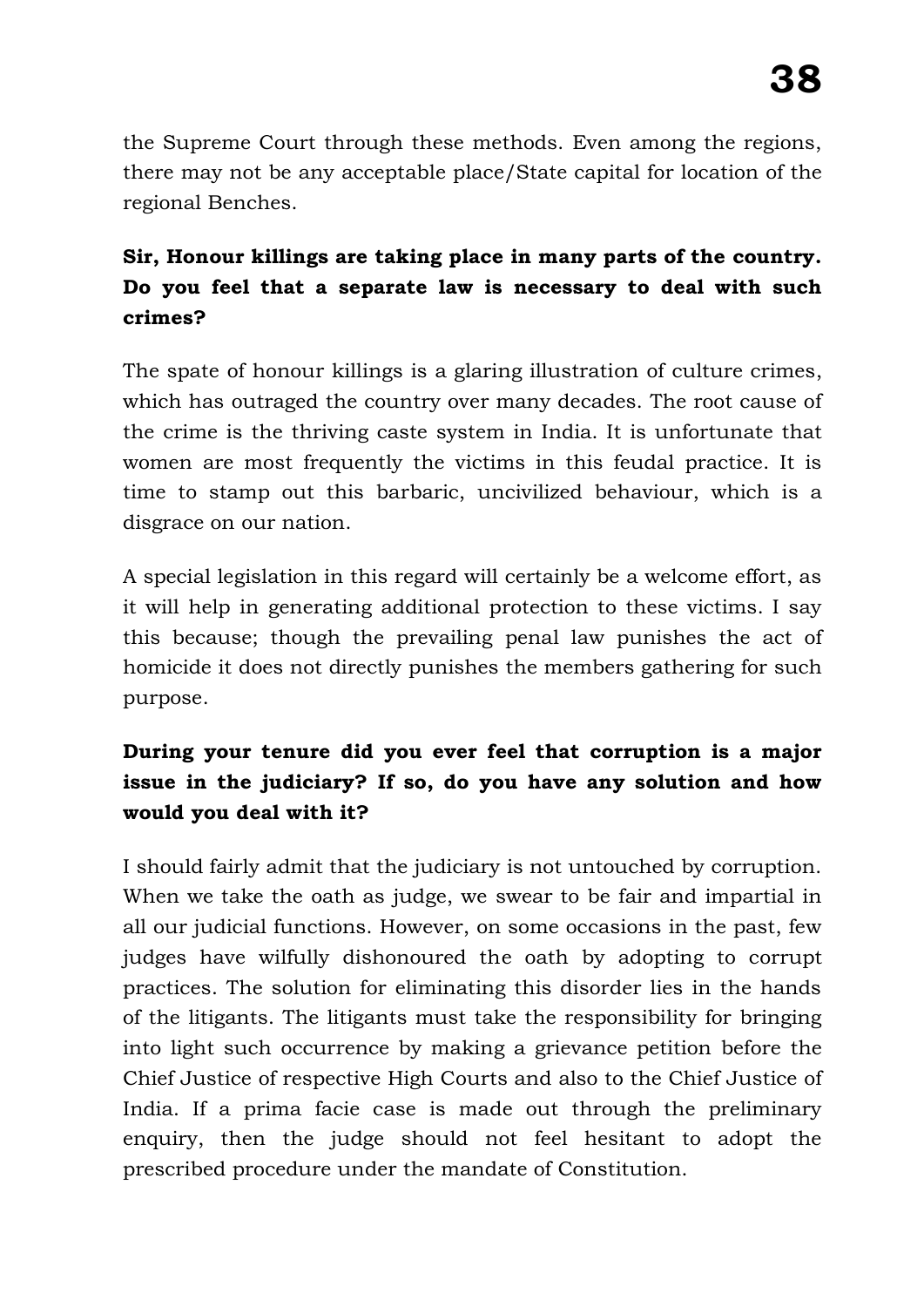**There is a provision in the Judicial Accountability Bill to prevent judges from making oral observations and the former Chief Justice of India, S.H. Kapadia, had expressed certain reservations about it. Do you think the Executive is trying to curb the independence of the judiciary by incorporating such a provision?**

Full details of the proposed Judicial Accountability Bill are not known. However, I strongly oppose the Bill. There cannot be any control in the administration of justice. In other words, the executive cannot curb the independence of judiciary by bringing any provision to interfere with court proceedings. No doubt, no court is expected to make unnecessary comments de hors to the issue before it.

### **Your views on what is described as "judicial activism" or "overreach"?**

There are checks and balances and broad separation of powers under the Constitution. Each organ of the State, i.e. the legislature, the executive and the judiciary, must have respect for the others and not encroach into each other's domain.

However, the doctrine of separation of powers cannot curtail the power of judicial review conferred on the constitutional Courts especially in situations where the fundamental rights are sought to be abrogated or abridged under the garb of these doctrines. Violation of Fundamental Rights cannot be immunised from judicial scrutiny under Article 226 or under Article 32 of the Constitution on the touchstone of doctrine of separation of powers between the Legislature, Executive and the Judiciary.

[https://www.thehindu.com/ opinion/ interview/ judiciary-not](https://www.thehindu.com/%20opinion/%20interview/%20judiciary-not-untouched-by-corruption/%20article4866406.ece)[untouched-by-corruption/ article4866406.ece](https://www.thehindu.com/%20opinion/%20interview/%20judiciary-not-untouched-by-corruption/%20article4866406.ece)

> Marcual //True Copy//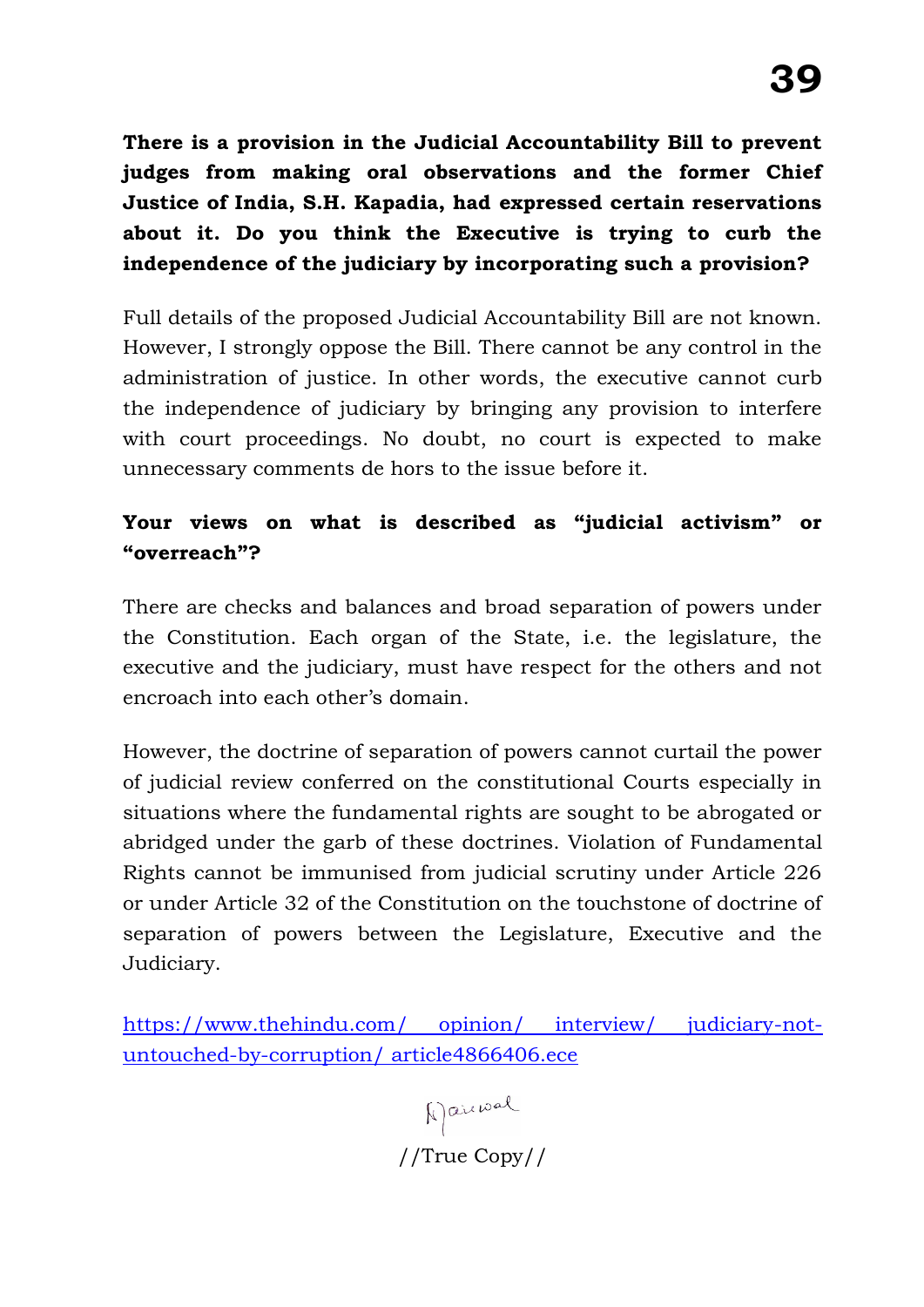# OPINION **A Judiciary Beyond Redemption**

*What difference will it make whether we have the NJAC or Collegium? So far as the public is concerned, is it not a difference between Tweedledum and Tweedledee?*

I have been asked my opinion by several people about the recent verdict of the Supreme Court quashing the NJAC Constitutional Amendment Act. The verdict only restores the Collegium system created by Judges themselves in the second and third Judges cases, which, apart from having no Constitutional basis whatsoever (there is no mention of any Collegium in Article 124 of the Constitution), has set up a mechanism by which Judges appoint Judges.

This is a system totally lacking in transparency, as Justice Chalameshwar, the sole dissenting Judge has pointed out in his judgment, and as had earlier been said by Lord Cooke in his article 'Where Angels Fear To Tread' in which he called it a 'sleight of hand'(see the book 'Supreme but not Infallible'). Also by Justice Krishna Iyer, Justice Ruma Pal (who said the Collegium decisions were often reached by 'trade-offs', i.e.' You agree to my man, and I will agree to yours') and which often resulted in undeserving persons being appointed.

In fact some of the undeserving persons who were appointed as Supreme Court Judges on recommendation of the Collegium, or were recommended by the Collegium but found in the nick of time having committed serious improprieties and so not appointed, were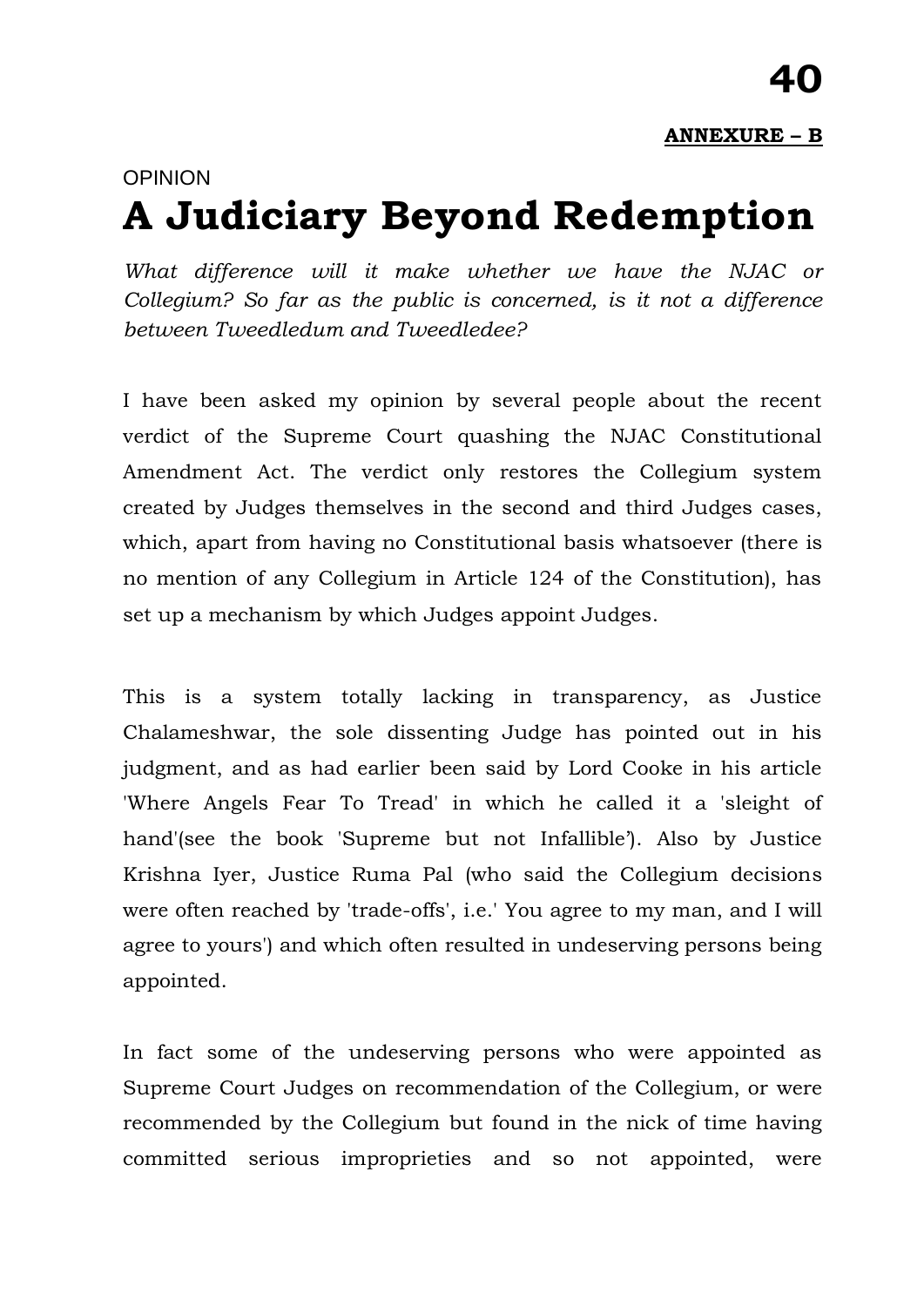mentioned by name by some counsels during the arguments before the Supreme Court.

My own opinion is that it matters little whether we have the NJAC or the Collegium system or any other system, as the Indian judiciary is beyond redemption.

Consider the facts. In Allahabad High Court (my parent High Court) criminal appeals filed in the High Court in 1985 are coming up for hearing today, that is, after 30 years of being filed. The lawyer who filed it is usually dead, and the accused in the criminal case is also often dead or untraceable. The same is the position regarding civil appeals. Is this a judiciary or a joke?

I am informed by Allahabad High Court lawyers that if a case is adjourned after the first date (because the opposite party or government counsel wants to file a reply or for some other reason) the case will never be listed again unless huge bribes are given in the High Court Registry. Similar may be the position in many other High Courts.

The present Chief Justice of India, Justice (HL) Dattu, said soon after being appointed CJI last year that cases in the Supreme Court would ordinarily be disposed off in 2 years, and criminal trials in 5 years. Almost every CJI makes similar tall claims. Justice (RM) Lodha, a former CJI made the nonsensical remark that Judges will work 365 days in a year.

There are 33 million cases pending in the law courts of India, and by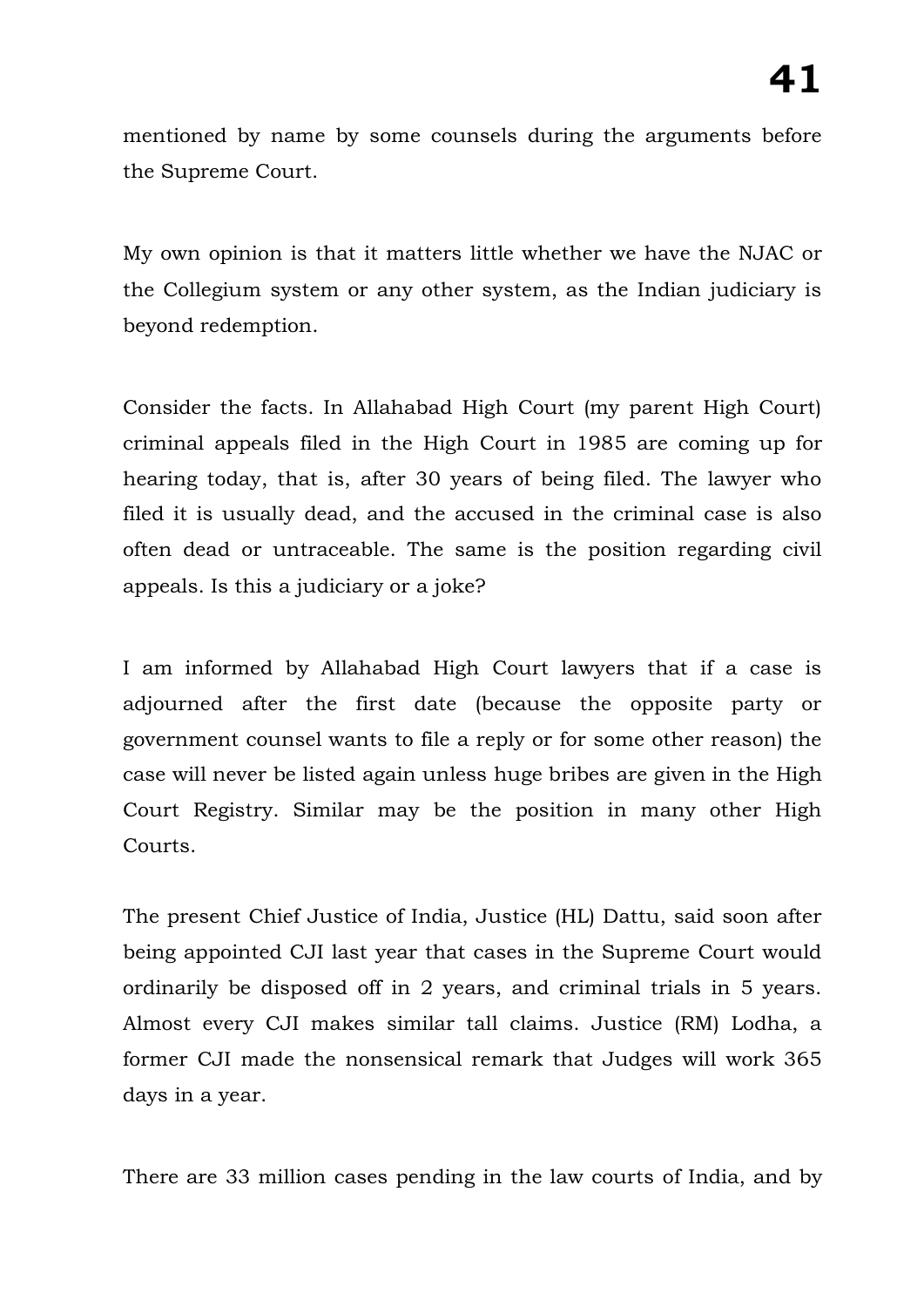one estimate even if no new case is instituted it will take 360 years to clear the arrears. While many people talk of clearing the arrears, no one is really serious about it. Arrears, including arrears in the Supreme Court, have kept mounting.

When I was in the Supreme Court a bench of which I was a member heard a case in 2007, Moses Wilson vs. Kasturiba (see online) which had been instituted in 1947, that is after 60 years of its institution.

Another case, Rajendra Singh (Dead) thru. Lrs. & Ors. Vs. Prem Mai, which was decided by a Bench of the Supreme Court, of which I was a member, took 50 years to decide finally, since it was initiated in 1957 in the trial court, and was finally decided on appeal in 2007 by the Supreme Court.

#### This decision observed:

"We may quote a passage from the novel 'Bleak House' written in Charles Dickens' inimitable style:

Jarndyce vs. Jarndyce drones on. This scarecrow of a suit has, in course of time, become so complicated, that no man alive knows what it means. The parties to it understand it least; but it has been observed that no two Chancery lawyers can talk about it for five minutes, without coming to a total disagreement as to all the premises.

Innumerable children have been born into the cause; innumerable young people have married into it; innumerable old people have died out of it. Scores of persons have deliriously found themselves made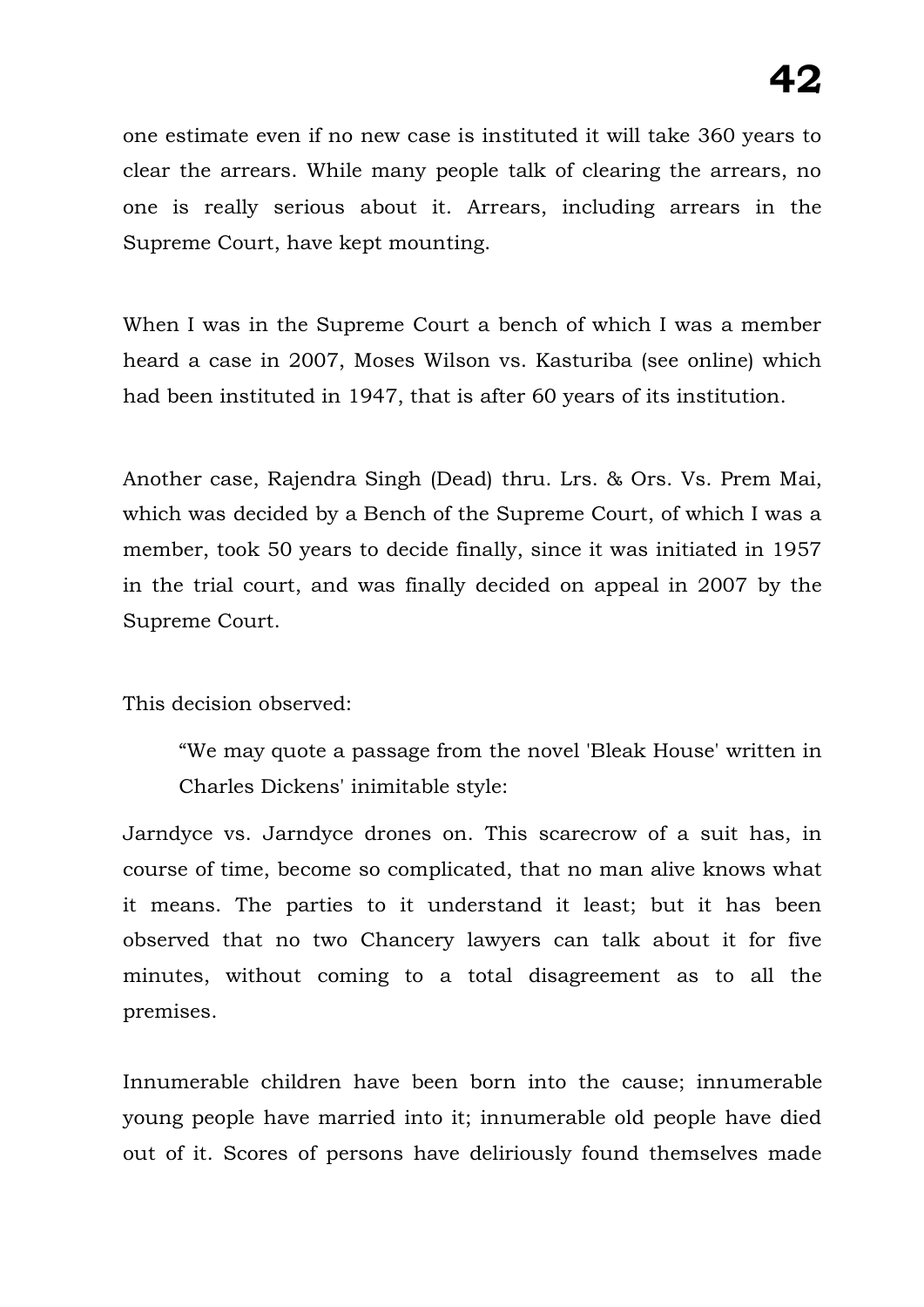parties in Jarndyce vs. Jarndyce, without knowing how or why; whole families have inherited legendry hatreds with the suit. The little plaintiff or defendant, who was promised a new rocking-horse when Jarndyce vs. Jarndyce should be settled, has grown up, possessed himself of a real horse, and trotted away into the other world. Fair wards of court have faded into mothers and grandmothers; a long procession of Chancellors has come in and gone out; the legion of bills in the suit have been transformed into mere bills of mortality.

There are not three Jarndyces left upon the earth perhaps, since old Tom Jarndyce in despair blew his brains out at a coffee house in Chancery Lane; but Jarndyce vs. Jarndyce still drags its dreary length before the court, perennially hopeless.

Is this not descriptive of the situation prevailing in India today?"

I am informed that in the Bombay High Court original suits have been pending for 25 years or more. The situation is like that in the case Jarndyce vs. Jarndyce depicted at the beginning of Charles Dickens' novel ' Bleak House '.

I doubt whether the lawyer community seriously wants any reform, and as for Supreme Court Judges they mostly have a term of only a few years to seriously attempt it (despite the tall talk of almost every CJI ).

A person who gets involved in litigation is usually weeping and crying after some time as date after date (tareekh par tareekh) is given by the Court but the case is not heard.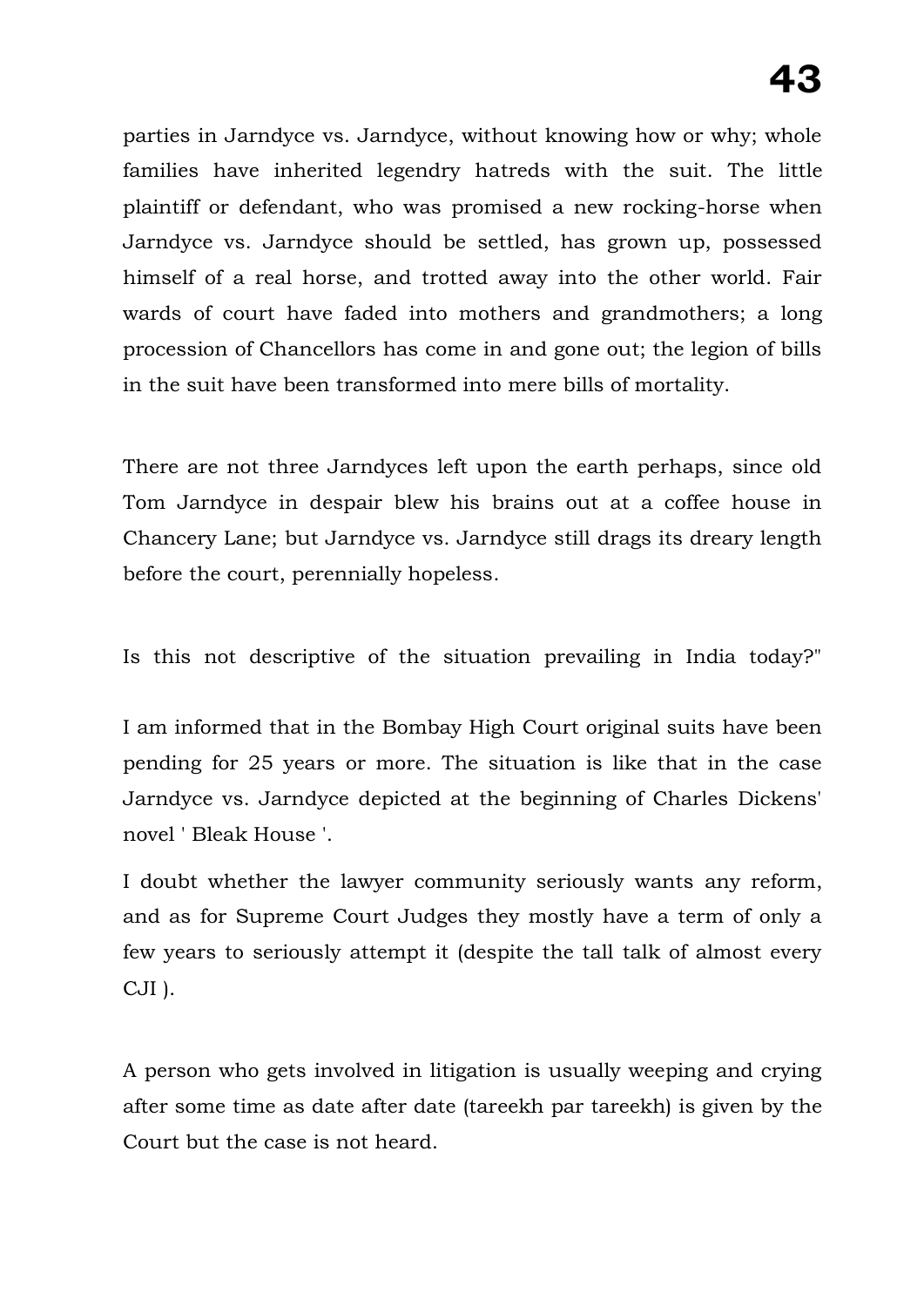The Allahabad High Court had set a norm that no judge of the subordinate judiciary should have at one time more than 300 cases pending before him. When I was a Judge of the Allahabad High Court a judge of the U.P. subordinate judiciary (the CJM Kanpur Nagar) came to meet me, and I asked him how many cases were pending in his court alone. He said 30,000. Another subordinate judiciary judge (CJM Ghaziabad) told me he had 21,000. Yet another said 15,000. Now if a man can carry 100 pounds weight but an elephant is put on his head what will happen? He will collapse. And that is precisely what has happened to the Indian judiciary.

And this is apart from the massive corruption which has crept into the Indian judiciary.

When I started law practice in the Allahabad High Court in 1971 there was no corrupt judge in the High Court, and perhaps in no High Court in India nor in the Supreme Court (though corruption had started in the lower judiciary).

Today my estimate is that about 50% or more of the higher judiciary (High Court and Supreme Court) has become corrupt. Shanti Bhushan, a very senior lawyer of the Supreme Court, and former Union law Minister, had filed an affidavit in the Supreme Court several years back stating that half of the previous 16 Chief Justices of India were definitely corrupt (he named them in a sealed envelope which he gave to the Court), and he was uncertain about 2 more. Since then more Chief Justices of India who retired had serious allegations of corruption against them.